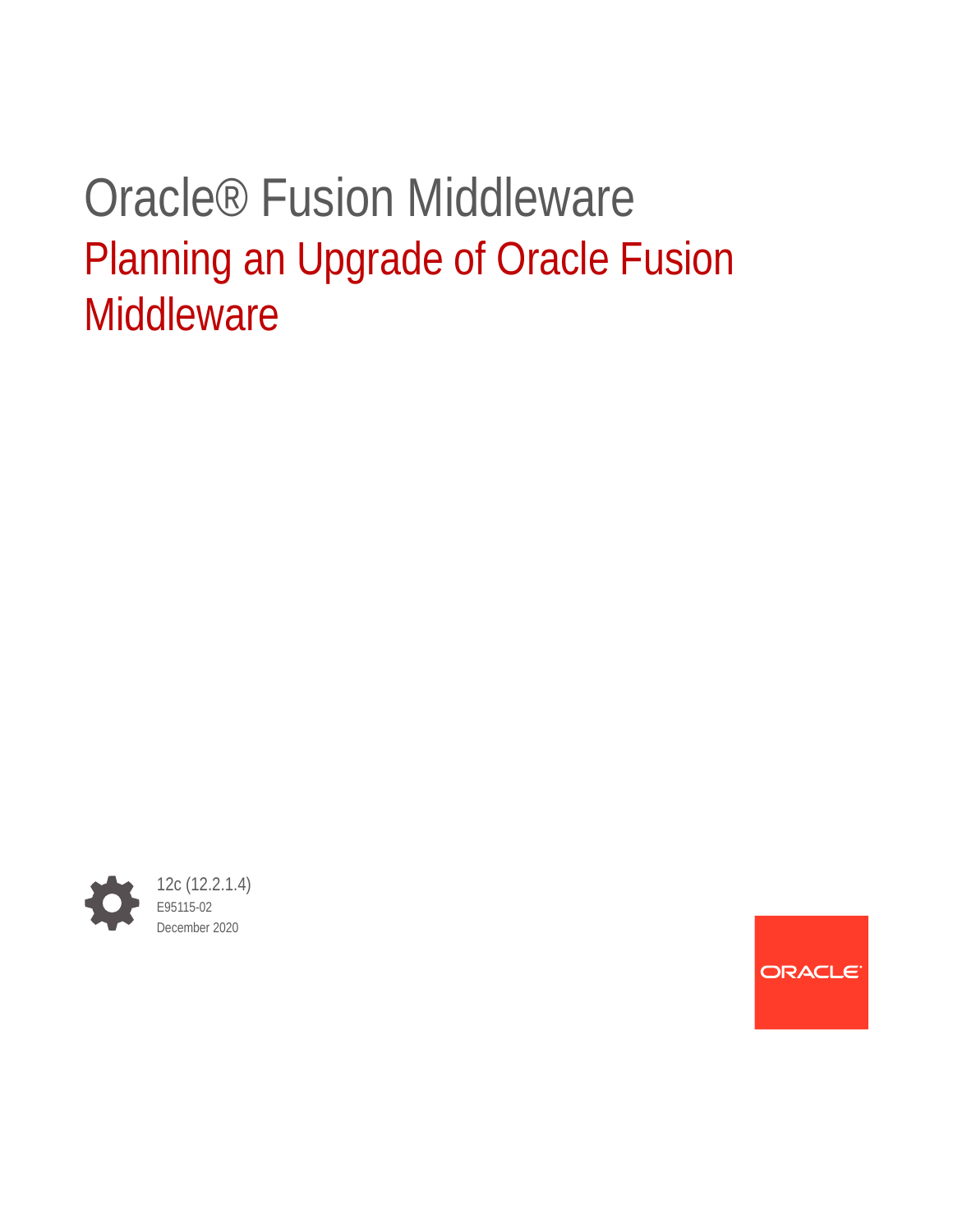Oracle Fusion Middleware Planning an Upgrade of Oracle Fusion Middleware, 12c (12.2.1.4)

E95115-02

Copyright © 2015, 2020, Oracle and/or its affiliates.

Primary Author: Oracle Corporation

This software and related documentation are provided under a license agreement containing restrictions on use and disclosure and are protected by intellectual property laws. Except as expressly permitted in your license agreement or allowed by law, you may not use, copy, reproduce, translate, broadcast, modify, license, transmit, distribute, exhibit, perform, publish, or display any part, in any form, or by any means. Reverse engineering, disassembly, or decompilation of this software, unless required by law for interoperability, is prohibited.

The information contained herein is subject to change without notice and is not warranted to be error-free. If you find any errors, please report them to us in writing.

If this is software or related documentation that is delivered to the U.S. Government or anyone licensing it on behalf of the U.S. Government, then the following notice is applicable:

U.S. GOVERNMENT END USERS: Oracle programs (including any operating system, integrated software, any programs embedded, installed or activated on delivered hardware, and modifications of such programs) and Oracle computer documentation or other Oracle data delivered to or accessed by U.S. Government end users are "commercial computer software" or "commercial computer software documentation" pursuant to the applicable Federal Acquisition Regulation and agency-specific supplemental regulations. As such, the use, reproduction, duplication, release, display, disclosure, modification, preparation of derivative works, and/or adaptation of i) Oracle programs (including any operating system, integrated software, any programs embedded, installed or activated on delivered hardware, and modifications of such programs), ii) Oracle computer documentation and/or iii) other Oracle data, is subject to the rights and limitations specified in the license contained in the applicable contract. The terms governing the U.S. Government's use of Oracle cloud services are defined by the applicable contract for such services. No other rights are granted to the U.S. Government.

This software or hardware is developed for general use in a variety of information management applications. It is not developed or intended for use in any inherently dangerous applications, including applications that may create a risk of personal injury. If you use this software or hardware in dangerous applications, then you shall be responsible to take all appropriate fail-safe, backup, redundancy, and other measures to ensure its safe use. Oracle Corporation and its affiliates disclaim any liability for any damages caused by use of this software or hardware in dangerous applications.

Oracle and Java are registered trademarks of Oracle and/or its affiliates. Other names may be trademarks of their respective owners.

Intel and Intel Inside are trademarks or registered trademarks of Intel Corporation. All SPARC trademarks are used under license and are trademarks or registered trademarks of SPARC International, Inc. AMD, Epyc, and the AMD logo are trademarks or registered trademarks of Advanced Micro Devices. UNIX is a registered trademark of The Open Group.

This software or hardware and documentation may provide access to or information about content, products, and services from third parties. Oracle Corporation and its affiliates are not responsible for and expressly disclaim all warranties of any kind with respect to third-party content, products, and services unless otherwise set forth in an applicable agreement between you and Oracle. Oracle Corporation and its affiliates will not be responsible for any loss, costs, or damages incurred due to your access to or use of third-party content, products, or services, except as set forth in an applicable agreement between you and Oracle.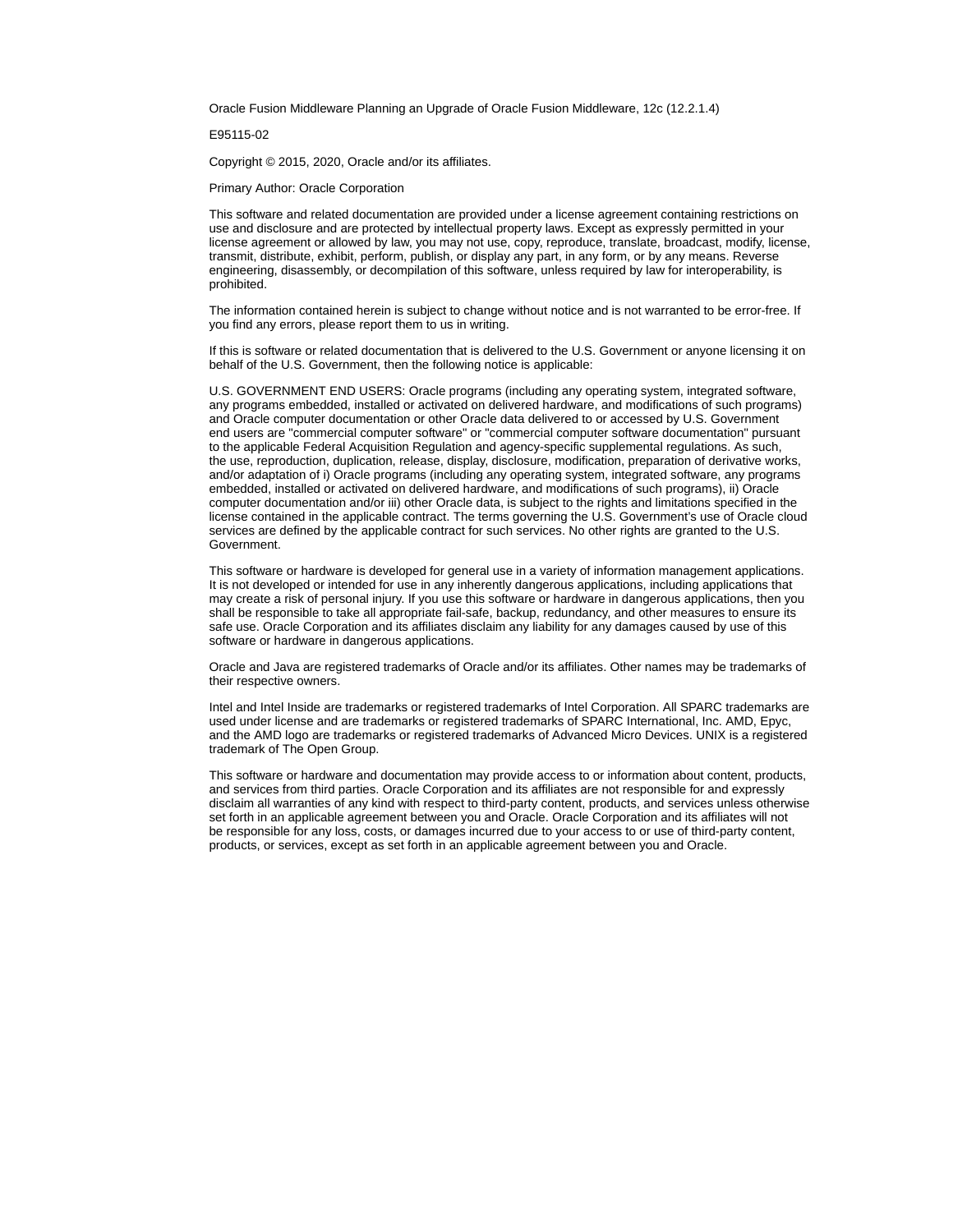# **Contents**

### [Preface](#page-5-0)

| Audience                    | VI |
|-----------------------------|----|
| Documentation Accessibility | vi |
| Conventions                 | vi |

### 1 [Planning an Upgrade to Oracle Fusion Middleware 12c \(12.2.1.4.0\)](#page-7-0)

| Upgrade Planning Roadmap                                                            | $1 - 2$  |  |
|-------------------------------------------------------------------------------------|----------|--|
| Introducing Oracle Fusion Middleware 12c to 11g Users                               | $1 - 4$  |  |
| Common Fusion Middleware Terminology Changes                                        | $1-5$    |  |
| Upgrade and Patching Terminology Changes                                            | $1-5$    |  |
| Using the 12c Documentation Library Resources                                       | $1-6$    |  |
| About the Supported Upgrade Starting Points                                         | $1-6$    |  |
| Supported Upgrade Starting Points for Oracle Fusion Middleware 12c<br>(12.2.1.4.0)  | $1-6$    |  |
| Supported Oracle Fusion Middleware Releases                                         | $1 - 7$  |  |
| Supported Oracle WebLogic Releases                                                  | $1 - 7$  |  |
| Verify That the JDK Is Certified for This Release of Oracle Fusion<br>Middleware    | $1 - 7$  |  |
| Supported Oracle HTTP Server Releases                                               | $1 - 8$  |  |
| Supported Database Versions                                                         | $1-8$    |  |
| What If I'm Not Running the Supported Oracle Fusion Middleware Components?          | $1-8$    |  |
| About the Basic 12c Upgrade Process Flow                                            | $1-9$    |  |
| About the Basic 12c Upgrade Procedures                                              | $1 - 10$ |  |
| About the Standard Upgrade Topology for 12c                                         | $1 - 10$ |  |
| About Developing a Backup Strategy for Upgrade                                      | $1 - 11$ |  |
| About Developing an Upgrade Testing Strategy                                        | $1 - 11$ |  |
| About Creating Schemas with the Upgrade Assistant                                   | $1 - 11$ |  |
| About Using the Upgrade Assistant to Perform a Readiness Check Before an<br>Upgrade | $1 - 12$ |  |
| About Planning for System Downtime During an Upgrade                                | $1 - 14$ |  |
| About In-Place versus Out-of-Place Upgrades                                         | $1 - 14$ |  |
| About Your Certification, Compatibility, and Interoperability Requirements          | $1 - 15$ |  |
|                                                                                     |          |  |

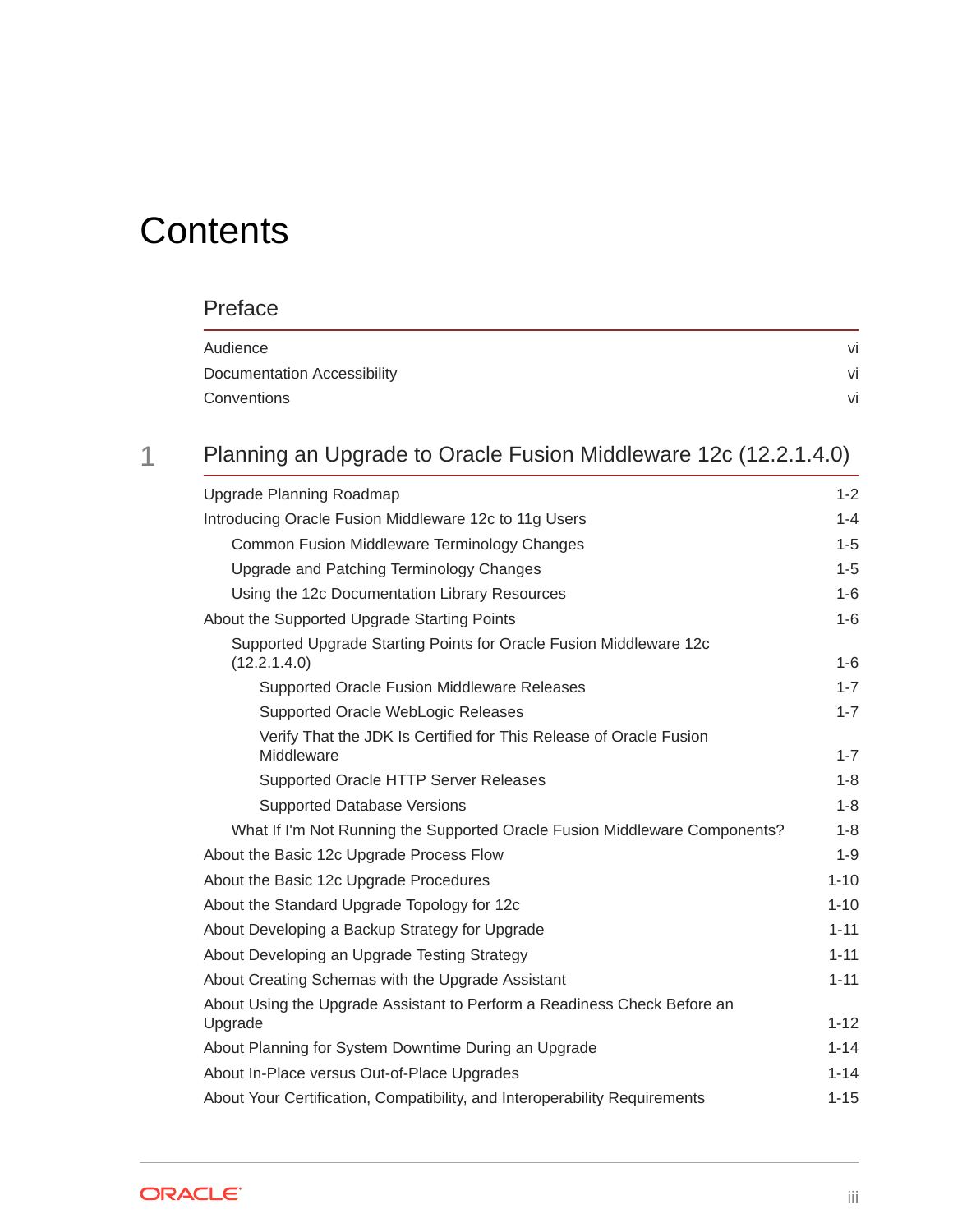| About Component Upgrade Restrictions                   | $1 - 15$ |
|--------------------------------------------------------|----------|
| About Domain Upgrade Restrictions                      | $1 - 15$ |
| About Obtaining Product Distributions for Your Upgrade | 1-16     |
| About the Upgrade and Configuration Tools              | 1-16     |

### 2 [Securing Datastores](#page-24-0)

| About Upgrading Security to 12c (12.2.1.4.0)                            | $2 - 1$ |
|-------------------------------------------------------------------------|---------|
| Before Upgrading the Security Store                                     | $2 - 2$ |
| Compatibility Table for 11g and 12c Versions                            | $2 - 2$ |
| <b>Upgrading Security: Main Steps</b>                                   | $2 - 3$ |
| Reconfiguring Domains with the Fusion Middleware Reconfiguration Wizard | $2 - 7$ |
| Upgrading a Shared Security Store                                       | $2 - 8$ |
| Upgrading a Shared 12c Security Store                                   | $2 - 8$ |
| Upgrading a Shared 11g Security Store                                   | $2 - 8$ |
|                                                                         |         |

### 3 [Upgrading and Preparing Your Oracle Databases for 12c](#page-33-0)

| About Finding the Latest Information About Upgrading Oracle Database | $3-1$   |
|----------------------------------------------------------------------|---------|
| Applying the Latest Patch Set Updates and Any Required Patches       | $3-2$   |
| Backing Up the Schema Version Registry Table                         | $3-2$   |
| Verifying Your Database Objects Are Ready for Upgrade                | $3-3$   |
| <b>Verify Schema Versions</b>                                        | $3-3$   |
| Check for Invalid Database Objects                                   | $3 - 4$ |

### A [Performing an Out-of-Place Domain Directory Upgrade](#page-37-0)

| About Upgrading a Domain Directory Out of Place                                                         | $A-1$   |
|---------------------------------------------------------------------------------------------------------|---------|
| Performing an Out-of-Place Domain Directory Upgrade on the Same Host                                    | $A-2$   |
| Stop all processes, including the Administration Server, Managed Servers, and<br>Node Manager.          | $A-2$   |
| Stopping Servers and Processes                                                                          | $A-3$   |
| Create a Complete Backup of all Files from the Existing Domain                                          | $A - 4$ |
| Restore the domain backup files to a new location.                                                      | $A - 4$ |
| Install the 12c (12.2.1.4.0) distributions in a new Oracle home.                                        | $A-5$   |
| Upgrade the cloned environment using the standard upgrade procedures.                                   | $A-5$   |
| Creating a Non-SYSDBA User to Run the Upgrade Assistant                                                 | $A-5$   |
| Using the Upgrade Assistant to Run a Pre-Upgrade Readiness Check                                        | $A - 7$ |
| Validate that the newly upgraded domain functions as expected.                                          | $A-8$   |
| Performing an Out-of-Place Domain Directory Upgrade on a Different Host                                 | $A-8$   |
| Stop all processes, including the Administration Server, Managed Servers, and<br>Node Manager. (Host A) | $A-9$   |

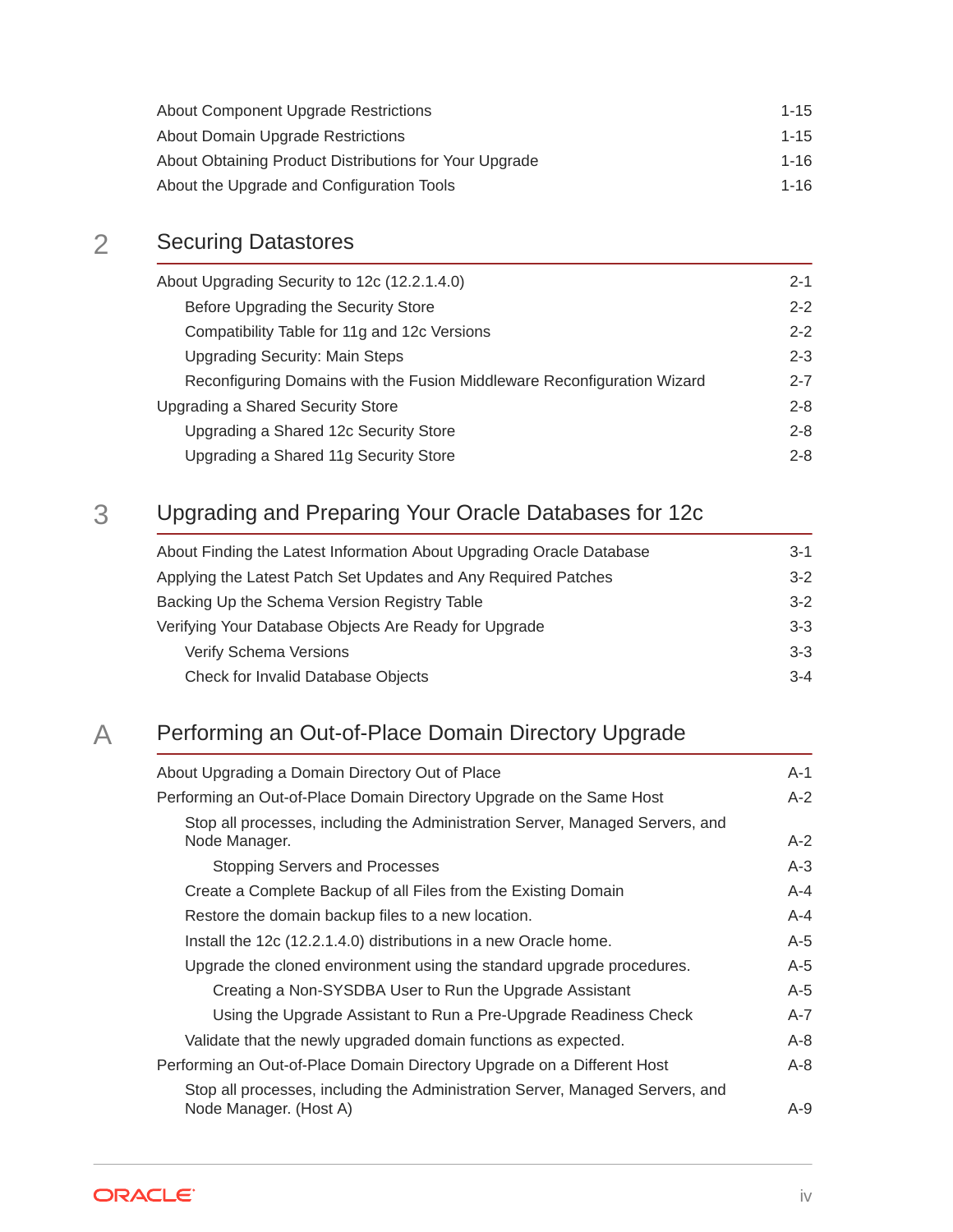| Create a complete backup of all files from the host machine. (Host A)                    | $A-9$  |
|------------------------------------------------------------------------------------------|--------|
| Configure the target machine Host B with the same host name and IP address<br>as Host A. | $A-9$  |
| Restore from backup the pre-upgrade domain from Host A to Host B.                        | $A-9$  |
| Install the product distributions in a new Oracle Home. (Host B)                         | $A-9$  |
| Perform the upgrade using the standard upgrade procedures. (Host B)                      | $A-10$ |
| Validate that the newly upgraded domain functions as expected.                           | $A-10$ |
| Deinstalling the 11g Applications (Optional)                                             | $A-10$ |
|                                                                                          |        |

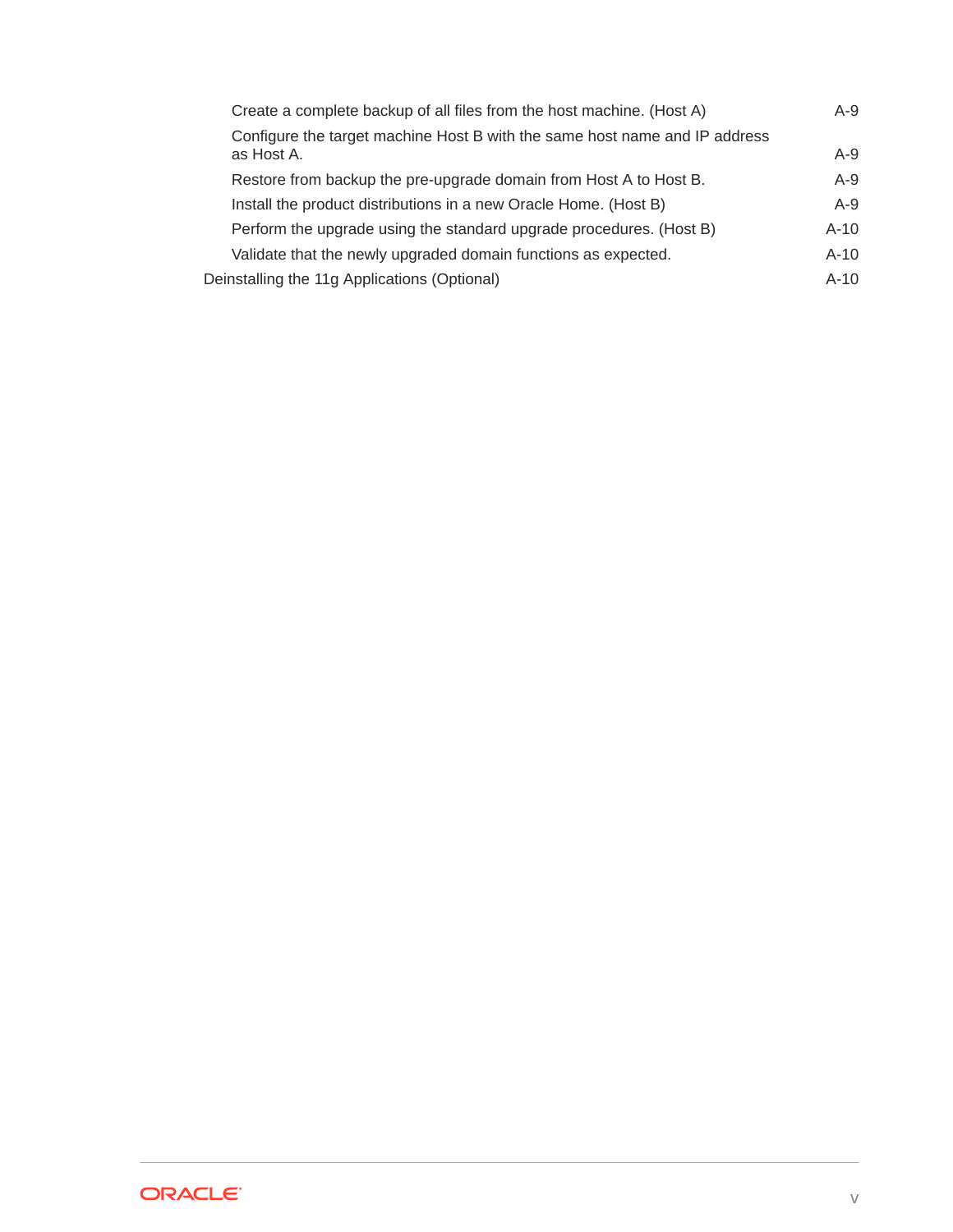# <span id="page-5-0"></span>Preface

This preface contains the following sections:

- **Audience**
- Documentation Accessibility
- **Conventions**

## Audience

This manual is intended for Oracle Fusion Middleware system administrators who are responsible for installing and upgrading Oracle Fusion Middleware. It is assumed that the readers of this manual have knowledge of the following:

- Oracle Fusion Middleware 11*g* system administration and configuration information for the existing deployment
- Oracle Fusion Middleware 12*c* system administration knowledge
- The configuration and expected behavior of the upgraded 12c system or systems.

# Documentation Accessibility

For information about Oracle's commitment to accessibility, visit the Oracle Accessibility Program website at [http://www.oracle.com/pls/topic/lookup?](http://www.oracle.com/pls/topic/lookup?ctx=acc&id=docacc) [ctx=acc&id=docacc](http://www.oracle.com/pls/topic/lookup?ctx=acc&id=docacc).

#### **Access to Oracle Support**

Oracle customers that have purchased support have access to electronic support through My Oracle Support. For information, visit [http://www.oracle.com/pls/topic/](http://www.oracle.com/pls/topic/lookup?ctx=acc&id=info) [lookup?ctx=acc&id=info](http://www.oracle.com/pls/topic/lookup?ctx=acc&id=info) or visit<http://www.oracle.com/pls/topic/lookup?ctx=acc&id=trs> if you are hearing impaired.

## **Conventions**

The following text conventions are used in this document:

| <b>Convention</b> | Meaning                                                                                                                           |
|-------------------|-----------------------------------------------------------------------------------------------------------------------------------|
| boldface          | Boldface type indicates graphical user interface elements associated<br>with an action, or terms defined in text or the glossary. |
| italic            | Italic type indicates book titles, emphasis, or placeholder variables for<br>which you supply particular values.                  |

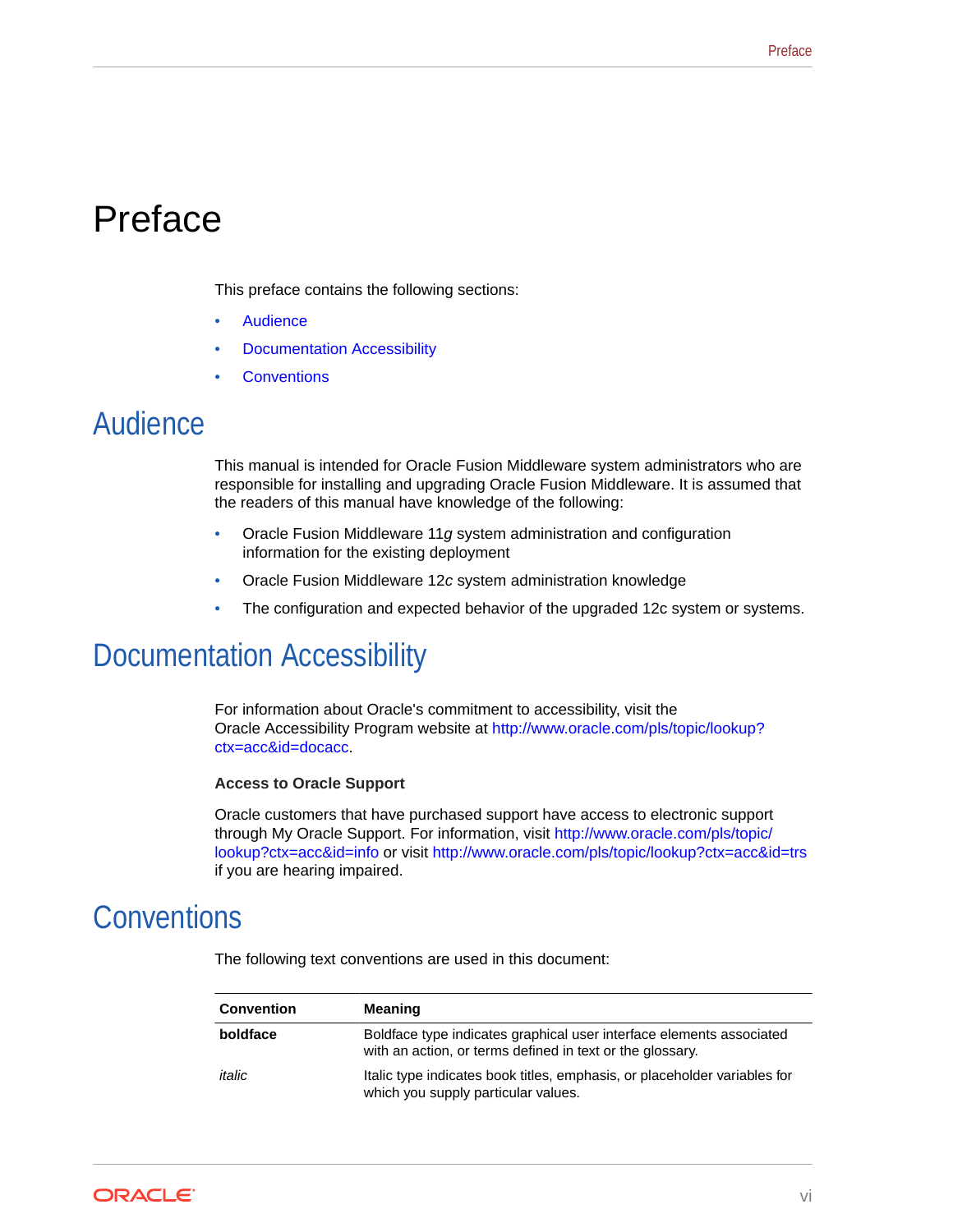| <b>Convention</b> | <b>Meaning</b>                                                                                                                            |
|-------------------|-------------------------------------------------------------------------------------------------------------------------------------------|
| monospace         | Monospace type indicates commands within a paragraph, URLs, code<br>in examples, text that appears on the screen, or text that you enter. |

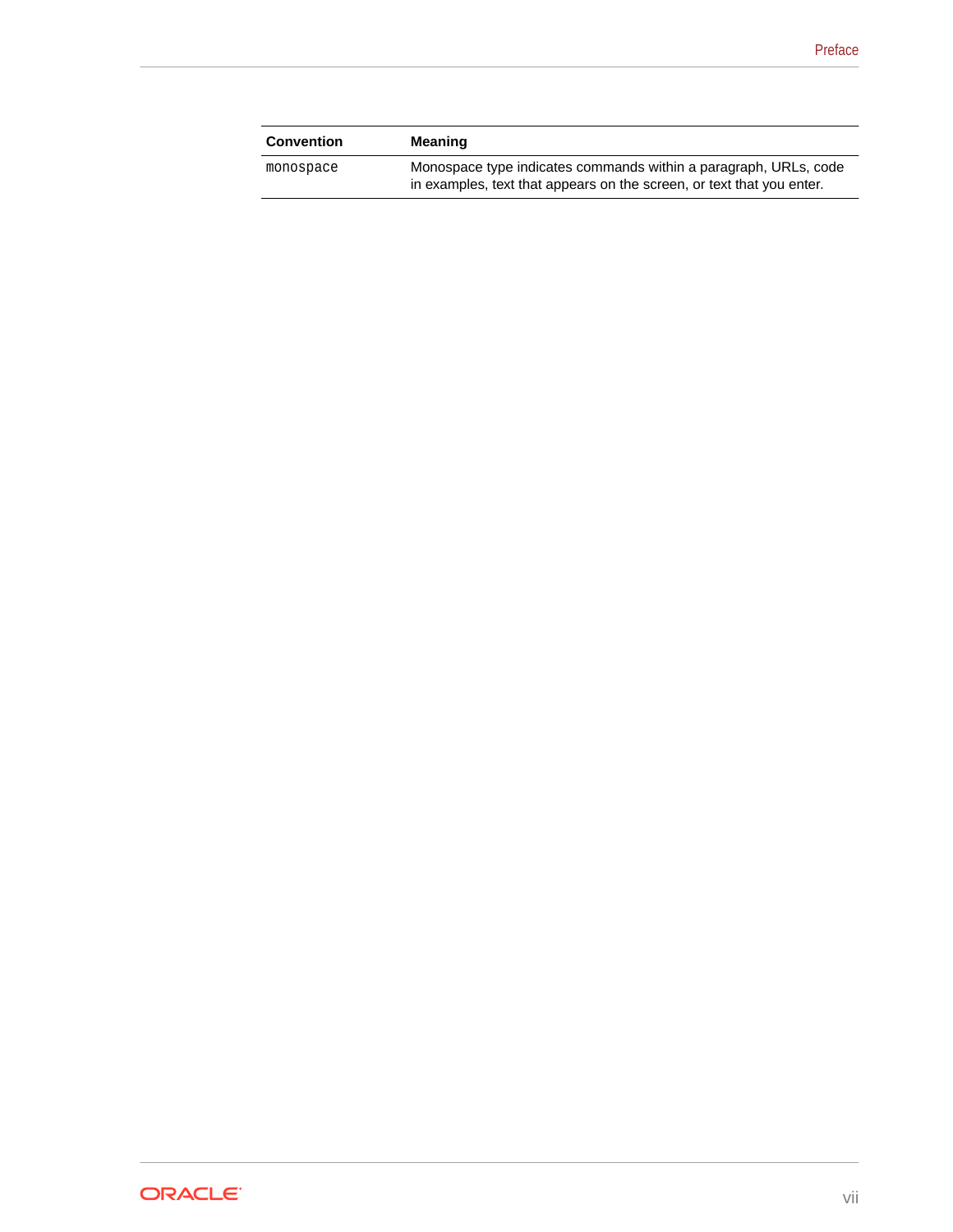# <span id="page-7-0"></span>1 Planning an Upgrade to Oracle Fusion Middleware 12c (12.2.1.4.0)

Before you begin an upgrade, you must understand the limitations of the upgrade and how the upgrade will impact your production environment. Use the following procedures to get a general understanding of how to plan for an upgrade to Oracle Fusion Middleware to 12c (12.2.1.4.0):

- [Upgrade Planning Roadmap](#page-8-0) Oracle strongly recommends that you have a well-designed upgrade plan before starting the upgrade process.
- [Introducing Oracle Fusion Middleware 12c to 11g Users](#page-10-0) Introduction to Oracle Fusion Middleware 12*c* concepts and terminology for existing Oracle Fusion Middleware 11*g* users.
- [About the Supported Upgrade Starting Points](#page-12-0) Your pre-upgrade environment must be at a supported version of Oracle Fusion Middleware before you can upgrade.
- [About the Basic 12c Upgrade Process Flow](#page-15-0) You should understand the high-level upgrade procedures and tools used to upgrade to the 12*c* Fusion Middleware Infrastructure.
- [About the Basic 12c Upgrade Procedures](#page-16-0) Understand the basics of how to upgrade an Oracle Fusion Middleware deployment to 12c. Consult your component-specific upgrade documentation for the procedures you will perform for your upgrade.
- [About the Standard Upgrade Topology for 12c](#page-16-0) The standard installation topology is provided as an example and is not the only upgrade topology supported for the product.
- [About Developing a Backup Strategy for Upgrade](#page-17-0) It is important to include in your upgrade plan a strategy for creating, storing and restoring a backup in case the upgrade fails.
- [About Developing an Upgrade Testing Strategy](#page-17-0) Performing pre-upgrade testing on a cloned environment provides important data that can be applied to your overall production upgrade plan. Part of your testing strategy must also include restoring a backup of your pre-upgrade environment.
- [About Creating Schemas with the Upgrade Assistant](#page-17-0) Use the Upgrade Assistant to create missing schemas during the upgrade. The Upgrade Assistant applies the default schema attributes. If your schemas require customized settings, use the Repository Creation Utility (RCU) to create the schemas before starting the upgrade.
- [About Using the Upgrade Assistant to Perform a Readiness Check Before an](#page-18-0) [Upgrade](#page-18-0)
- [About Planning for System Downtime During an Upgrade](#page-20-0) Before you develop a successful upgrade strategy for your Fusion Middleware deployment, it is important to understand the impact of the upgrade on your

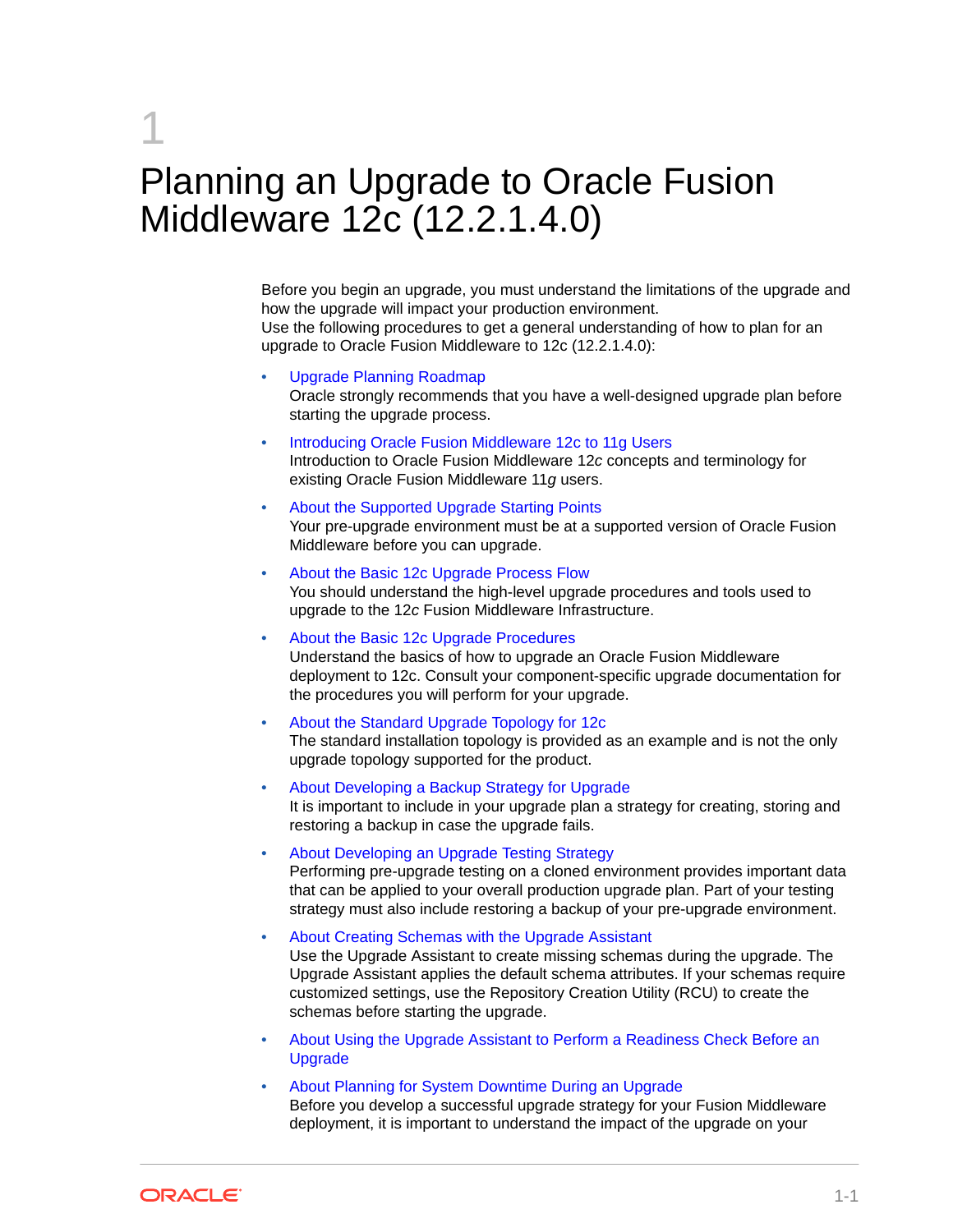<span id="page-8-0"></span>production environments. Also, the factors that might impact the overall downtime during an upgrade, for example, size of your database and speed of system's infrastructure

- [About In-Place versus Out-of-Place Upgrades](#page-20-0) During a Fusion Middleware upgrade, the existing domain is overwritten, in place. Oracle recommends that you perform your upgrades in-place instead of creating a new, separate domain.
- [About Your Certification, Compatibility, and Interoperability Requirements](#page-21-0) It is important to check the cross-product interoperability and compatibility, system requirements, and certification requirements before starting the upgrade procedure.
- [About Component Upgrade Restrictions](#page-21-0) It is important that you understand which of your integrated components can be upgraded to the latest version of Oracle Fusion Middleware.
- [About Domain Upgrade Restrictions](#page-21-0) Some domains cannot be upgraded to 12*c* because of known limitations and configuration changes from the previous Oracle Fusion Middleware releases.
- [About Obtaining Product Distributions for Your Upgrade](#page-22-0) Product distributions can be obtained from either the Oracle Software Delivery Cloud or from Oracle Technology Network.
- [About the Upgrade and Configuration Tools](#page-22-0) Oracle Fusion Middleware 12*c* provides a suite of installation, upgrade, and configuration tools that automate many upgrade-related tasks.

# Upgrade Planning Roadmap

Oracle strongly recommends that you have a well-designed upgrade plan before starting the upgrade process.

#### **Should I upgrade to Oracle Fusion Middleware 12c (12.2.1.4.0)?**

If this is a question you are currently asking yourself, then take a minute to review the planning steps described in these sections. Upgrades can be complicated and timeconsuming when you are unprepared or unfamiliar with the requirements associated with this release of Oracle Fusion Middleware.

Using this planning guide is your first step in designing your upgrade path. The Oracle Help Center and Oracle Technology Network (OTN) have additional planning resources, such as upgrade videos and links to support communities that may also be useful in your upgrade planning.

The following table describes the tasks you may be required to complete during the planning phase of your upgrade. The order in which you execute your upgrade planning tasks may vary depending on your current environment. Use this checklist for the most important pre-upgrade considerations to review. It is important to note that some of the tasks may not apply to your environment.

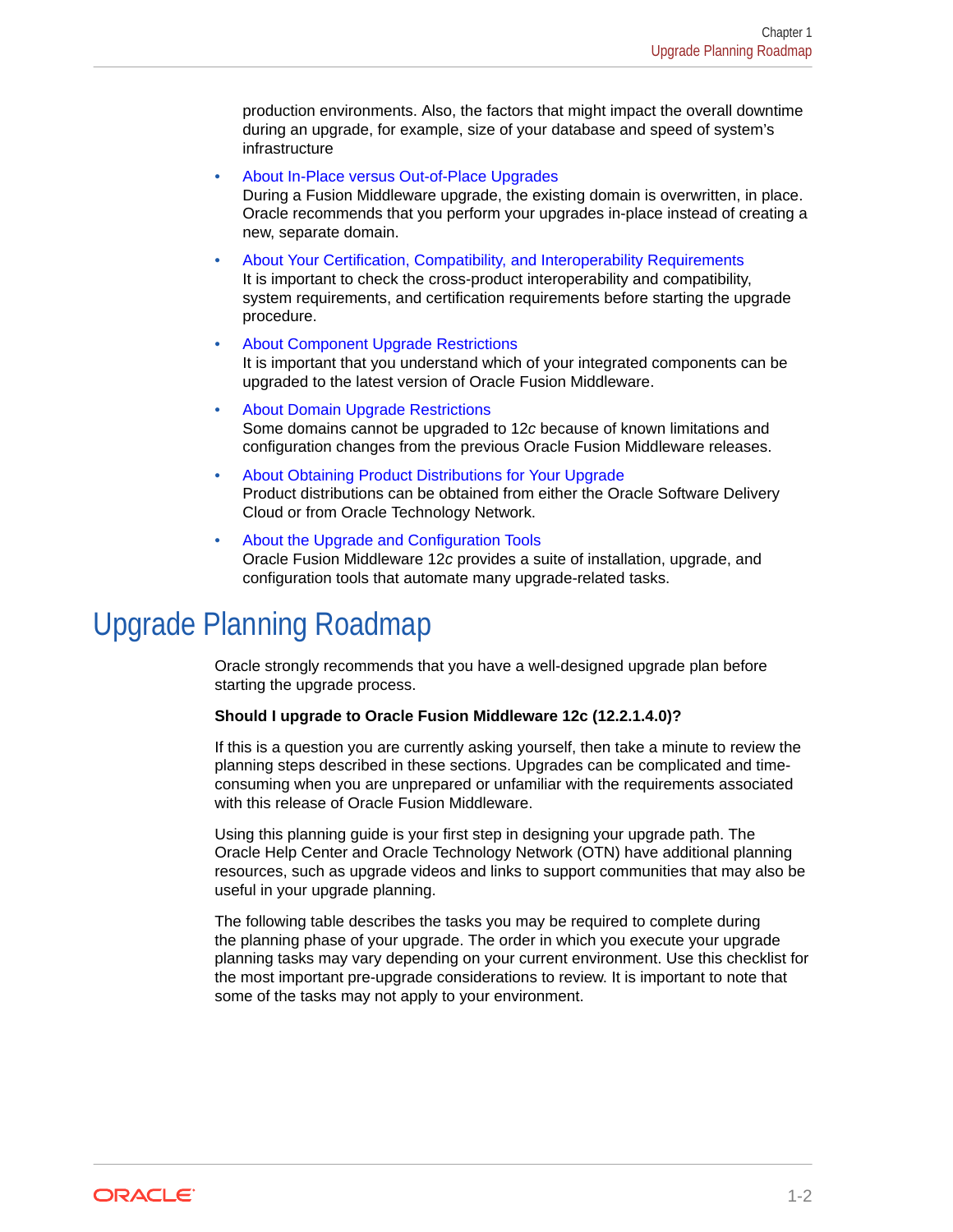| <b>Task</b>                                                                                             | <b>Description</b>                                                                                                                                                                                                                                                                                                                                                                                                                                                                           | <b>Documentation</b>                                                                                                    |
|---------------------------------------------------------------------------------------------------------|----------------------------------------------------------------------------------------------------------------------------------------------------------------------------------------------------------------------------------------------------------------------------------------------------------------------------------------------------------------------------------------------------------------------------------------------------------------------------------------------|-------------------------------------------------------------------------------------------------------------------------|
| Understand the differences between<br>Oracle Fusion Middleware 11g and<br>Release 12c.                  | Oracle Fusion Middleware 11g users<br>should understand the conceptual<br>and functional differences between<br>11g and Release 12c before starting<br>the upgrade process.                                                                                                                                                                                                                                                                                                                  | <b>Introducing Oracle Fusion</b><br>Middleware 12c to 11g Users                                                         |
| Review the process flow for<br>upgrading to Oracle Fusion<br>Middleware 12c.                            | The process flow map shows the<br>primary tasks related to the upgrade<br>process.                                                                                                                                                                                                                                                                                                                                                                                                           | About the Basic 12c Upgrade<br><b>Process Flow</b>                                                                      |
|                                                                                                         | As of release 12c (12.2.1.4.0),<br>users who are upgrading from 12c<br>(12.2.1.3) and have a multi-node<br>environment can perform a reduced<br>or rolling downtime upgrade. See the<br>component-specific upgrade guides<br>for more information on this option.                                                                                                                                                                                                                            |                                                                                                                         |
| Understand the high-level process<br>of upgrading your existing Oracle<br>Fusion Middleware deployment. | Upgrade is a complex process<br>and involves system downtime.<br>Understanding the overall process<br>can help you plan your upgrade.                                                                                                                                                                                                                                                                                                                                                        | About the Basic 12c Upgrade<br><b>Procedures</b>                                                                        |
| Develop a backup strategy that<br>includes all system-critical files<br>before you start the upgrade.   | You need to determine which<br>components, files, schemas to back<br>up before you start the upgrade. If<br>a failure occurs, you need to restore<br>your environment back to the original<br>pre-upgrade state.                                                                                                                                                                                                                                                                             | About Developing a Backup Strategy<br>for Upgrade                                                                       |
| Develop a testing strategy.                                                                             | Moving from a test environment to<br>a production environment can be<br>especially difficult when upgrading.<br>Creating an upgrade testing strategy<br>before you begin the upgrade can<br>prevent unnecessary downtime. For<br>example, consider performing the<br>upgrade on a cloned production<br>environment before executing the<br>actual upgrade.                                                                                                                                   | About Developing an Upgrade<br><b>Testing Strategy</b>                                                                  |
| Plan for system downtime during the<br>upgrade process.                                                 | The upgrade process involves an<br>"in place" upgrade for most Oracle<br>Fusion Middleware components. You<br>need to prepare for the system<br>to be down during this time. To<br>test the backup and recovery in<br>case of a failure and to plan the<br>downtime for the upgrade, test the<br>upgrade process and test the restore<br>functionality. This can also help you<br>to plan for the scenario if something<br>goes wrong during upgrade and the<br>system needs to be restored. | <b>About Planning for System</b><br>Downtime During an Upgrade<br>About In-Place versus Out-of-Place<br><b>Upgrades</b> |

#### **Table 1-1 Upgrade Planning Roadmap**

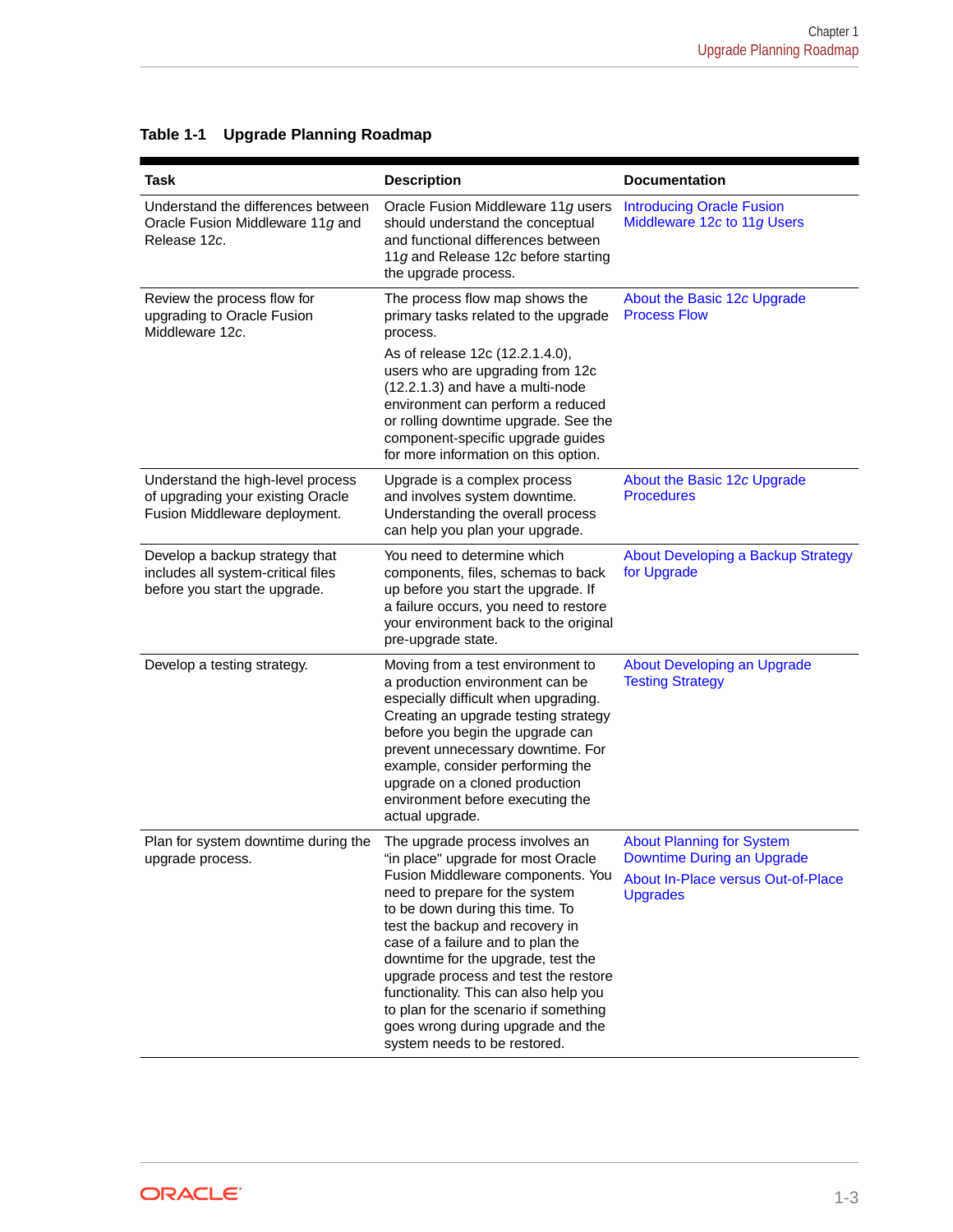| <b>Task</b>                                                                                      | <b>Description</b>                                                                                                                                                                                                          | <b>Documentation</b>                                                                           |
|--------------------------------------------------------------------------------------------------|-----------------------------------------------------------------------------------------------------------------------------------------------------------------------------------------------------------------------------|------------------------------------------------------------------------------------------------|
| Verify that you are running a<br>supported hardware and software<br>versions before you upgrade. | The hardware and software<br>hosting your existing Oracle<br>Fusion Middleware deployment must<br>meet certain requirements before<br>upgrading to this release of Oracle<br>Fusion Middleware 12c.                         | <b>About the Supported Upgrade</b><br><b>Starting Points</b>                                   |
|                                                                                                  | <b>CAUTION:</b> If you cannot meet the<br>hardware or software requirements,<br>do not attempt an upgrade.                                                                                                                  |                                                                                                |
| Verify that your database is<br>supported.                                                       | The 12c domain requires an Oracle<br>database to store the new schemas.<br>The database version that hosts the<br>schemas used in Fusion Middleware<br>must be supported.                                                   | <b>Upgrading and Preparing Your</b><br><b>Oracle Databases for 12c</b>                         |
| Understand which of your 11g<br>products and features can be                                     | You should understand which of your<br>components can be upgraded to this<br>release of Oracle Fusion Middleware<br>12c.                                                                                                    | Products and Features Available in<br>Oracle Fusion Middleware 12c                             |
| upgraded.                                                                                        |                                                                                                                                                                                                                             | Products and Features Not Available<br>in Oracle Fusion Middleware 12c                         |
|                                                                                                  | If you plan to use 11g components<br>with upgraded 12c components,<br>you should understand how the<br>upgrade could impact interoperability<br>or compatibility.                                                           |                                                                                                |
| Consider the impact on deployed<br>applications and components.                                  | If you will continue to use Fusion<br>Middleware 11g components in<br>your upgraded 12c environment,<br>you should review and understand<br>any potential interoperability and<br>compatibility issues.                     | <b>About Your Certification,</b><br>Compatibility, and Interoperability<br><b>Requirements</b> |
| Understand the basic rules and any<br>restrictions for your upgrade.                             | To prevent any potential problems<br>with your upgrade, you should<br>understand some basic rules and<br>restrictions.                                                                                                      | <b>About Component Upgrade</b><br><b>Restrictions</b>                                          |
|                                                                                                  |                                                                                                                                                                                                                             | <b>About Domain Upgrade Restrictions</b>                                                       |
| Understand where to go to get<br>the latest product distributions and                            | Before you begin the upgrade, visit<br>the Oracle Help Center and the<br>Oracle Technology Network and<br>become familiar with the location of<br>product documentation, videos, and<br>other important planning resources. | <b>About Obtaining Product</b><br><b>Distributions for Your Upgrade</b>                        |
| upgrade tools.                                                                                   |                                                                                                                                                                                                                             | About the Upgrade and<br><b>Configuration Tools</b>                                            |

#### <span id="page-10-0"></span>**Table 1-1 (Cont.) Upgrade Planning Roadmap**

# Introducing Oracle Fusion Middleware 12*c* to 11*g* Users

Introduction to Oracle Fusion Middleware 12*c* concepts and terminology for existing Oracle Fusion Middleware 11*g* users.

Oracle Fusion Middleware 11*g* users need to understand the changes to existing 11*g* terms, as well as new terms and concepts introduced in 12*c*.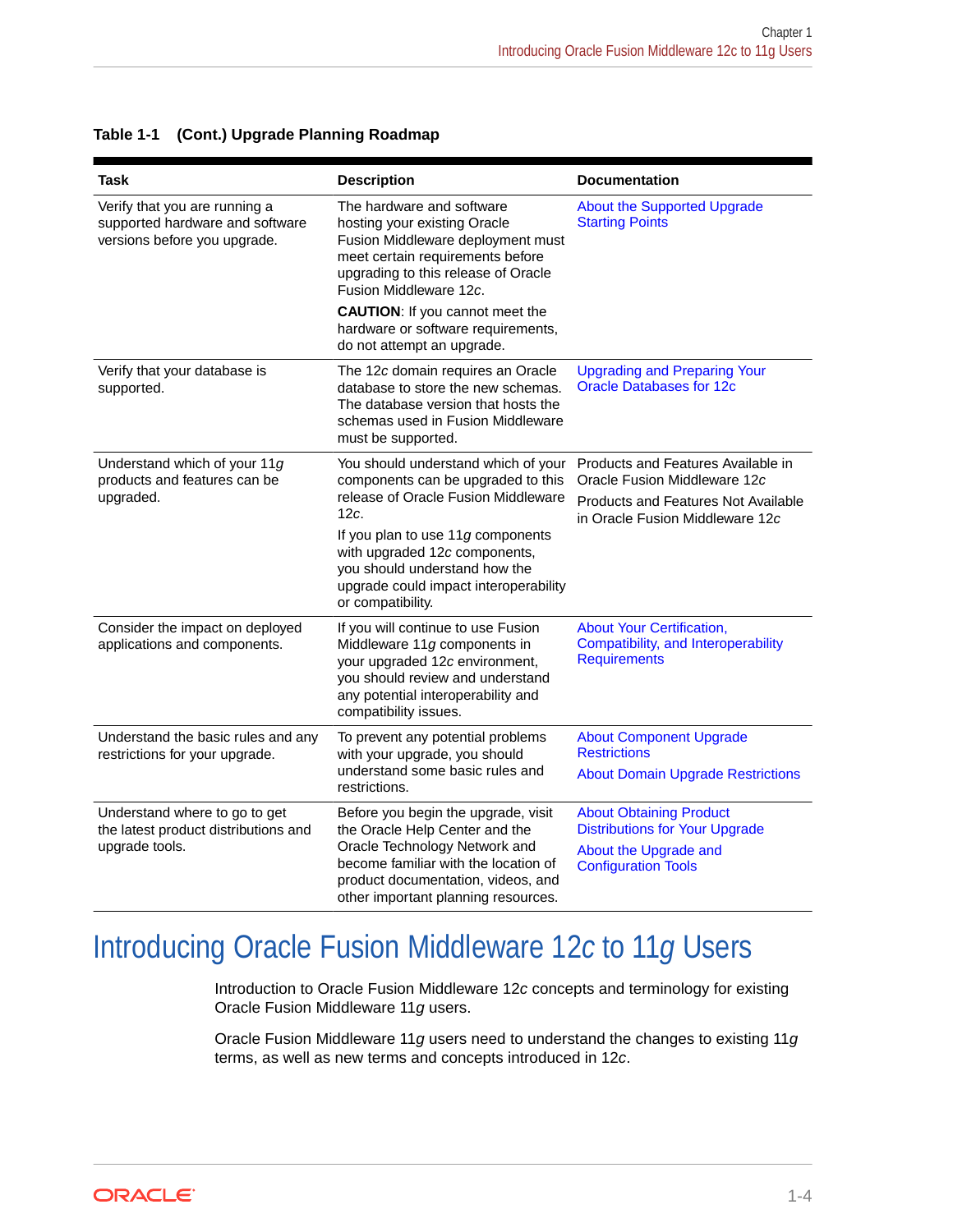<span id="page-11-0"></span>• Common Fusion Middleware Terminology Changes

Several key concepts and terms have been redefined in 12*c*. It is important that you understand the new terminology before you begin your upgrade. In addition, many terms have been deprecated.

• Upgrade and Patching Terminology Changes

The upgrade and patching definitions used in Fusion Middleware 11*g* have been redefined in Release 12*c*. Review the changes to the terms below to ensure you understand which path you should take to update your existing environment.

• [Using the 12c Documentation Library Resources](#page-12-0) Upgrade documentation is organized by tasks in the 12*c* documentation library. The task-specific pages provide direct links to common upgrade procedures and related documentation.

### Common Fusion Middleware Terminology Changes

Several key concepts and terms have been redefined in 12*c*. It is important that you understand the new terminology before you begin your upgrade. In addition, many terms have been deprecated.

See New and Deprecated Terminology for 12*c*.

### Upgrade and Patching Terminology Changes

The upgrade and patching definitions used in Fusion Middleware 11*g* have been redefined in Release 12*c*. Review the changes to the terms below to ensure you understand which path you should take to update your existing environment.

- A **major release** comprises new, innovative, standard-compliant features. A major release may introduce new certifications and language support, as well as a newer Database Required Support Files, JDBC driver, and JDK dependency. For example, upgrading from 11*g* to 12*c* is a major release, while upgrading from 12.1.3.0 to 12c (12.2.1.4.0) is a minor release.
- A **minor release** in 12*c* consists of a smaller set of significant new features in addition to bug fixes to existing functionality. After you upgrade to a minor release, all the existing product configurations are supported and new configuration options may become available.
- In Release 12*c*, an **upgrade** is performed to acquire new features, enhancements, and bug fixes for a supported Oracle Fusion Middleware 11*g* deployment. The following examples show supported upgrade paths:
	- Moving from 11.1.1.7.0 or 11.1.1.9.0 to 12.2.1.4.0
	- Moving from 12.1.3.0 to 12.2.1.4.0
	- Moving from 12.2.1.1 to 12.2.1.4.0
- In Release 12*c*, a Fusion Middleware **patch set** is released to address bugs. Patch set releases do not contain new features. Patch sets replace or add a new set of binaries to an existing installation.

*Patching with OPatch* describes the new patching terminology for Release 12*c*.

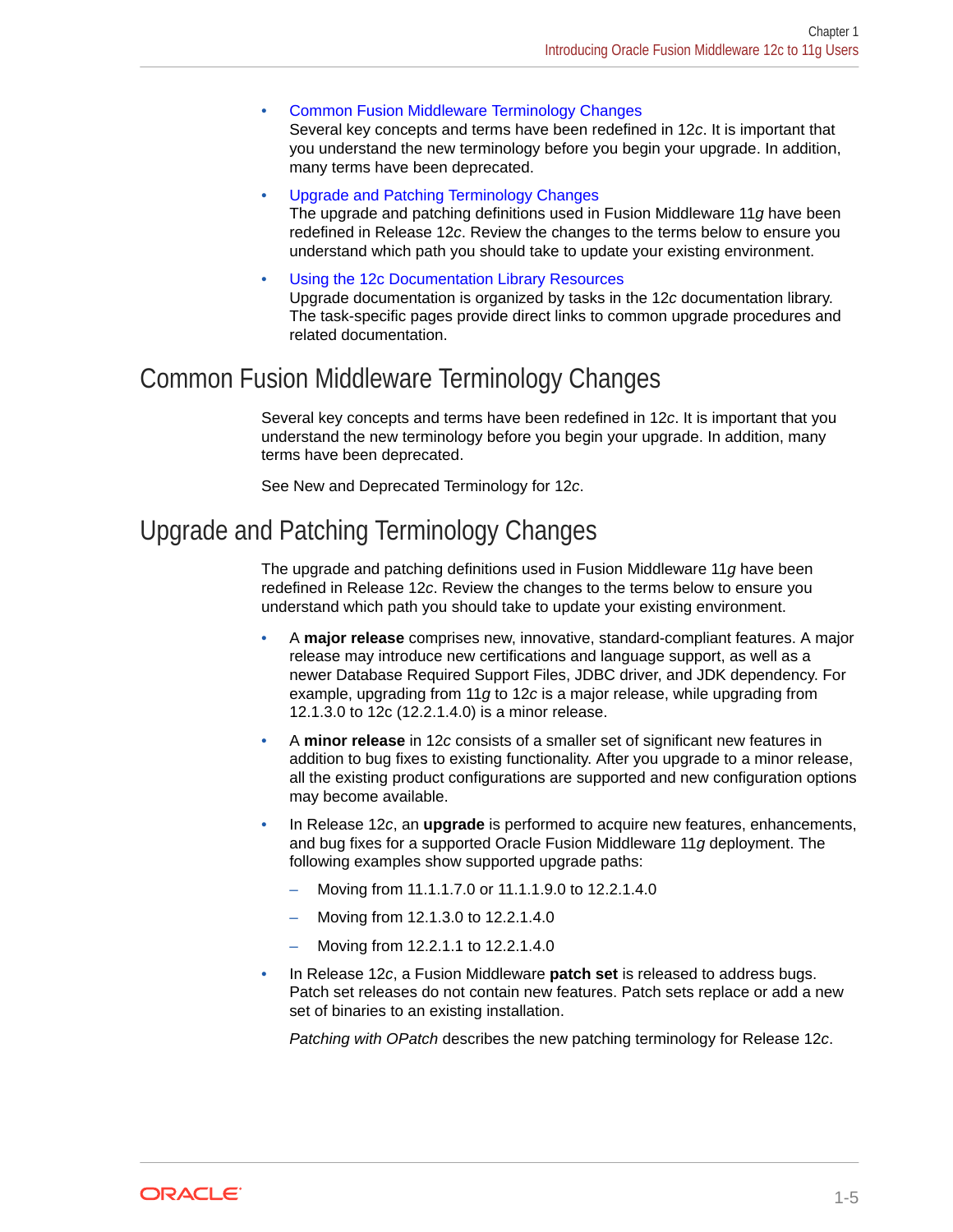## <span id="page-12-0"></span>Using the 12*c* Documentation Library Resources

Upgrade documentation is organized by tasks in the 12*c* documentation library. The task-specific pages provide direct links to common upgrade procedures and related documentation.

You can refer the Oracle Fusion Middleware Library for additional information.

- For installation information, see Fusion Middleware Installation Documentation.
- For upgrade information, see Fusion Middleware 12*c* Upgrade Documentation.
- For administration-related information, see Fusion Middleware 12*c* Administration Documentation.
- For release-related information, see Fusion Middleware 12*c* Release Notes.

# About the Supported Upgrade Starting Points

Your pre-upgrade environment must be at a supported version of Oracle Fusion Middleware before you can upgrade.

An **upgrade starting point** is a specific version of Oracle Fusion Middleware that you must be running in order to upgrade to the latest version of Oracle Fusion Middleware. If you are not running a version of Oracle Fusion Middleware that is a supported upgrade starting point, then you must first upgrade to a supported starting point using documentation from a previous release.

- Supported Upgrade Starting Points for Oracle Fusion Middleware 12c (12.2.1.4.0) Review the supported releases for the Oracle Fusion Middleware components you want to upgrade.
- [What If I'm Not Running the Supported Oracle Fusion Middleware Components?](#page-14-0) If you are not running the supported Oracle Fusion Middleware components, you must first upgrade any unsupported Fusion Middleware components within your environment to a supported upgrade starting point before you begin the 12*c* upgrade process.

# Supported Upgrade Starting Points for Oracle Fusion Middleware 12c (12.2.1.4.0)

Review the supported releases for the Oracle Fusion Middleware components you want to upgrade.

All of your Oracle Fusion Middleware components, servers and databases must be certified versions. While the majority of Fusion Middleware components will have the same supported starting points, some components may differ. Always review the contents of your pre-upgrade domain to ensure you have versions supported for upgrade.

- [Supported Oracle Fusion Middleware Releases](#page-13-0)
- [Supported Oracle WebLogic Releases](#page-13-0)
- [Verify That the JDK Is Certified for This Release of Oracle Fusion Middleware](#page-13-0) At the time this document was published, the certified JDK for 12c (12.2.1.4.0) was 1.8.0\_211.

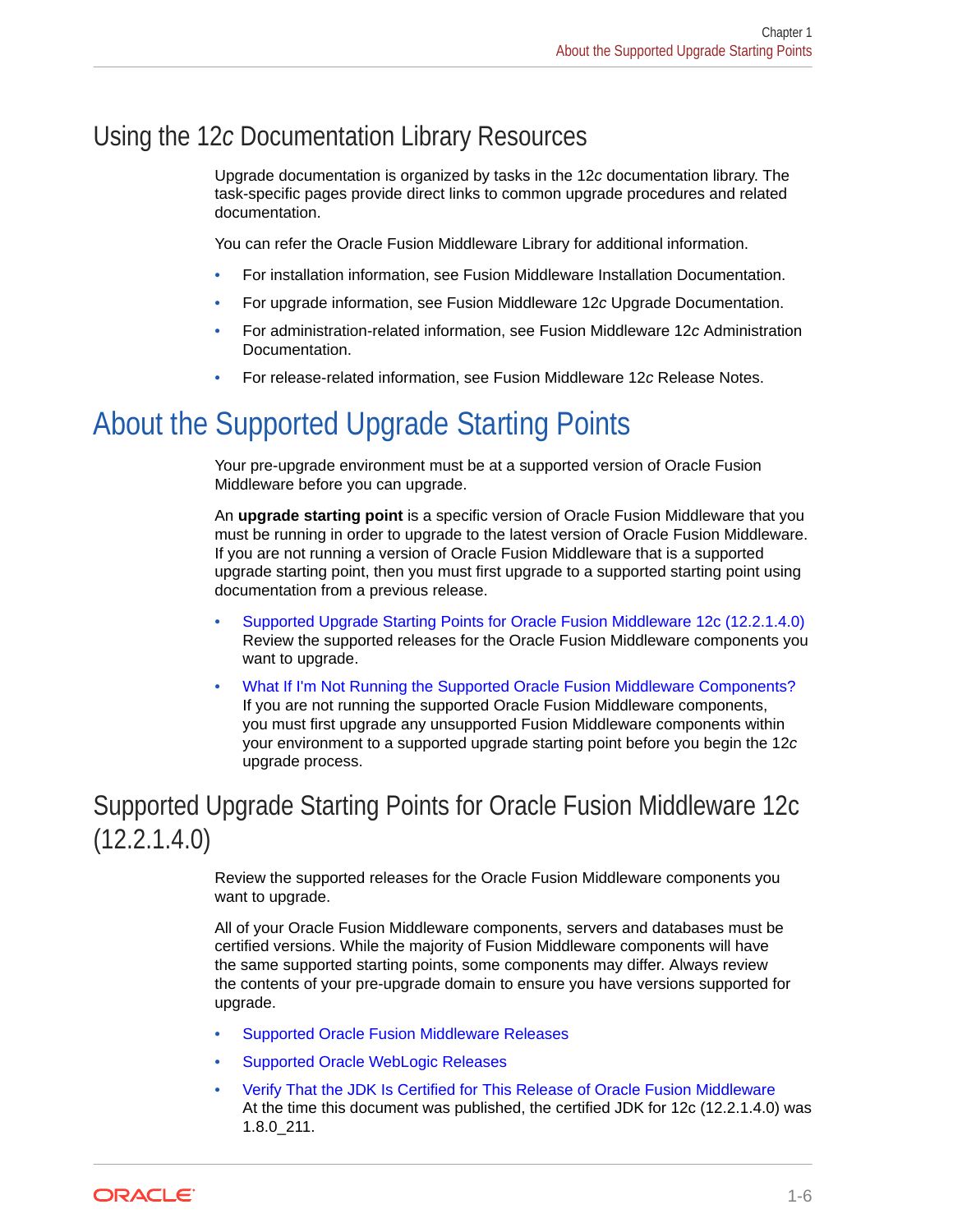- [Supported Oracle HTTP Server Releases](#page-14-0)
- [Supported Database Versions](#page-14-0)

### <span id="page-13-0"></span>Supported Oracle Fusion Middleware Releases

You can upgrade to Oracle Fusion Middleware Release12c (12.2.1.4.0) from the following previous versions of Oracle Fusion Middleware:

• Oracle Fusion Middleware 12c (12.2.1.2) and (12.2.1.3)

If you are upgrading from a previous 12*c* release, you must perform a full upgrade to move to12c (12.2.1.4.0) . Do not attempt to update the existing 12*c* domain by installing the 12c (12.2.1.4.0) distributions into the same Oracle home. Upgrading the domain to 12.2.1.4.0 is not a patch set installation.

- Oracle Fusion Middleware 11*g* (11.1.1.9.0) and (11.1.1.8).0 for some Oracle WebCenter products
- Oracle Identity and Access Management 12c (12.2.1.3)

If you are upgrading from a supported 11g release of Oracle Identity and Access Management, you must first upgrade to 12c (12.2.1.3) before you can upgrade to this release.

#### **Note:**

Review your component-specific upgrade guides for more information about supported starting points for the components you wish to upgrade.

### Supported Oracle WebLogic Releases

When planning a WebLogic Server version upgrade, you should review the Fusion Middleware Supported Systems Configurations page on Oracle Technology Network (OTN) to ensure that your upgraded environment is supported by Oracle.

For more information, see the following:

- WebLogic Server Compatibility with Previous Releases
- Roadmap for Upgrading Your Application Environment

### Verify That the JDK Is Certified for This Release of Oracle Fusion Middleware

At the time this document was published, the certified JDK for 12c (12.2.1.4.0) was 1.8.0\_211.

Refer to the Oracle Fusion Middleware Supported System Configurations information on the Oracle Technology Network (OTN) to verify that the JDK you are using is supported.

If your JDK is not supported, or you do not have a JDK installed, you must download the required Java SE JDK, from the following website:

<http://www.oracle.com/technetwork/java/javase/downloads/index.html>

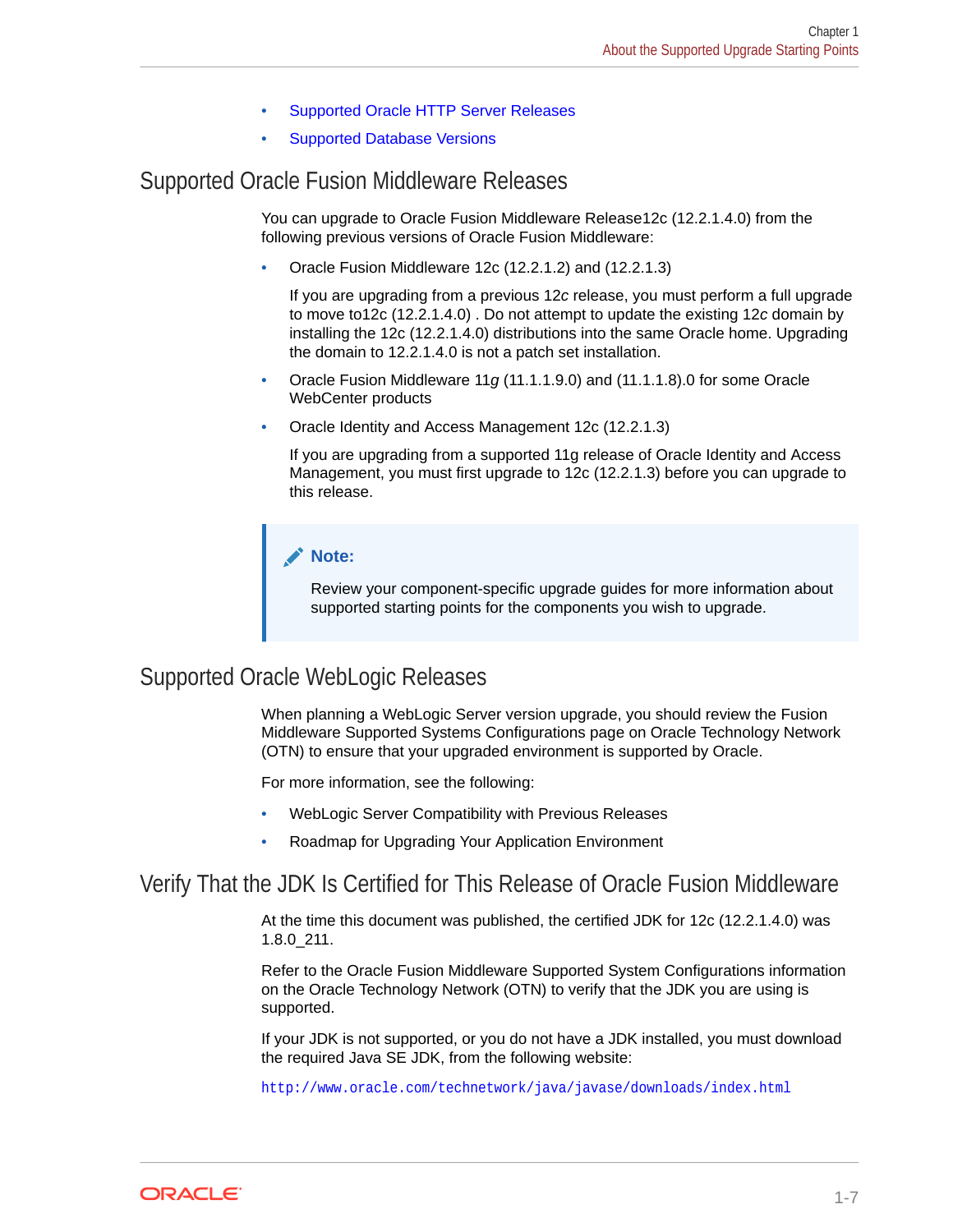<span id="page-14-0"></span>Make sure that the JDK is installed outside of the Oracle home. The Oracle Universal Installer validates that the designated Oracle home directory is empty, and the install does not progress until an empty directory is specified. If you install JDK under Oracle home, you may experience issues in future operations. Therefore, Oracle recommends that you use install the JDK in the following directory: /home/oracle/ products/jdk.

For more information on the difference between generic and platform-specific installers, see Understanding the Difference Between Generic and Platform-Specific Distributions in the *Oracle Fusion Middleware Download, Installation, and Configuration Readme Files*.

### Supported Oracle HTTP Server Releases

You can upgrade your supported Oracle HTTP Server 11*g* release or 12*c* release to the latest release as a part of the Oracle HTTP Server product distribution. For more information about upgrading Oracle HTTP Server to Oracle Fusion Middleware Release 12c (12.2.1.4.0), refer to the following:

- Oracle HTTP Server Interoperability
- For upgrading HTTP Server, see *Upgrading Oracle HTTP Server*

### Supported Database Versions

If you are not using at least the minimum supported database version, you must upgrade your database to one of the supported versions before beginning a Fusion Middleware upgrade.

For information about the latest database versions supported by Oracle Fusion Middleware Release 12c (12.2.1.4.0), see [Upgrading and Preparing Your Oracle](#page-33-0) [Databases for 12c .](#page-33-0)

## What If I'm Not Running the Supported Oracle Fusion Middleware Components?

If you are not running the supported Oracle Fusion Middleware components, you must first upgrade any unsupported Fusion Middleware components within your environment to a supported upgrade starting point before you begin the 12*c* upgrade process.

#### **Caution:**

Do not attempt to use any unsupported Fusion Middleware 11*g* components in your upgraded environment.

To determine if your supported 11*g* or 12*c* components have any compatibility issues in this release, see [About Your Certification, Compatibility, and Interoperability](#page-21-0) [Requirements](#page-21-0).

Patching and upgrade documentation for previous releases is available on the Oracle Technology Network (OTN):

[Oracle documentation](https://docs.oracle.com/en/middleware/fusion-middleware/index.html)

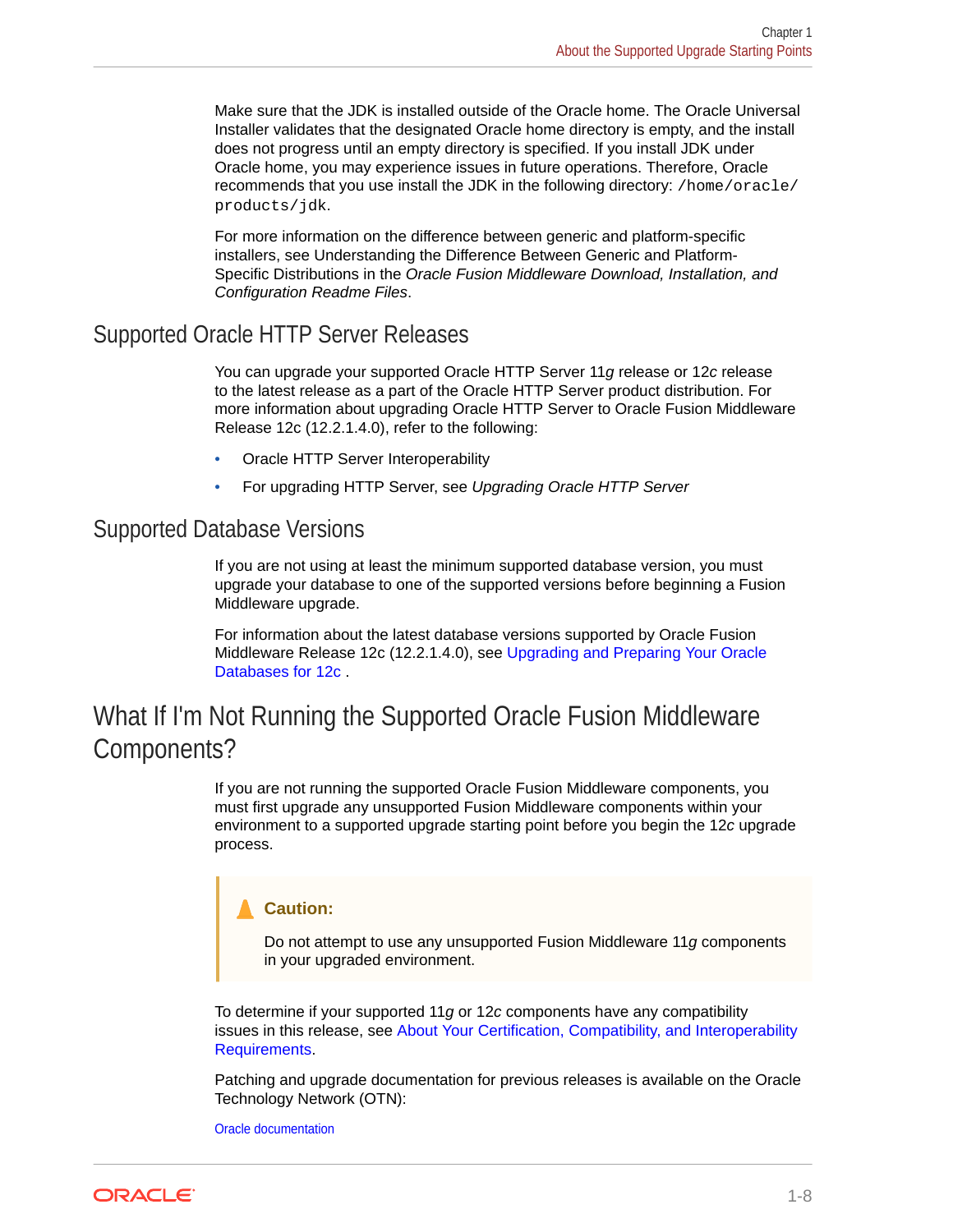# <span id="page-15-0"></span>About the Basic 12*c* Upgrade Process Flow

You should understand the high-level upgrade procedures and tools used to upgrade to the 12*c* Fusion Middleware Infrastructure.

### **Note:**

The flowchart is meant to illustrate a basic upgrade. The tasks you perform to complete your component-specific upgrade may vary from the example shown in this section. The component-specific upgrade documentation provides detailed information about the specific tasks that are required to upgrade the component.



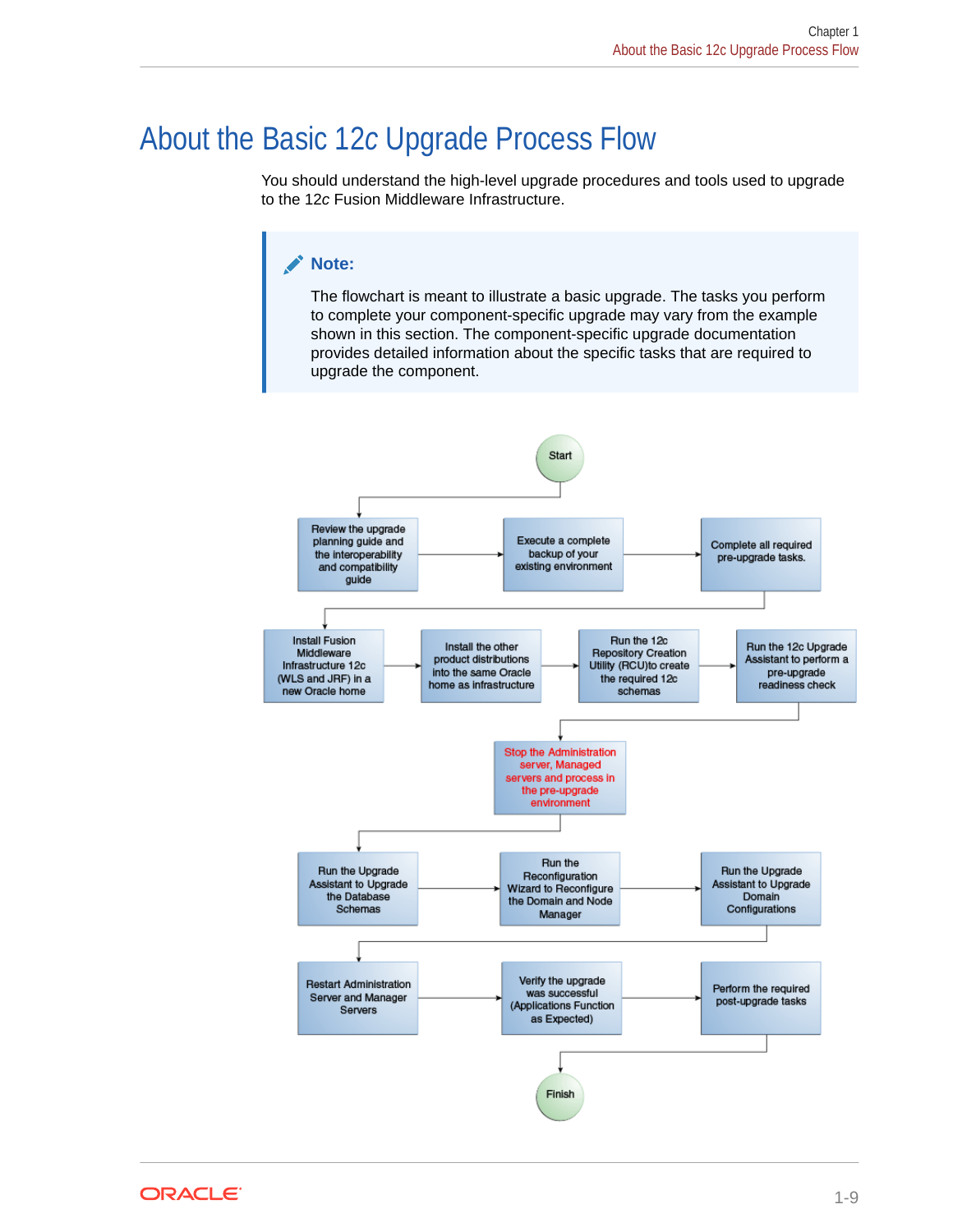# <span id="page-16-0"></span>About the Basic 12*c* Upgrade Procedures

Understand the basics of how to upgrade an Oracle Fusion Middleware deployment to 12c. Consult your component-specific upgrade documentation for the procedures you will perform for your upgrade.

A typical upgrade of Oracle Fusion Middleware 11*g* or previous 12*c* releases to this Oracle Fusion Middleware 12*c* release is described in this topic. There may be additional steps depending on the components that you are upgrading, but this gives you a general understanding of the upgrade process.

You can find the detailed upgrade procedures in the component-specific upgrade guides.

#### **Table 1-2 Understanding the Basic Upgrade Process**

| <b>Task</b>                                                                                                                                            | <b>Tool Used</b>                                                                                                                                         |
|--------------------------------------------------------------------------------------------------------------------------------------------------------|----------------------------------------------------------------------------------------------------------------------------------------------------------|
| Create a complete backup copy of your existing<br>deployment.                                                                                          | Pre-Upgrade Checklist in component upgrade guides                                                                                                        |
| Complete all of the required pre-upgrade tasks for your<br>environment.                                                                                |                                                                                                                                                          |
| Install the product distributions in a new Oracle home.                                                                                                | Oracle Universal Installer (OUI)                                                                                                                         |
| Run a pre-upgrade readiness check to determine if your<br>deployment is ready to be upgraded.                                                          | Upgrade Assistant (UA)                                                                                                                                   |
| Create new schemas for your Fusion Middleware<br>components.                                                                                           | Use the Repository Creation Utility (RCU) for schemas<br>that require custom settings such as additional<br>tablespace size, for example.<br>Or:         |
|                                                                                                                                                        | Use the Upgrade Assistant to create missing or required<br>schemas using the default schema settings. Schemas<br>are created during the upgrade process. |
| Upgrade the 11 $g$ or previous 12 $c$ database schemas for<br>the components you will be upgrading.                                                    | Upgrade Assistant (UA)                                                                                                                                   |
| Reconfigure the domain.                                                                                                                                | <b>Reconfiguration Wizard</b>                                                                                                                            |
| Upgrade component configurations.                                                                                                                      | Upgrade Assistant (UA)                                                                                                                                   |
| Perform all required post-upgrade tasks.                                                                                                               | Varies                                                                                                                                                   |
| Verify that the upgrade is successful. At a minimum,<br>verify that the servers and node manager start and your<br>applications functions as expected. | Varies                                                                                                                                                   |

# About the Standard Upgrade Topology for 12*c*

The standard installation topology is provided as an example and is not the only upgrade topology supported for the product.

Each Oracle Fusion Middleware Release 12*c* upgrade guide features a **standard upgrade topology**. Standard upgrade topologies are based on the **standard installation topology** described in the component-specific installation guides. Each install guide provides specific instructions for achieving the standard topology; if your needs differ, then refer to the supporting documentation.

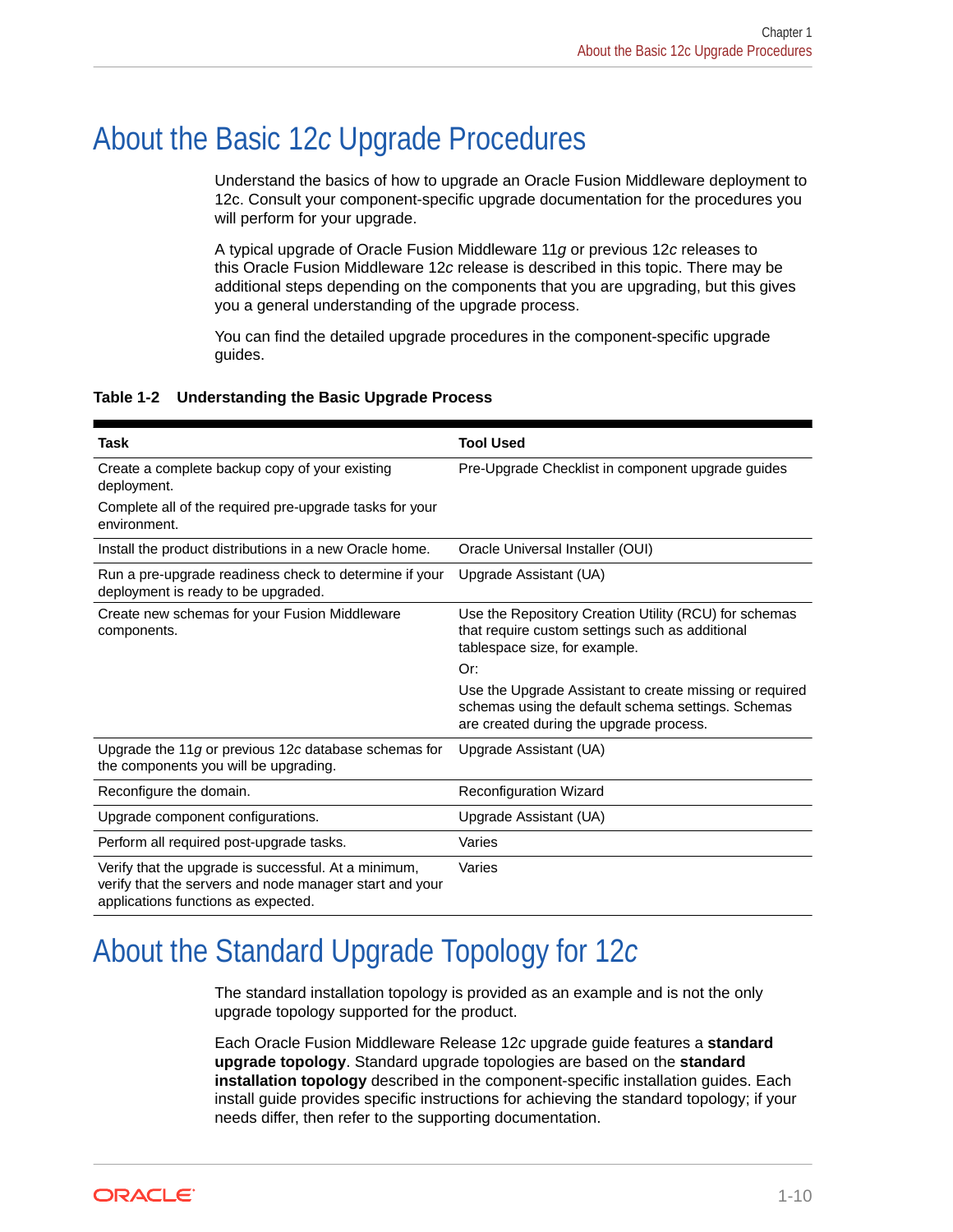<span id="page-17-0"></span>The component-specific upgrade guides provides specific instructions for configuring an upgrade topology; if you choose to customize your selections during installation or configuration, references to supporting documentation will be provided to help you accomplish your tasks.

More information about standard topologies can be found in Using the Standard Installation Topology as a Starting Point.

# About Developing a Backup Strategy for Upgrade

It is important to include in your upgrade plan a strategy for creating, storing and restoring a backup in case the upgrade fails.

#### **Note:**

If your backup and recovery plan does not include executing a complete database restoration, review Special Considerations for Online Backup and Recovery. You may need to perform additional pre-upgrade tasks to facilitate the online recovery.

Oracle recommends that you create a complete backup of your pre-upgrade environment before you begin an upgrade. While outside the scope of this document, you can learn more about Oracle Fusion Middleware backup and recovery strategies in these sections of *Administering Oracle Fusion Middleware*

- Introducing Backup and Recovery
- Backup and Recovery Recommendations for Oracle Fusion Middleware **Components**

# About Developing an Upgrade Testing Strategy

Performing pre-upgrade testing on a cloned environment provides important data that can be applied to your overall production upgrade plan. Part of your testing strategy must also include restoring a backup of your pre-upgrade environment.

Some additional benefits include:

- Uncover and correct any upgrade issues.
- Practice completing an end-to-end upgrade.
- Understand the upgrade performance and how purge scripts can help.
- Understand the time required to upgrade metadata and other artifacts
- Understand the database resource usage (such as temporary tablespace; PGA, etc).

# About Creating Schemas with the Upgrade Assistant

Use the Upgrade Assistant to create missing schemas during the upgrade. The Upgrade Assistant applies the default schema attributes. If your schemas require customized settings, use the Repository Creation Utility (RCU) to create the schemas before starting the upgrade.

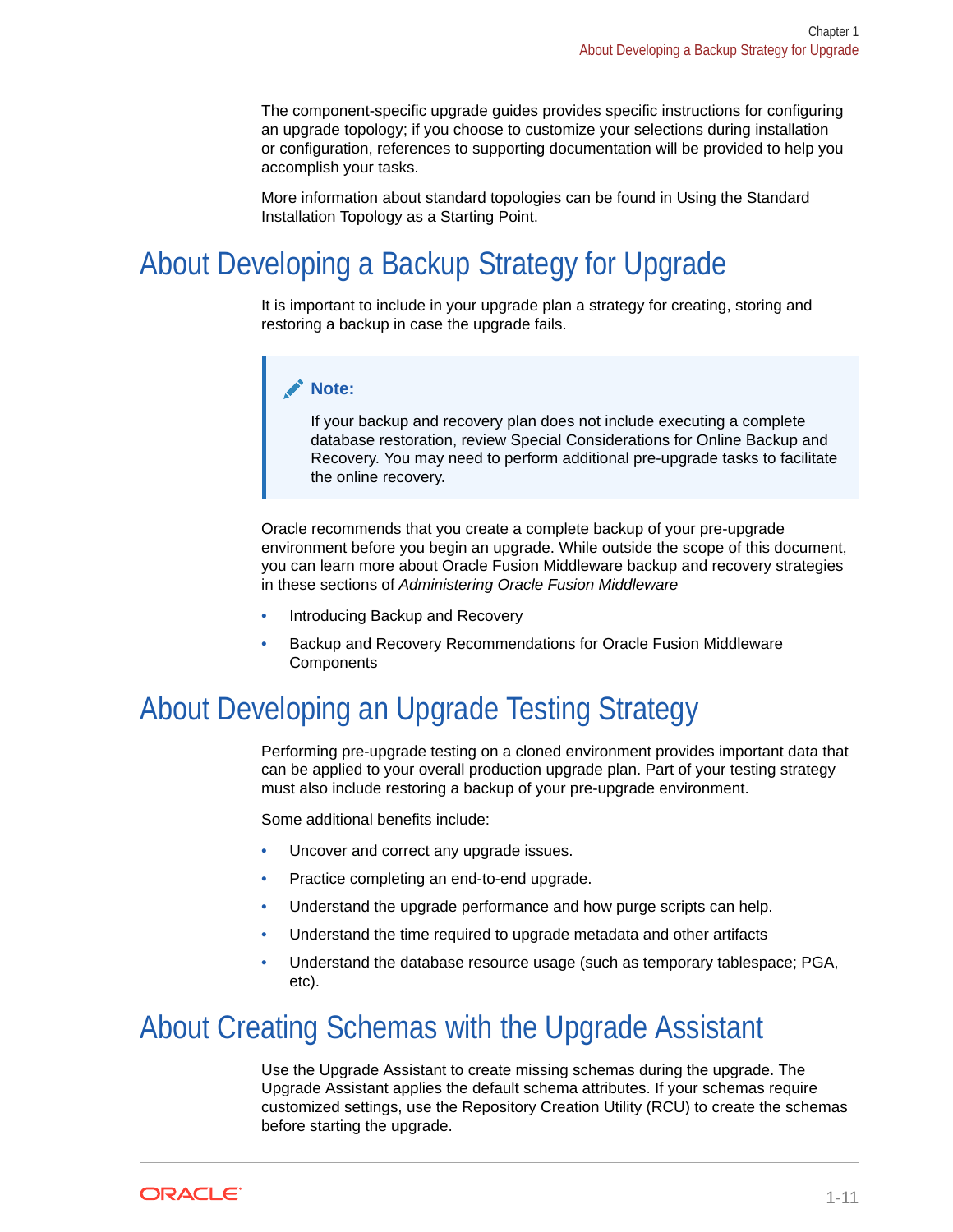<span id="page-18-0"></span>During the upgrade, the Upgrade Assistant (UA) can detect when component schemas are missing and must be created before the upgrade. The Upgrade Assistant can create these schemas for you using the default tablespace and temporary tablespace settings. To customize these settings you must run the Repository Creation Utility to create the schemas. If missing schemas are detected the Create Schemas screen appears. The **Create missing schemas for the specified domain** option is enabled by default. The Upgrade Assistant will attempt to create the missing schemas for the domain using the database connection details and schema owner name provided.

If there are schemas in the source domain, then UA uses the existing schema prefix for the new schemas. If there are no existing schemas, then UA prompts you for schema information.

However, if you do not want the Upgrade Assistant to create these schemas for you, deselect this option and click **Next**. You will have to run the Repository Creation Utility to create the schemas.

# About Using the Upgrade Assistant to Perform a Readiness Check Before an Upgrade

You can run the Upgrade Assistant in -readiness mode to detect issues before you perform actual upgrade. This can be done using the Upgrade Assistant Wizard or by using a response file to perform a silent upgrade. Performing a readiness check is optional, but Oracle highly recommends that you run one before each upgrade. Note, however, that the readiness check cannot be performed on standalone domains. The Upgrade Assistant readiness check performs a read-only, pre-upgrade review of your existing Oracle Fusion Middleware schemas and Oracle WebLogic configurations.

You can run the readiness check while your existing Oracle Fusion Middleware domain is online (while other users are actively using it), or offline.

Readiness checks can be run any number of times before any actual upgrades are attempted. However, do not run the readiness check after an upgrade has been performed, as the report will not provide valid results.

#### **Note:**

Oracle recommends that you run the readiness checks during off-peak hours to prevent possible performance degradation.

#### **Understanding the difference between the Examine Phase and a Readiness Check**

The examine phase of the upgrade process is a separate operation from running a readiness check. Typically the readiness checks are more thorough than the checks performed during the Upgrade Assistant's examinantion phase. The readiness check is a read-only process performed before you start the actual upgrade, while the Examine phase occurs just before you click **Upgrade** in the Upgrade Assistant UI and identifies potential issues with the schemas and configuration data.

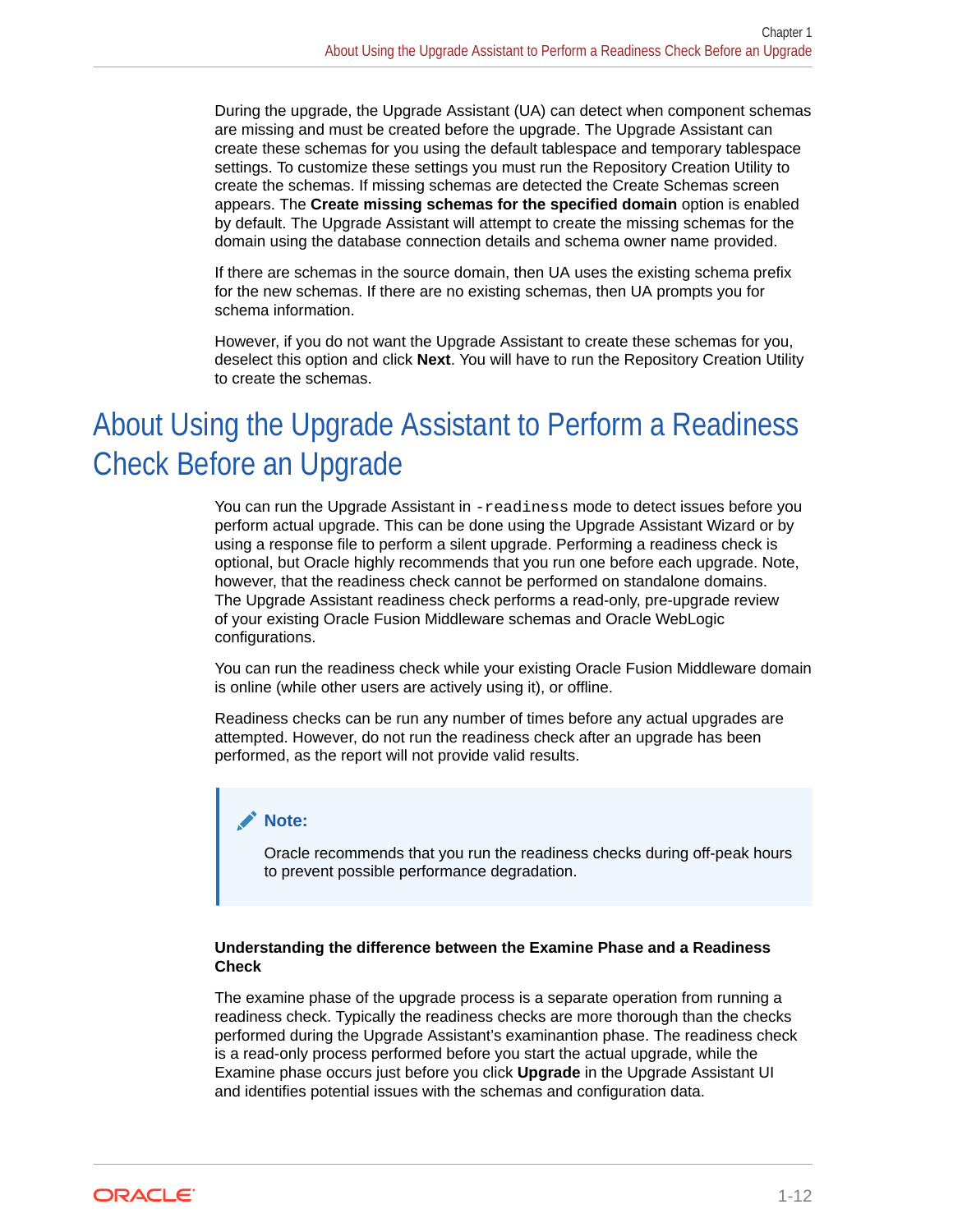#### **Note:**

If you perform an upgrade and encounter issues that prevent a successful upgrade, you may have to revert to your backed-up, pre-upgrade environment and start the upgrade again. Running the readiness check can help identify some of these issues and prevent extended system downtime.

#### **Understanding the Readiness Report**

The readiness check generates a formatted, time-stamped readiness report so you can address potential issues before you attempt the actual upgrade. If no issues are detected, you can begin the upgrade process. Oracle recommends that you read this report thoroughly before performing an upgrade.

| <b>Report Information</b>                                                           | <b>Description</b>                                                                                                           | <b>Required Action</b>                                                                                                                                                                                                                                                                                   |
|-------------------------------------------------------------------------------------|------------------------------------------------------------------------------------------------------------------------------|----------------------------------------------------------------------------------------------------------------------------------------------------------------------------------------------------------------------------------------------------------------------------------------------------------|
| <b>Overall Readiness</b><br>Status: SUCCESS or<br><b>FAILURE</b>                    | The top of the report<br>indicates whether the<br>Upgrade readiness check<br>passed or completed with<br>one or more errors. | If the report completed with one or more errors, search<br>for FAIL and correct the failing issues before attempting<br>to upgrade. You can re-run the readiness check as many<br>times as necessary before an upgrade.                                                                                  |
| Timestamp                                                                           | This is the date and<br>time that the report was<br>generated.                                                               | No action required.                                                                                                                                                                                                                                                                                      |
| Log file location                                                                   | This is the directory<br>location of the generated<br>log file.                                                              | No action required.                                                                                                                                                                                                                                                                                      |
| <b>Readiness Report</b><br>location                                                 | This is the directory<br>location of the generated<br>readiness report.                                                      | No action required.                                                                                                                                                                                                                                                                                      |
| Names of components<br>that were checked                                            | The names and versions of<br>the components included<br>in the check and status.                                             | If your domain includes components that cannot be<br>upgraded to this release, then do not attempt an upgrade.                                                                                                                                                                                           |
| Names of schemas that<br>were checked                                               | The names and current<br>versions of the schemas<br>included in the check and<br>status.                                     | Review the version numbers of your schemas. If your<br>domain includes schemas that cannot be upgraded to this<br>release, then do not attempt an upgrade.                                                                                                                                               |
| <b>Status: FAIL</b><br>The individual readiness<br>check test detected an<br>issue. |                                                                                                                              | Do not upgrade until all FAILED issues have been<br>resolved.                                                                                                                                                                                                                                            |
| <b>Status: PASS</b><br>The readiness check test<br>detected no issues.              |                                                                                                                              | If your readiness check report shows only the PASS<br>status, then you can upgrade your environment. Note,<br>however, that the Readiness Check cannot detect issues<br>with externals such as hardware or connectivity during an<br>upgrade. You should always monitor the progress of your<br>upgrade. |

#### **Note:**

You can also run the readiness check in -response mode to perform a silent readiness check using a response file.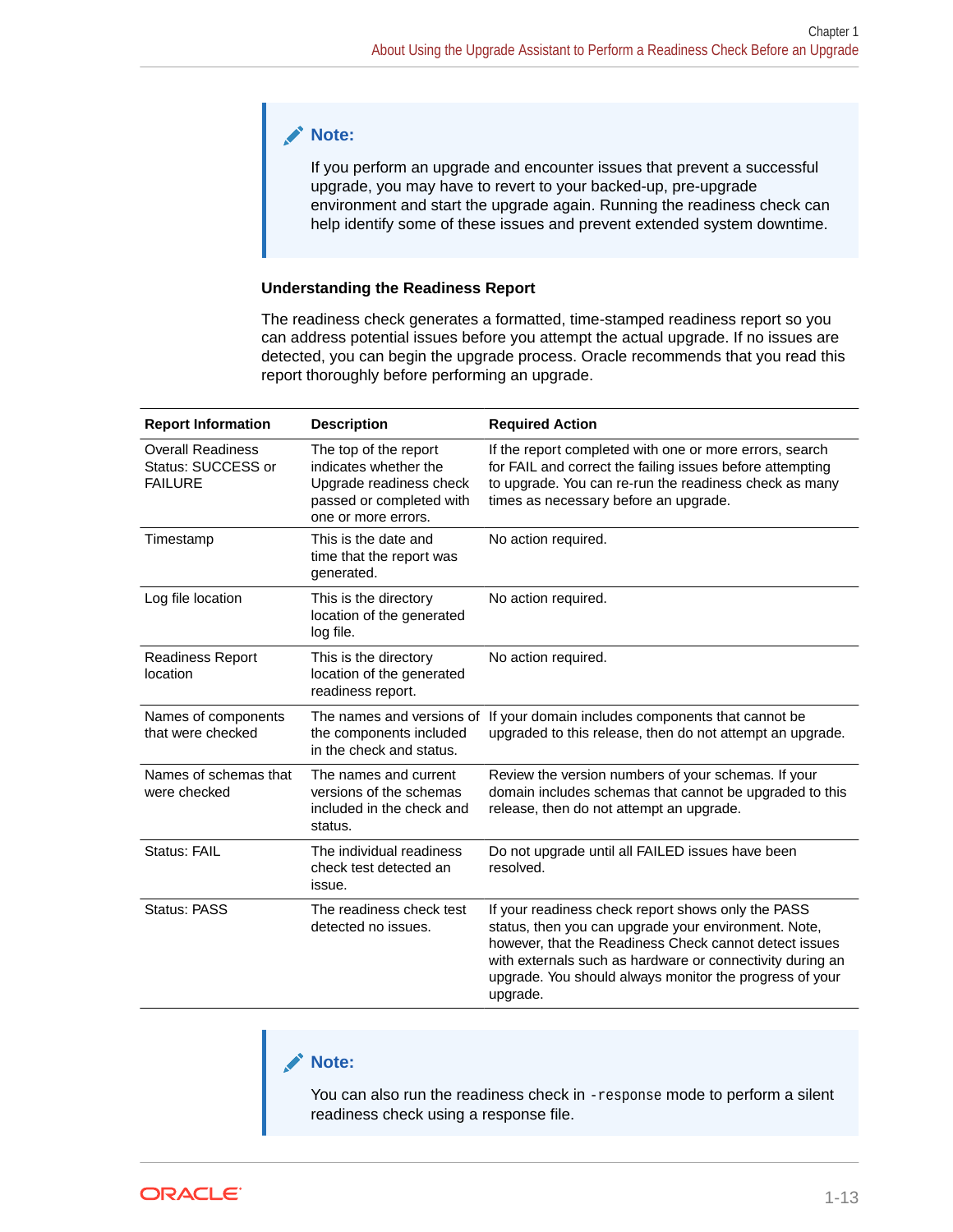# <span id="page-20-0"></span>About Planning for System Downtime During an Upgrade

Before you develop a successful upgrade strategy for your Fusion Middleware deployment, it is important to understand the impact of the upgrade on your production environments. Also, the factors that might impact the overall downtime during an upgrade, for example, size of your database and speed of system's infrastructure

Carefully consider the following when planning your downtime:

- The Upgrade Assistant requires that you shut down administration and managed servers for the entire duration of the upgrade.
- Run the pre-upgrade readiness check before you begin your actual upgrade to identify potential upgrade issues. If you encounter upgrade issues during the actual upgrade, then you must restart the upgrade process from the beginning. This includes recovering and redeploying from your backup files. You must consider this while planning and calculating the downtime.
- After upgrading the component schemas, the Reconfiguration Wizard is used to reconfigure the domain. After the domain is reconfigured, the Upgrade Assistant requires all servers and components to remain shut down during any configuration upgrades. In 12*c*, servers and components are down during the entire upgrade process.

# About In-Place versus Out-of-Place Upgrades

During a Fusion Middleware upgrade, the existing domain is overwritten, in place. Oracle recommends that you perform your upgrades in-place instead of creating a new, separate domain.

An in-place upgrade updates and overwrites the existing 11*g* or 12*c* files in your pre-upgrade environment. For example, upgrading schema and domain directories are performed in-place. During an out-of-place upgrade, however, you maintain your pre-upgrade Oracle home directory. In either case, the new binaries are installed in a new Oracle home directory and the schemas will always be upgraded in place.

The upgrade to Oracle Fusion Middleware 12*c* includes upgrading both the midtier and schemas. You cannot perform a midtier-only or schema-only upgrade.

The following list describes how the upgrade is performed on each component:

#### • **Oracle Home Binaries - upgraded out of place**

You install the Oracle Infrastructure (which includes WebLogic Server and JRF) and other 12*c* distribution binaries in a new Oracle home. The upgrade of binaries is considered Out-of-Place because the pre-upgrade binaries are not overwritten.

#### • **Starting Point (Source) Schemas - upgraded in place**

The schemas in your pre-upgrade deployment are upgraded in-place, which means that the Upgrade Assistant updates and overwrites the schemas during the upgrade process. The servers must be down during this process.

• **Domain Directory Reconfiguration** - upgraded in place

The existing domain is upgraded in-place. During the upgrade you identify the location of the existing domain and the domain is reconfigured to point to the new 12*c* Oracle home directory.

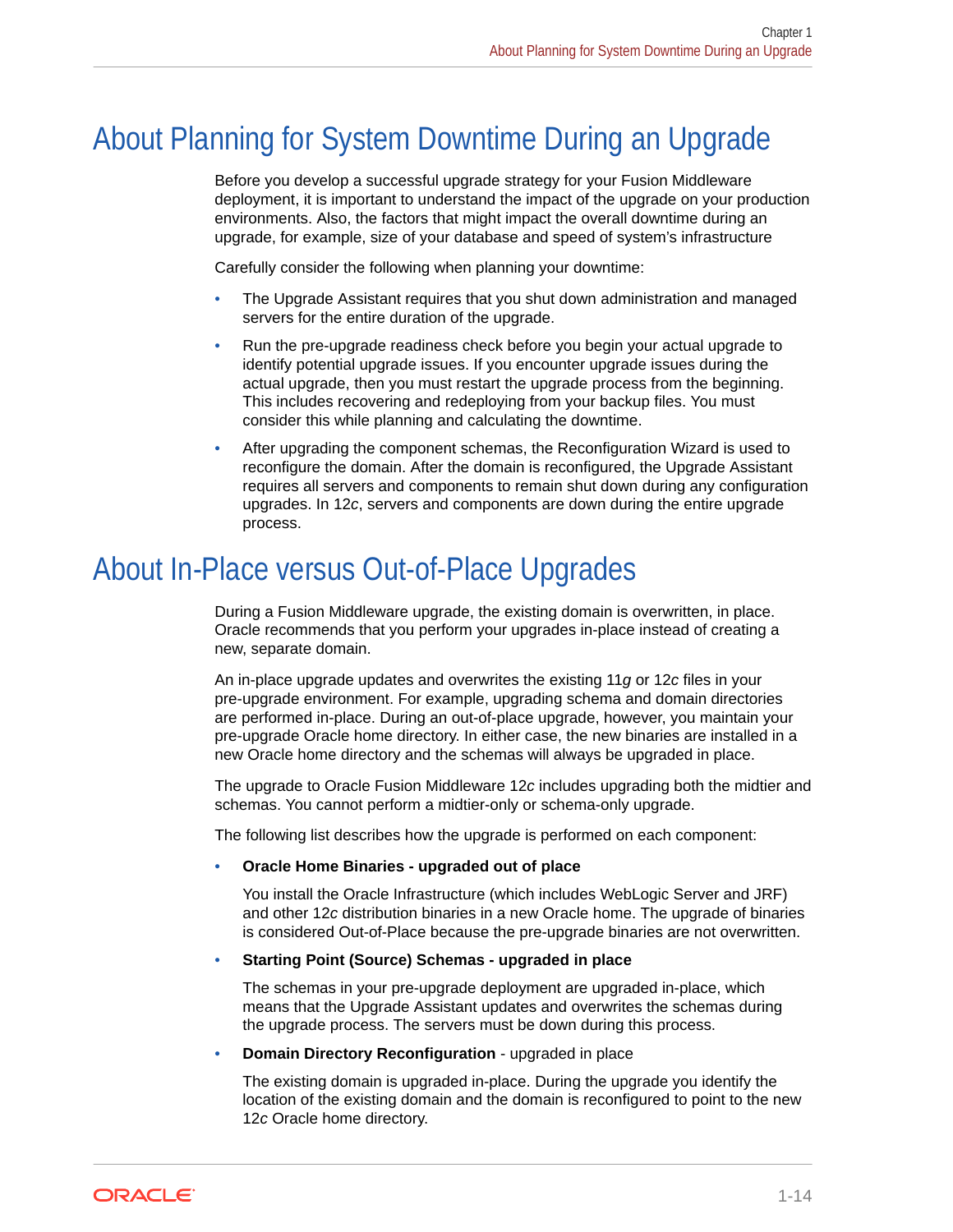#### <span id="page-21-0"></span>**Note:**

Oracle recommends that you perform your domain upgrades in-place. However, if an Out-of-Place domain upgrade is required, see Performing an Out-of-Place Domain Directory Upgrade. Schemas are still upgraded in-place.

#### • **Domain Component Configuration - upgraded in place**

After the reconfiguration of the existing domain, the Upgrade Assistant is used again to upgrade any remaining domain component configurations that require an upgrade in the new 12*c* Oracle home directory.

# About Your Certification, Compatibility, and Interoperability **Requirements**

It is important to check the cross-product interoperability and compatibility, system requirements, and certification requirements before starting the upgrade procedure.

- For information on supported operating systems, databases, web servers, LDAP servers, adapters, IPv6, JDKs, and third-party products, see Certification Matrix for 12c (12.2.1.4.0).
- For cross-product interoperability and compatibility, see Understanding Interoperability and Compatibility. This document contains important information regarding the ability of Oracle Fusion Middleware products to function with previous versions of other Oracle Fusion Middleware, Oracle, or third-party products.

# About Component Upgrade Restrictions

It is important that you understand which of your integrated components can be upgraded to the latest version of Oracle Fusion Middleware.

Oracle strongly recommends that you practice the upgrade on a cloned production environment before you attempt to upgrade the production environment.

Additional upgrade considerations are documented in *Understanding Interoperability and Compatibility*.

# About Domain Upgrade Restrictions

Some domains cannot be upgraded to 12*c* because of known limitations and configuration changes from the previous Oracle Fusion Middleware releases.

Do not attempt to upgrade a domain that is not supported. The upgrade will fail and you will have to recover from backup. For example, if you have in your existing domain a component at an unsupported version, then that domain cannot be upgraded to this release.

Other restrictions may apply. Oracle recommends that you review your componentspecific upgrade guides and the release notes to ensure that your domains are not impacted by these restrictions.

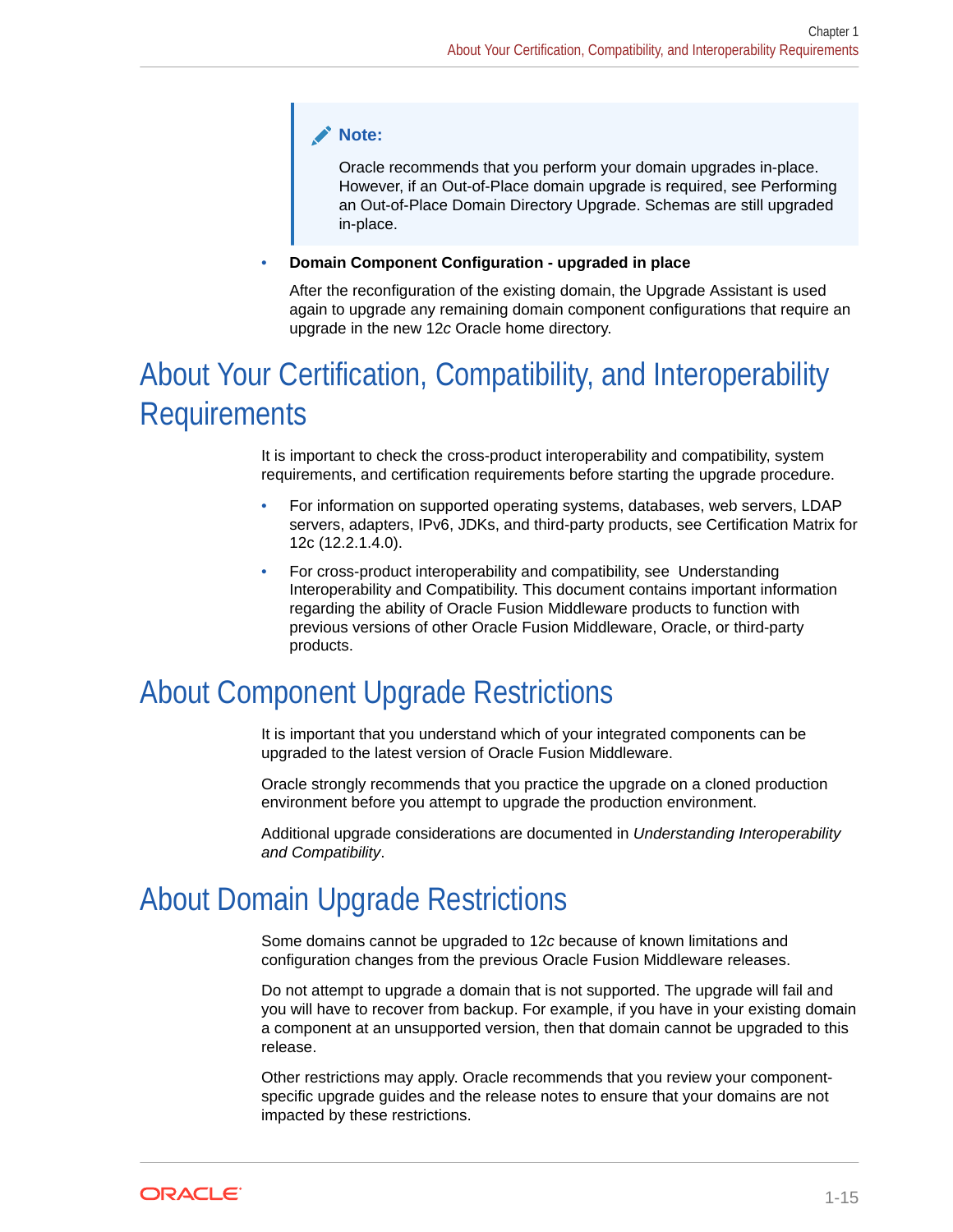# <span id="page-22-0"></span>About Obtaining Product Distributions for Your Upgrade

Product distributions can be obtained from either the Oracle Software Delivery Cloud or from Oracle Technology Network.

Oracle Fusion Middleware 12*c* software is available as a series of product distributions. A **distribution** is an archive with an installer that installs a pre-defined set of Oracle Fusion Middleware products and feature sets. **Feature sets** include the products and services that are automatically installed when their corresponding product is selected.

For more information on distributions and feature sets, see Understanding Distributions, Products, and Features.

For more information on which site you should visit to obtain your distribution, see the *Oracle Fusion Middleware Download, Installation, and Configuration Readme Files* page.

# About the Upgrade and Configuration Tools

Oracle Fusion Middleware 12*c* provides a suite of installation, upgrade, and configuration tools that automate many upgrade-related tasks.

The following tools are installed as part of the product distribution:

| <b>Tool Name</b>                         | Use this tool to                                                                                                                                                                                                                                                                                                                       |
|------------------------------------------|----------------------------------------------------------------------------------------------------------------------------------------------------------------------------------------------------------------------------------------------------------------------------------------------------------------------------------------|
| Oracle Universal Installer (OUI)         | Install the 12c product distributions and feature sets.                                                                                                                                                                                                                                                                                |
|                                          | Each major component has its own installation guide. These<br>guides provide specific details about using the Universal Installer<br>with the component.                                                                                                                                                                               |
| Oracle Upgrade Assistant (UA)            | Upgrade schemas, component configurations, and standalone<br>system component configurations. Users upgrading from 11g<br>should note that the separate Patch Set Assistant utility is no<br>longer used for upgrading schemas.                                                                                                        |
|                                          | Each major component has its own upgrade guide. These guides<br>provide specific details about using Upgrade Assistant with the<br>component.                                                                                                                                                                                          |
| <b>Repository Creation Utility (RCU)</b> | Create schemas in your database. Depending on what you are<br>upgrading, you may need to create schemas before you can run<br>the Oracle Reconfiguration Wizard. The Repository Creation Utility<br>is included in each 12c distribution, unlike Fusion Middleware 11g,<br>which required a separate download and installation of RCU. |
|                                          | There are new 12c schemas that may need to be created for all<br>components before an upgrade. Consult your component-specific<br>upgrade documentation for more information.                                                                                                                                                          |
| <b>Oracle Configuration Wizard</b>       | Create the WebLogic domain. The Configuration Wizard simplifies<br>the process of creating and extending a WebLogic Server domain.                                                                                                                                                                                                     |
|                                          | If you are upgrading a standalone system component, such as<br>Oracle HTTP Server (OHS), do not use the Configuration Wizard<br>to configure your domain. The Upgrade Assistant is used to create<br>and configure the standalone domain.                                                                                              |

#### **Table 1-3 Installation, Upgrade and Configuration Tools**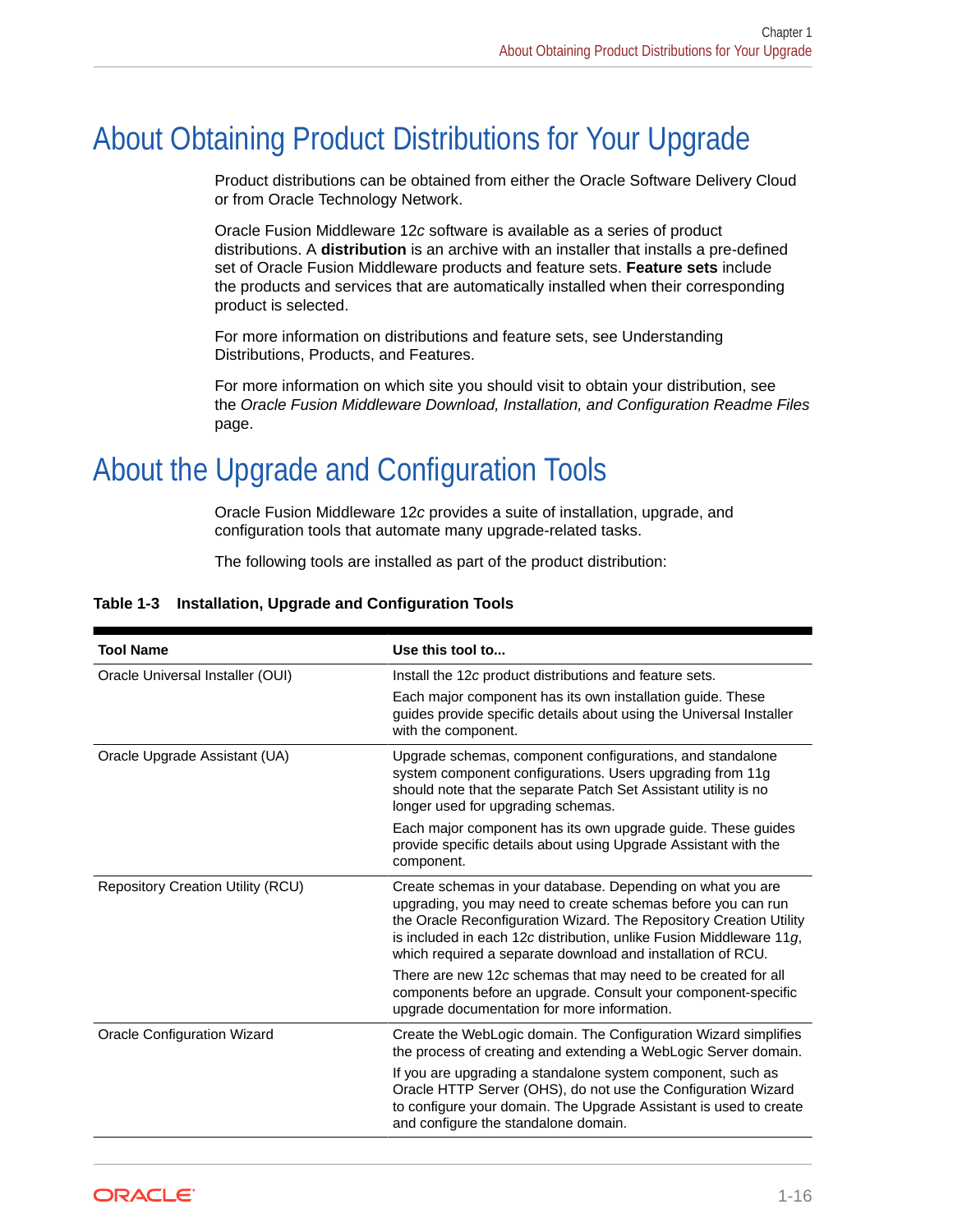| <b>Tool Name</b>                           | Use this tool to                                                                                                                                 |
|--------------------------------------------|--------------------------------------------------------------------------------------------------------------------------------------------------|
| Oracle Reconfiguration Wizard (New in 12c) | Reconfigure a domain that is using Oracle WebLogic Server.                                                                                       |
|                                            | When you use the Reconfiguration Wizard to reconfigure a<br>domain, the WLS core infrastructure and domain version are<br>automatically updated. |
| <b>OPatch</b>                              | Apply patches in 12c.                                                                                                                            |
|                                            | There are no patch set installers in 12c. The Oracle Universal<br>Installer is used to install all major and minor releases.                     |

| Table 1-3 (Cont.) Installation, Upgrade and Configuration Tools |
|-----------------------------------------------------------------|
|-----------------------------------------------------------------|

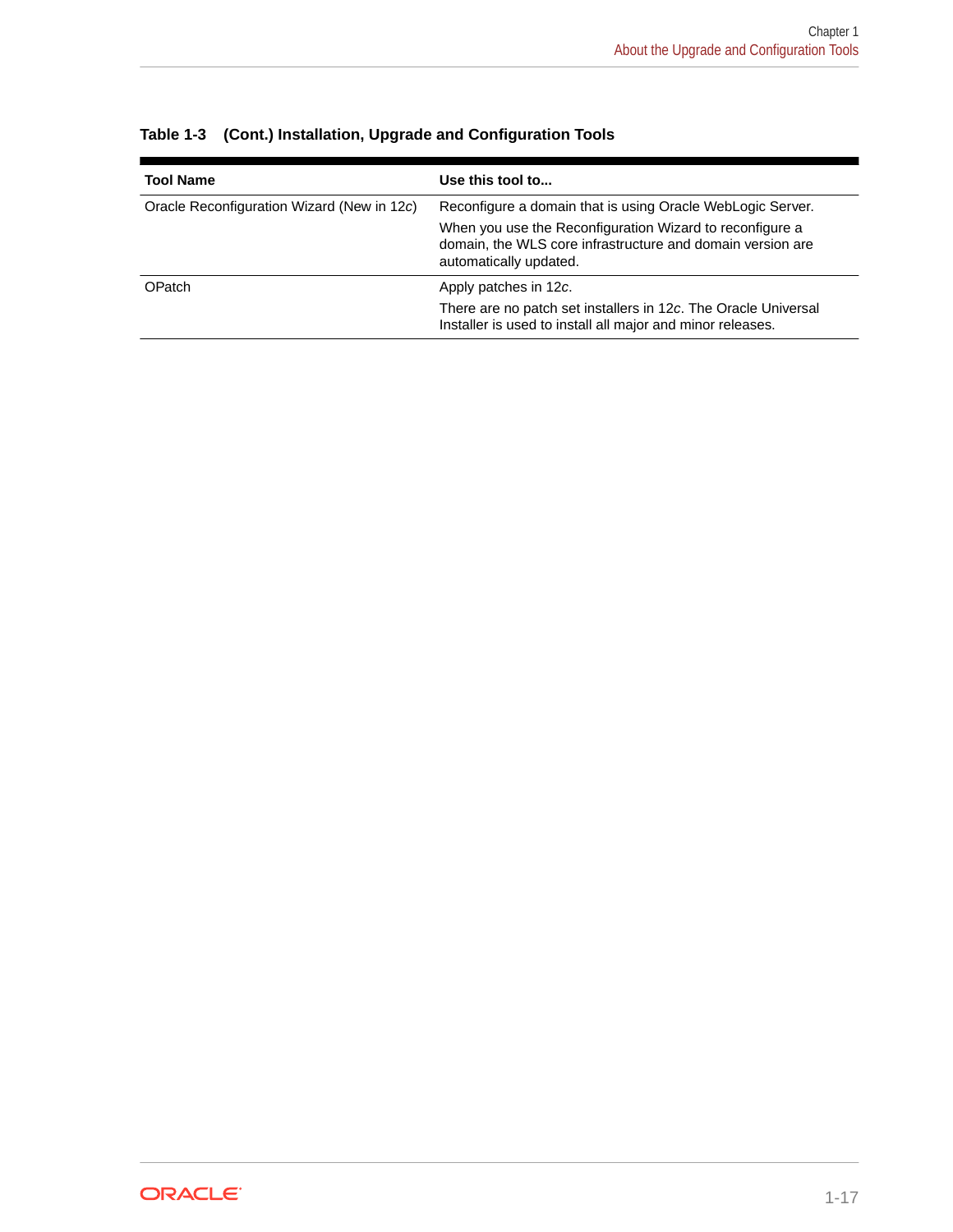# <span id="page-24-0"></span> $\boldsymbol{\mathcal{P}}$ Securing Datastores

The following sections explain how to upgrade security artifacts from 11*g* releases 11.1.1.7, 11.1.1.8, and 11.1.1.9 or 12*c* releases 12.1.2.0.0, 12.1.3.0.0, 12.2.1.0.0, 12.2.1.1.0, 12.2.1.2.0, and 12.2.1.3.0 to release12c (12.2.1.4.0):

#### **Note:**

Before starting the procedures documented in this section, be sure that you have read and understand the tasks and concepts documented in the following:

- Using the Upgrade Assistant to Perform an Upgrade
- Creating Schemas with the Repository Creation Utility (RCU)
- Reconfiguring a WebLogic Domain in *Upgrading Oracle WebLogic Server*
- About Upgrading Security to 12c (12.2.1.4.0)
- [Upgrading a Shared Security Store](#page-31-0)

# About Upgrading Security to 12c (12.2.1.4.0)

An upgraded system uses newly created data sources and will not use old data sources. After upgrading, you may see duplicate OPSS data sources: one that existed before upgrading and another created during the upgrade process. This duplication poses no functional impact and the old data source is not used by the upgraded system.

After upgrading, consider moving the keystore from Java Keystore (JKS) to the keystore service (KSS) keystore. In domains upgraded to 12.2.1.0 or later, KSS keystores under the system stripe differ from those in previous releases.

The Keystore Service (KSS) keystore supports the Java Keystore (JKS), Java Cryptography Extension Keystore (JCEKS), and Oracle wallet certificate formats. Typical certificate management tasks include the following:

- Creating a certificate for a key pair.
- Generating a Certificate Signing Request (CSR) for the certificate and saving it to a file.
- Sending the CSR to a certificate authority who verifies the sender, and signs and returns the certificate.
- Importing user and trusted certificates into the keystore, by either pasting it into a text field or importing it from the file system.

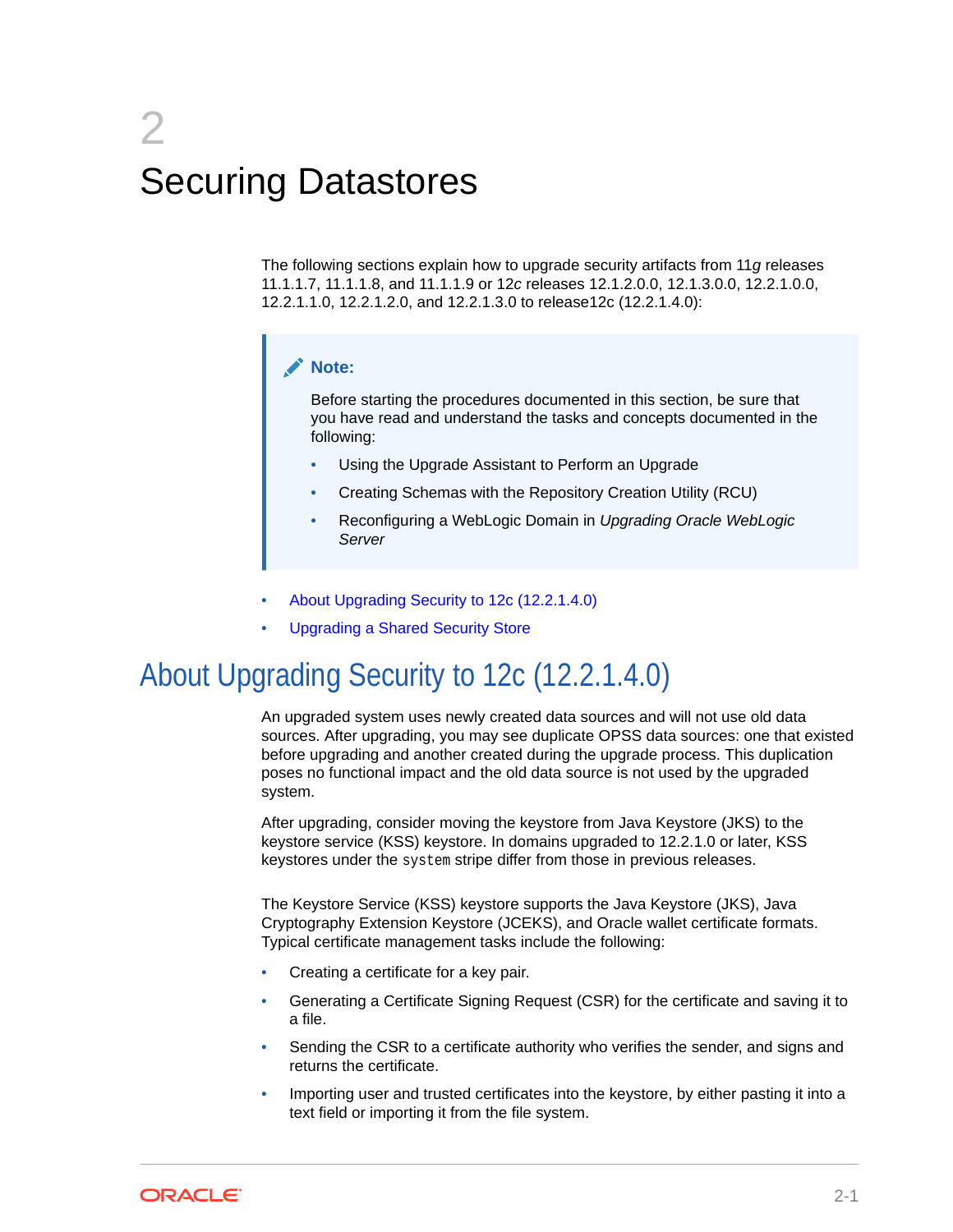#### <span id="page-25-0"></span>**Note:**

Keystore Service supports importing PEM/BASE64-encoded certificates only. You cannot import DER-encoded certificates or trusted certificates into a keystore.

- Exporting certificates or trusted certificates from the keystore to a file.
- Deleting certificates or trusted certificates from the keystore.

The following points regarding public CA certificates apply to domains upgraded to 12.2.1 and to new 12.2.1 Java Required Files (JRF) domains:

- Well-known public CA certificates are no longer available in the trust keystore in the system stripe.
- Use instead the publiccacerts keystore in the system stripe, which has been previously seeded with well-known public CA certificates from the Java SE Development Kit (JDK) cacerts file. Alternatively, import your own certificates as needed.
- The merge.jdkcacerts.with.trust property specifies whether to return public CA certificates in the kss://system/ubliccacerts keystore when you query the kss://system/trust keystore. Set to true, to have all publicacerts certificates returned with the query. Do not set or set to false, to have no publicacerts certificates returned with the query.
- **Before Upgrading the Security Store**
- Compatibility Table for 11g and 12c Versions
- [Upgrading Security: Main Steps](#page-26-0)
- [Reconfiguring Domains with the Fusion Middleware Reconfiguration Wizard](#page-30-0)

### Before Upgrading the Security Store

Before upgrading the security store:

- Perform a readiness check on the older version of Fusion Middleware to determine if it is suitable for upgrading to version 12c (12.2.1.4.0).
- Create a complete backup so that you can recover it in case the upgrade fails.

### Compatibility Table for 11g and 12c Versions

This section presents the compatible versions of binaries, configurations, schemas, and stores for releases 11.1.1.5.0, 11.1.1.6.0, 11.1.1.7.0, 11.1.1.9.0, 12.1.2.0.0, 12.1.3.0.0 and 12.2.1.*x*. The compatible versions of these artifacts apply to both DB and LDAP security stores. In DB stores, exactly one security store is assumed per database schema.

The following table shows the versions compatible and it applies to both DB and LDAP security stores. Note the following terminology symbols:

• The prefix => next to a version number denotes a version *equal to or higher than* the stated version number.

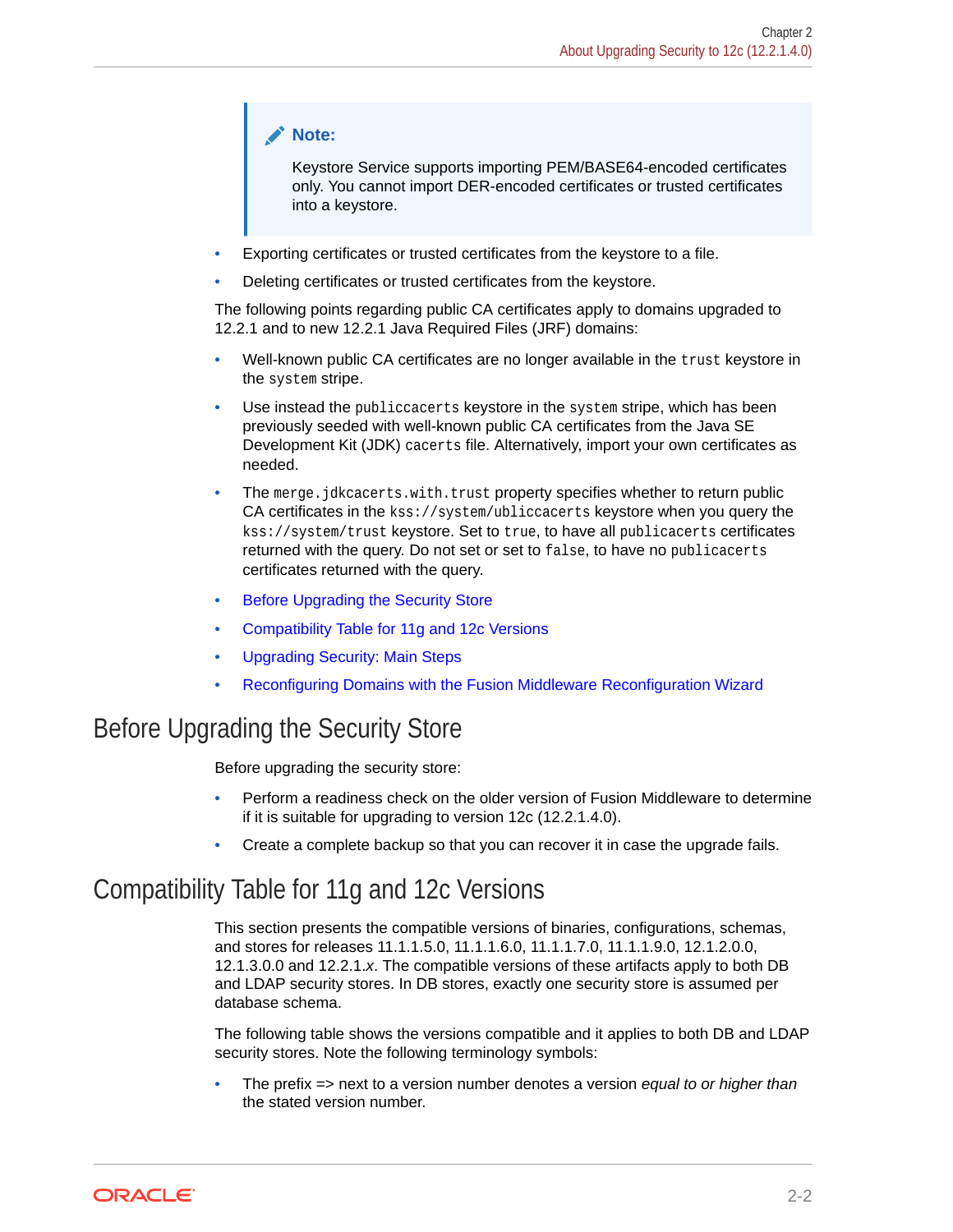<span id="page-26-0"></span>• The prefix > next to a version number denotes a version *higher than* the stated version number.

| The prefix $\le$ next to a version number denotes a version lower than the stated |
|-----------------------------------------------------------------------------------|
| version number.                                                                   |

| <b>Binary</b> | Configuration  | <b>Schema</b>    | <b>Store</b>   | <b>Status</b>                      |
|---------------|----------------|------------------|----------------|------------------------------------|
| 11.1.1.5.0    | 11.1.1.5.0     | $=$ > 11.1.1.5.0 | 11.1.1.5.0     | Certified                          |
| 11.1.1.5.0    | 11.1.1.5.0     | >11.1.1.5.0      | >11.1.1.5.0    | Not supported                      |
| 11.1.1.6.0    | 11.1.1.5.0     | $=$ > 11.1.1.5.0 | 11.1.1.5.0     | Certified                          |
| 11.1.1.6.0    | 11.1.1.5.0     | >11.1.1.5.0      | >11.1.1.5.0    | Not supported                      |
| 11.1.1.6.0    | 11.1.1.6.0     | $=$ > 11.1.1.6.0 | 11.1.1.6.0     | Certified                          |
| 11.1.1.6.0    | 11.1.1.6.0     | >11.1.1.6.0      | >11.1.1.6.0    | Not supported                      |
| 11.1.1.7.0    | 11.1.1.7.0     | $=$ > 11.1.1.6.0 | < 11.1.1.7.0   | Not supported                      |
| 11.1.1.7.0    | 11.1.1.6.0     | $=$ > 11.1.1.6.0 | 11.1.1.6.0     | Certified                          |
| 11.1.1.7.0    | 11.1.1.6.0     | >11.1.1.6.0      | >11.1.1.6.0    | Not supported                      |
| 11.1.1.7.0    | 11.1.1.7.0     | $=$ > 11.1.1.7.0 | 11.1.1.7.0     | Certified                          |
| 11.1.1.9.0    | 11.1.1.7.0     | $=$ > 11.1.1.7.0 | 11.1.1.7.0     | Certified                          |
|               | 11.1.1.6.0     | $=$ > 11.1.1.6.0 | 11.1.1.6.0     |                                    |
|               | 11.1.1.5.0     | $=$ > 11.1.1.5.0 | 11.1.1.5.0     |                                    |
|               | 11.1.1.9.0     | $=$ > 11.1.1.9.0 | 11.1.1.9.0     |                                    |
| 12.1.2.0.0    | 12.1.2.0.0     | $=$ >12.1.2.0.0  | 12.1.2.0.0     | Certified (schema only<br>upgrade) |
| 12.1.2.0.0    | < 12.1.2.0.0   | < 12.1.2.0.0     | $<$ 12.1.2.0.0 | Not supported                      |
| 12.1.3.0.0    | 12.1.3.0.0     | $=$ > 12.1.3.0.0 | 12.1.3.0.0     | Certified (schema only<br>upgrade) |
| 12.1.3.0.0    | < 12.1.3.0.0   | < 12.1.3.0.0     | < 12.1.3.0.0   | Not supported                      |
| 12.2.1.0.0    | 12.2.1.0.0     | 12.2.1.0.0       | 12.2.1.0.0     | Certified                          |
| 12.2.1.0.0    | $<$ 12.2.1.0.0 | $<$ 12.2.1.0.0   | $<$ 12.2.1.0.0 | Not supported                      |
| 12.2.1.1.0    | 12.2.1.1.0     | 12.2.1.0.0       | 12.2.1.1.0     | Certified                          |
| 12.2.1.1.0    | < 12.2.1.1.0   | $<$ 12.2.1.0.0   | < 12.2.1.1.0   | Not supported                      |
| 12.2.1.2.0    | 12.2.1.2.0     | 12.2.1.0.0       | 12.2.1.2.0     | Certified                          |
| 12.2.1.2.0    | <12.2.1.2.0    | $<$ 12.2.1.0.0   | <12.2.1.2.0    | Not supported                      |
| 12.2.1.3.0    | 12.2.1.3.0     | 12.2.1.0.0       | 12.2.1.3.0     | Certified                          |
| 12.2.1.3.0    | $<$ 12.2.1.3.0 | $<$ 12.2.1.0.0   | $<$ 12.2.1.3.0 | Not supported                      |

# Upgrading Security: Main Steps

The following tables describe the steps you take to upgrade a system according to the type of security and audit stores. All of the procedures assume that your binaries have been upgraded to12c (12.2.1.4.0) Oracle Fusion Middleware binaries.

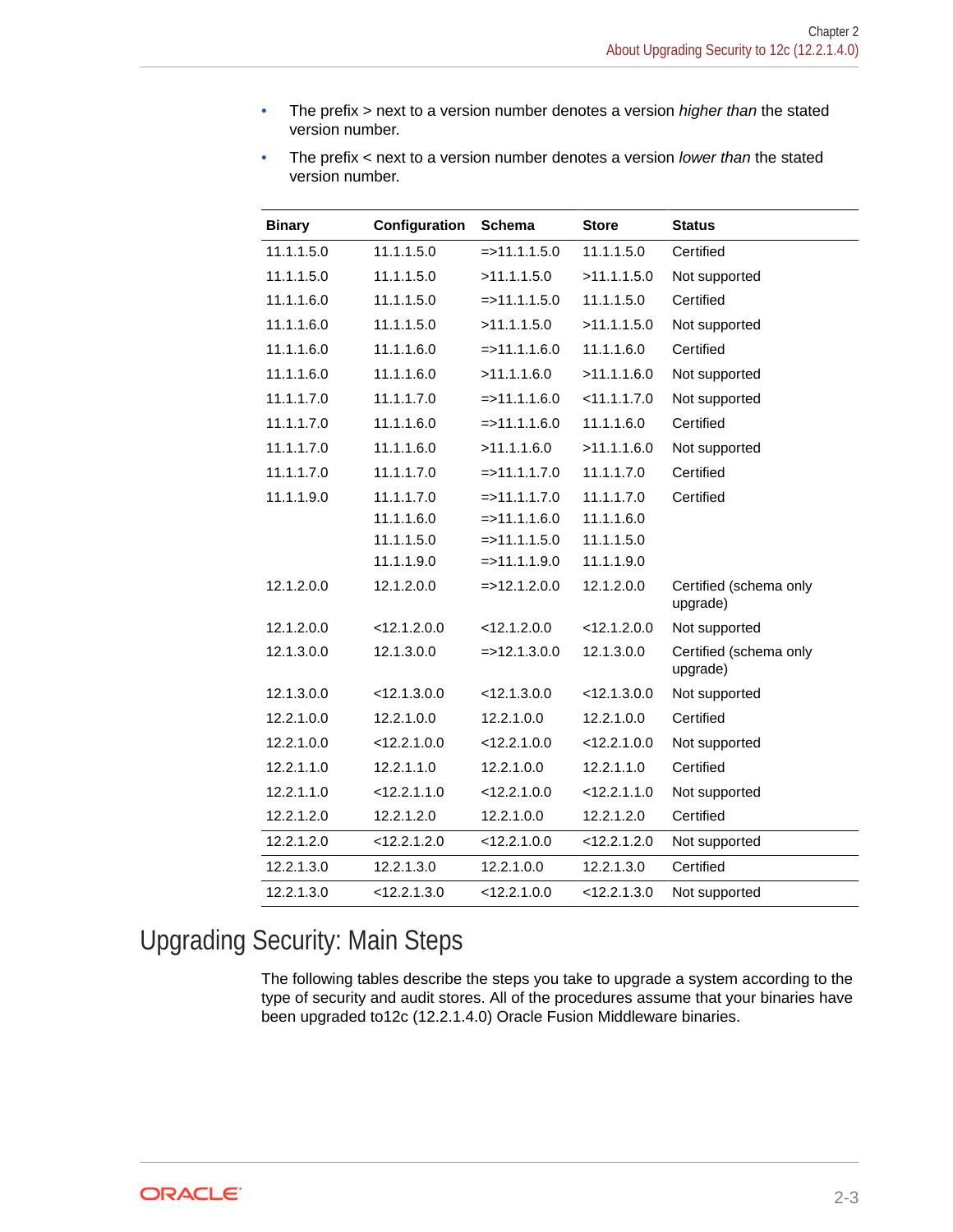#### **Note:**

Before starting the procedures documented in this section, be sure that you have read and understand the tasks and concepts documented in the following:

- Using the Upgrade Assistant to Perform an Upgrade
- Creating Schemas with the Repository Creation Utility (RCU)
- Reconfiguring a WebLogic Domain in *Upgrading Oracle WebLogic Server*

#### **Note:**

During the upgrade process, if you perform any OPSS runtime operations on any of the servers before you restart them, you may get errors related to operations being performed against the OPSS Security store. These errors can occur if the binary and schema have been upgraded, but the server process that is being run is still using the old classes that have not been updated or refreshed. Therefore, Oracle recommends that you always restart all of the Managed Servers in the domain after the upgrade process is complete.

Synonym objects owned by IAU\_APPEND and IAU\_VIEWER will appear as INVALID in the schema version registry table, but that does not indicate a failure. Synonym objects become invalid because the target object changes after the creation of the synonym. The synonyms objects will become valid when they are accessed. You can safely ignore these INVALID objects.

| <b>Security Store</b><br>Type | <b>Audit Store</b><br><b>Type</b> |                | To upgrade to $12.2.1.x$ :                                                                                                                                                       |
|-------------------------------|-----------------------------------|----------------|----------------------------------------------------------------------------------------------------------------------------------------------------------------------------------|
| Oracle Internet<br>Directory  | Database                          | 1.             | Upgrade the OPSS, Audit Services (IAU) and<br>Service Table (STB) schemas. Note that in this<br>scenario, the OPSS schema is Oracle Internet<br>Directory-based                  |
|                               |                                   | 2.             | Create the database-based OPSS schema using<br>the 12.2.1.x Oracle Fusion Middleware Repository<br>Creation Utility. Use the existing IAU and STB prefix<br>for the OPSS schema. |
|                               |                                   | 3 <sub>1</sub> | Reconfigure the domain to bind the OPSS data<br>source to the newly created OPSS schema. Enter<br>the audit schema details in the Reconfiguration<br>Wizard.                     |
|                               |                                   |                | Note that in this case, the database-based OPSS<br>12.2.1.x schema is redundant.                                                                                                 |
|                               |                                   | 4.             | Restart all of the servers (Administration and<br>Managed) in the domain.                                                                                                        |

**Table 2-1 Upgrading from 12.1.2 or 12.1.3 to 12.2.1.x**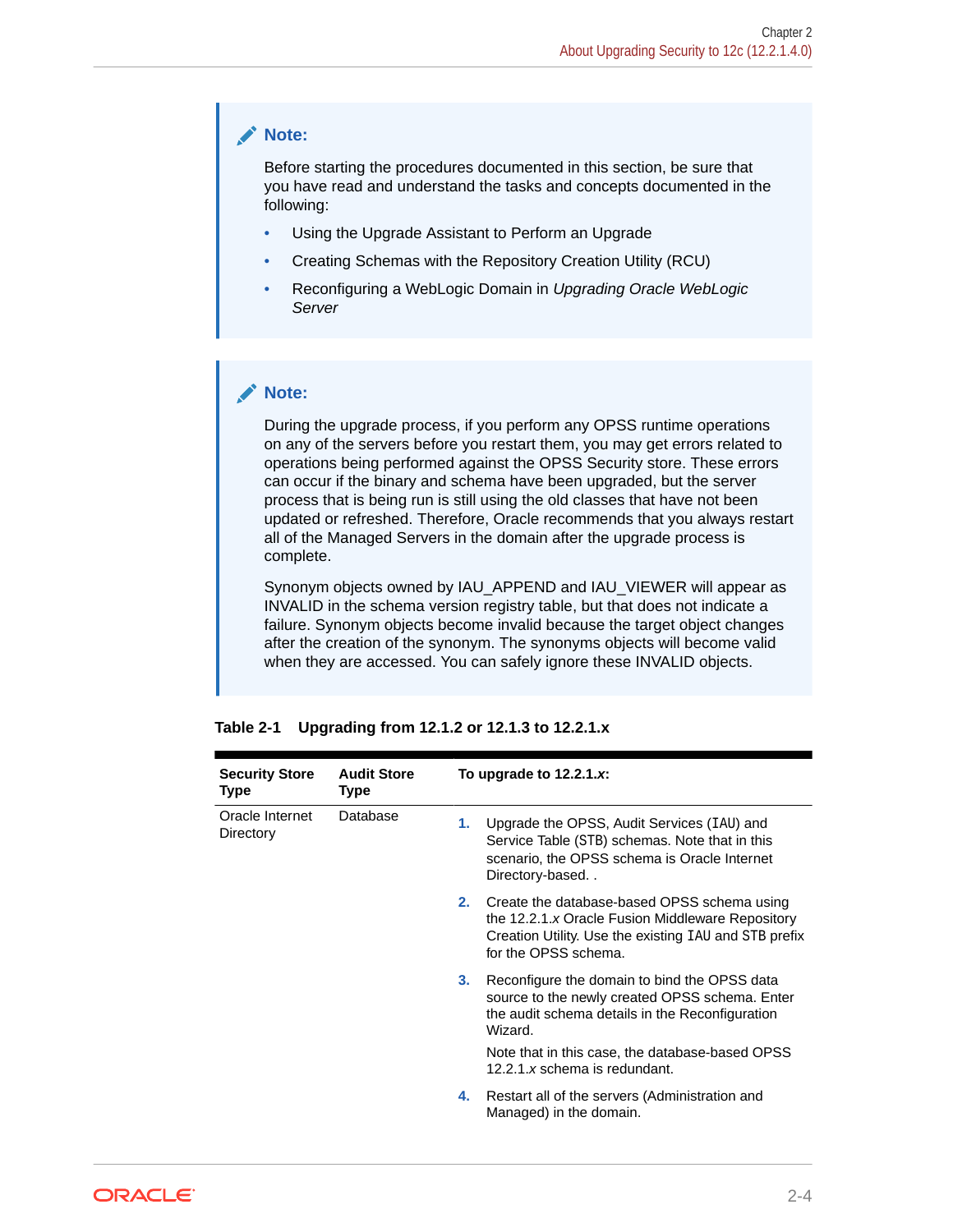| <b>Security Store</b><br><b>Type</b> | <b>Audit Store</b><br>Type | To upgrade to $12.2.1.x$ : |                                                                                                    |
|--------------------------------------|----------------------------|----------------------------|----------------------------------------------------------------------------------------------------|
| Database                             | Database                   | 1.                         | Upgrade the OPSS, Audit Services IAU,<br>IAU Viewer, IAU APPEND, and Service Table<br>STB schemas. |
|                                      |                            | 2.                         | Reconfigure the domain.                                                                            |
|                                      |                            | З.                         | Restart all of the servers (Administration and<br>Managed) in the domain.                          |

#### **Table 2-1 (Cont.) Upgrading from 12.1.2 or 12.1.3 to 12.2.1.x**

#### **Note:**

Upgrading from a 12c file security store is not supported.

#### **Table 2-2 Upgrading from 11.1.1.7 or 11.1.1.9 to 12.2.1.x**

| <b>Security Store</b><br><b>Type</b> | <b>Audit Store</b><br><b>Type</b> | To upgrade to $12.2.1.x$ :                                                                              |                                                                                                                                                                                                                                                                                                                                                       |
|--------------------------------------|-----------------------------------|---------------------------------------------------------------------------------------------------------|-------------------------------------------------------------------------------------------------------------------------------------------------------------------------------------------------------------------------------------------------------------------------------------------------------------------------------------------------------|
| File                                 | File                              | 1.                                                                                                      | Create the OPSS schema using the 12.2.1.x Oracle<br>Fusion Middleware Repository Creation Utility. Note<br>that the Audit Services (IAU) and Service Table<br>(STB) schemas are created by default with the<br>OPSS schema.                                                                                                                           |
|                                      |                                   | 2.                                                                                                      | Reconfigure the domain to provide the new schema<br>details.                                                                                                                                                                                                                                                                                          |
|                                      |                                   | 3.                                                                                                      | Restart all of the servers (Administration and<br>Managed) in the domain.                                                                                                                                                                                                                                                                             |
| File<br>Database                     | 1.                                | Upgrade the 11g Audit Services (IAU) schema<br>using the Oracle Fusion Middleware Upgrade<br>Assistant. |                                                                                                                                                                                                                                                                                                                                                       |
|                                      |                                   | 2.                                                                                                      | Create the OPSS, Audit Services Viewer<br>(IAU_VIEWER), and Audit Services Append<br>(IAU APPEND) schemas using the 12.2.1.x Oracle<br><b>Fusion Middleware Repository Creation Utility. Use</b><br>the existing IAU prefix that you upgraded in step 1<br>for the new schemas. Note that the Service Table<br>(STB) schema is created automatically. |
|                                      |                                   | 3 <sub>1</sub>                                                                                          | Reconfigure the domain to provide the new OPSS<br>schema details, and to enter the 11g audit schema<br>details in Fusion Middleware Reconfiguration<br>Wizard.                                                                                                                                                                                        |
|                                      |                                   | 4.                                                                                                      | Restart all of the servers (Administration and<br>Managed) in the domain.                                                                                                                                                                                                                                                                             |

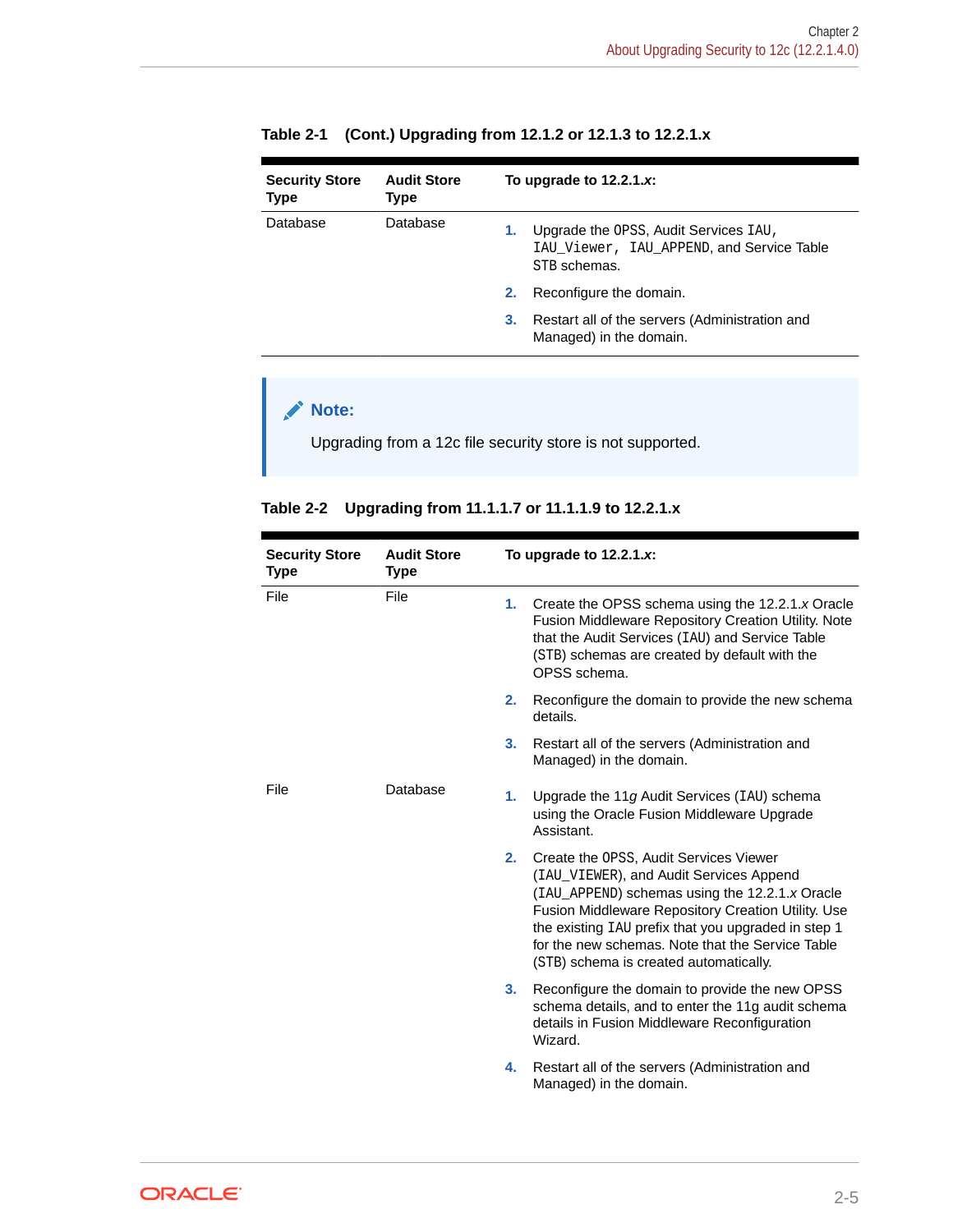| <b>Security Store</b><br><b>Type</b> | <b>Audit Store</b><br><b>Type</b> |                | To upgrade to $12.2.1.x$ :                                                                                                                                                                                                                        |
|--------------------------------------|-----------------------------------|----------------|---------------------------------------------------------------------------------------------------------------------------------------------------------------------------------------------------------------------------------------------------|
| Oracle Internet<br>Directory         | File                              | 1.             | Upgrade the Oracle Internet Directory-based OPSS<br>schema using the Oracle Fusion Middleware<br>Upgrade Assistant.                                                                                                                               |
|                                      |                                   | 2.             | Create the database-based OPSS schema using<br>the 12.2.1.x Repository Creation Utility. Note<br>that the Audit Services (IAU, IAU_Viewer,<br>IAU_APPEND) and Service Table (STB) schemas<br>are created by default with the OPSS schema.         |
|                                      |                                   | 3.             | Reconfigure the domain to provide the new schema<br>details to bind the OPSS data source to the newly<br>created OPSS schema.                                                                                                                     |
|                                      |                                   |                | Note that in this case, the 12.2.1.x OPSS schema is<br>redundant.                                                                                                                                                                                 |
|                                      |                                   | 4.             | Restart all of the servers (Administration and<br>Managed) in the domain.                                                                                                                                                                         |
| Oracle Internet<br>Directory         | Database                          | 1.             | Upgrade the 11 $g$ OPSS and audit schemas using<br>the Oracle Fusion Middleware Upgrade Assistant.<br>Note that in this scenario, the OPSS schema is<br>Oracle Internet Directory-based.                                                          |
|                                      |                                   | 2.             | Create the database-based OPSS schema using<br>the 12.2.1.x Repository Creation Utility. Use the<br>existing IAU prefix that you upgraded in step 1 for<br>the new schemas. Note that the Service Table (STB)<br>schema is created automatically. |
|                                      |                                   | 3 <sub>1</sub> | Reconfigure the domain to bind the OPSS data<br>source to the newly created OPSS schema. Enter<br>the 11g audit schema details in Fusion Middleware<br>Reconfiguration Wizard.                                                                    |
|                                      |                                   |                | Note that in this case, both the OPSS 12.2.1.x<br>schema and the 12.2.1.x IAU schema are<br>redundant.                                                                                                                                            |
|                                      |                                   | 4.             | Restart all of the servers (Administration and<br>Managed) in the domain.                                                                                                                                                                         |
| Database                             | File                              | 1.             | Create the Audit Services IAU, IAU_Viewer,<br>IAU_APPEND schemas with 12.2.1.x Repository<br>Creation Utility. Use the existing OPSS schema<br>prefix. Note that the Service Table (STB) schema<br>is created automatically.                      |
|                                      |                                   | 2.             | Upgrade the 11 $g$ OPSS schema using the Oracle<br>Fusion Middleware Upgrade Assistant                                                                                                                                                            |
|                                      |                                   | 3.             | Reconfigure the domain to provide the new audit<br>schema details, and to enter the 11g OPSS schema<br>details.                                                                                                                                   |
|                                      |                                   | 4.             | Restart all of the servers (Administration and<br>Managed) in the domain.                                                                                                                                                                         |

**Table 2-2 (Cont.) Upgrading from 11.1.1.7 or 11.1.1.9 to 12.2.1.x**

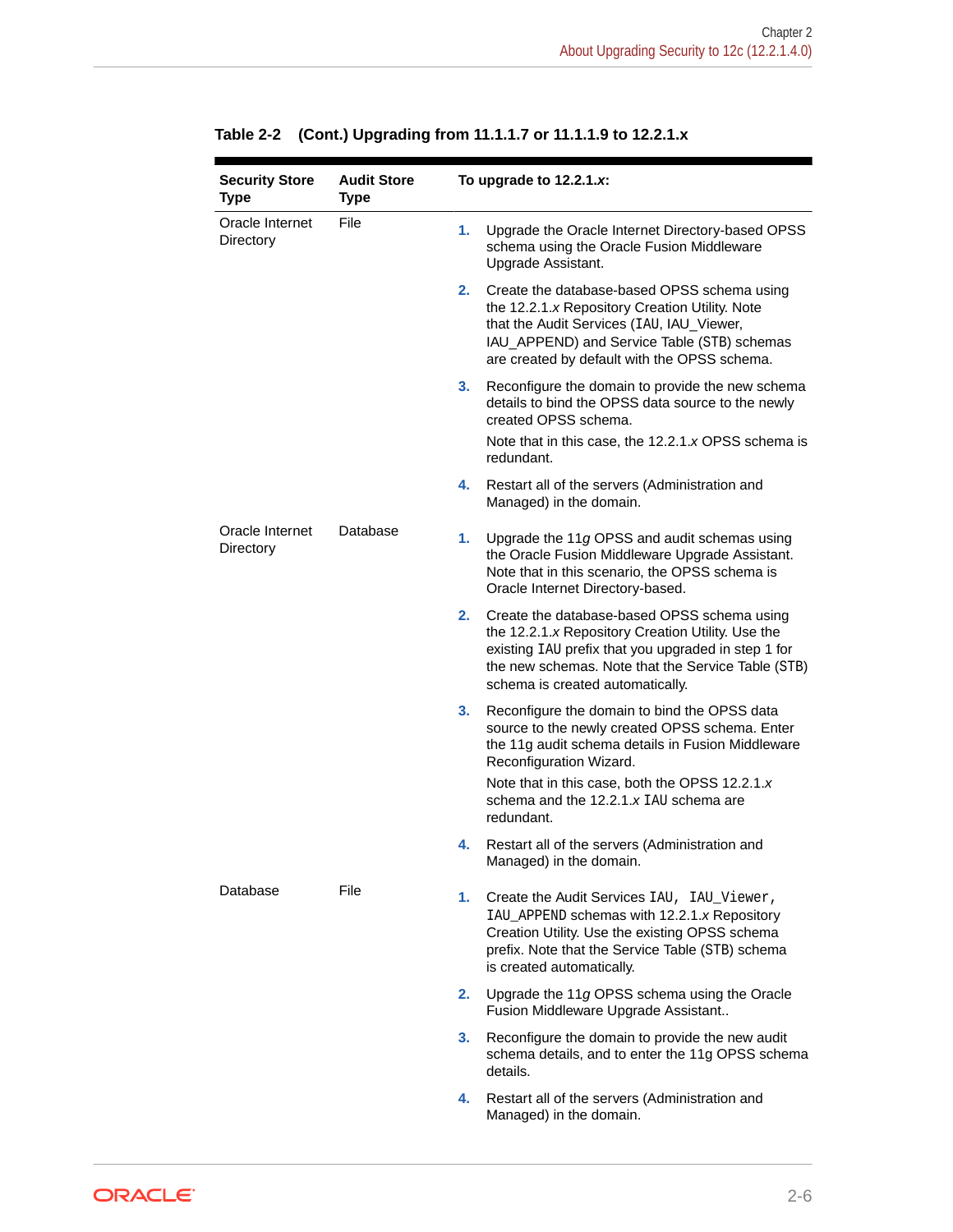| <b>Security Store</b><br>Type | <b>Audit Store</b><br>Type                                                                                                                                                                                                                         | To upgrade to $12.2.1.x$ : |                                                                                                                                                          |
|-------------------------------|----------------------------------------------------------------------------------------------------------------------------------------------------------------------------------------------------------------------------------------------------|----------------------------|----------------------------------------------------------------------------------------------------------------------------------------------------------|
| Database<br>Database<br>1.    | Create the Audit Services Viewer and Append<br>schemas (IAU VIEWER and IAU APPEND) and<br>Service Table (STB) schemas with the 12.2.1.x<br>Repository Creation Utility. Use the same prefix as<br>that used for the existing OPSS and IAU schemas. |                            |                                                                                                                                                          |
|                               |                                                                                                                                                                                                                                                    | 2.                         | Upgrade the OPSS and Audit Services (IAU)<br>schemas using the Oracle Fusion Middleware<br>Upgrade Assistant. Use the existing prefix for the<br>schemas |
|                               |                                                                                                                                                                                                                                                    | 3.                         | Reconfigure the domain to provide the 11g OPSS<br>schema details.                                                                                        |
|                               |                                                                                                                                                                                                                                                    | 4.                         | Restart all of the servers (Administration and<br>Managed) in the domain.                                                                                |

#### <span id="page-30-0"></span>**Table 2-2 (Cont.) Upgrading from 11.1.1.7 or 11.1.1.9 to 12.2.1.x**

#### **Note:**

Е

An 11g file security store is automatically upgraded to a database-based security store.

## Reconfiguring Domains with the Fusion Middleware Reconfiguration Wizard

Run the procedure in this section to reconfigure a domain using the Fusion Middleware Reconfiguration Wizard. For complete details about the Reconfiguration Wizard, see Reconfiguring WebLogic Domains in *Upgrading Oracle WebLogic Server*.

#### **Note:**

In some configurations, you may get an invalid key size exception when running the Reconfiguration Wizard. Oracle recommends that you check your configuration before running the Reconfiguration Wizard, and if necessary, install the JCE Unlimited Strength Jurisdiction Policy Files.

- **1.** Start the Fusion Middleware Reconfiguration Wizard:
	- > cd oracle\_common/common/bin
	- > ./reconfig.sh
- **2.** In the **Select Domain** page, specify the directory of the domain to reconfigure, and then click **Next**.

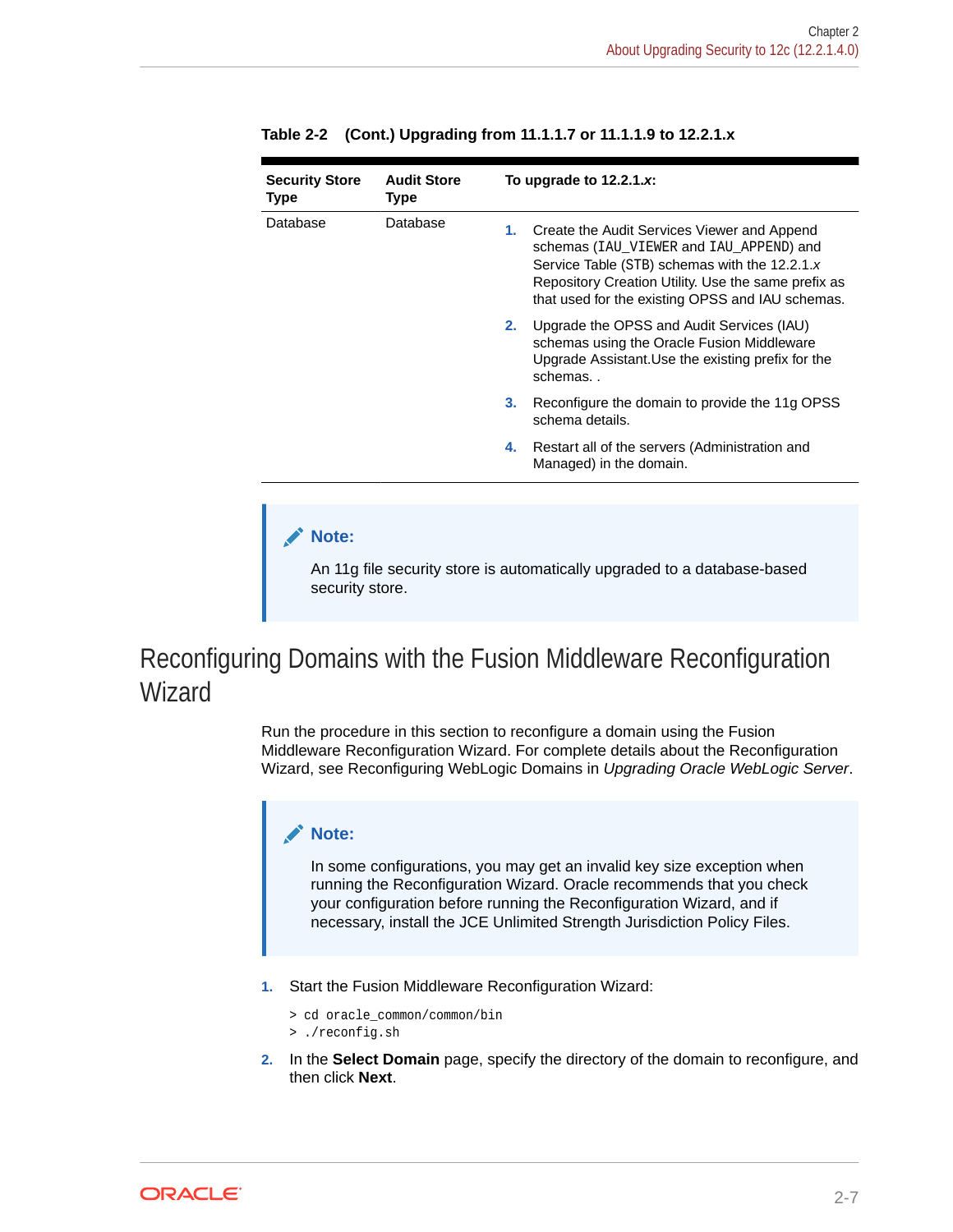- <span id="page-31-0"></span>**3.** In the **Database Configuration Type** page, select **RCU Data**, enter the database connection details, and click **Get RCU Configuration**. The results of the retrieval are displayed.
- **4.** Click **Next**.
- **5.** The **JDBC Component Schema** page displays the table of schemas affected. Check rows as appropriate, and then click **Next**.
- **6.** In the **JDBC Component Schema Test** page, click **Test Selected Connections**. The results of the test are displayed. Click **Next**.
- **7.** In the **Advanced Configuration** page, check boxes as appropriate, and then click **Next**.

Additional pages are displayed depending on the options you selected.

**8.** When you have finished providing all the required information in the remaining pages, the **Configuration Summary** page displays the options you chose. Click **Reconfigure**.

# Upgrading a Shared Security Store

To upgrade a security store shared (joined) by several domains, use one of the following tasks:

- Upgrading a Shared 12c Security Store
- Upgrading a Shared 11g Security Store

### Upgrading a Shared 12c Security Store

Run the procedure in this section to upgrade to12c (12.2.1.4.0) from a previous 12c shared security store.

- **1.** Shut down all domains that share the store you want to upgrade.
- **2.** Run the Upgrade Assistant to upgrade the OPSS schema of the shared security store and the audit schema if the source audit data is a database store.
- **3.** In each of the domains sharing the security store, run Fusion Middleware Reconfiguration Wizard to reconfigure the domain and to upgrade OPSS data, directory information tree, and product security artifacts.
- **4.** Restart all domains sharing the security store.

### Upgrading a Shared 11g Security Store

Run the procedure in this section to upgrade to 12.2.1.*x* from an 11.1.1.7 or 11.1.1.9 shared security store.

- **1.** Shut down all domains sharing the store you want to upgrade.
- **2.** Run the Upgrade Assistant to upgrade the OPSS schema of the shared security store, and the audit schema if the source audit is a database store.
- **3.** Run the Reconfiguration Wizard in each of the domains sharing the security store. When first run, it upgrades the data of the security store and configuration of the domain. When run from any other domain, it will upgrade only the configuration of that domain.

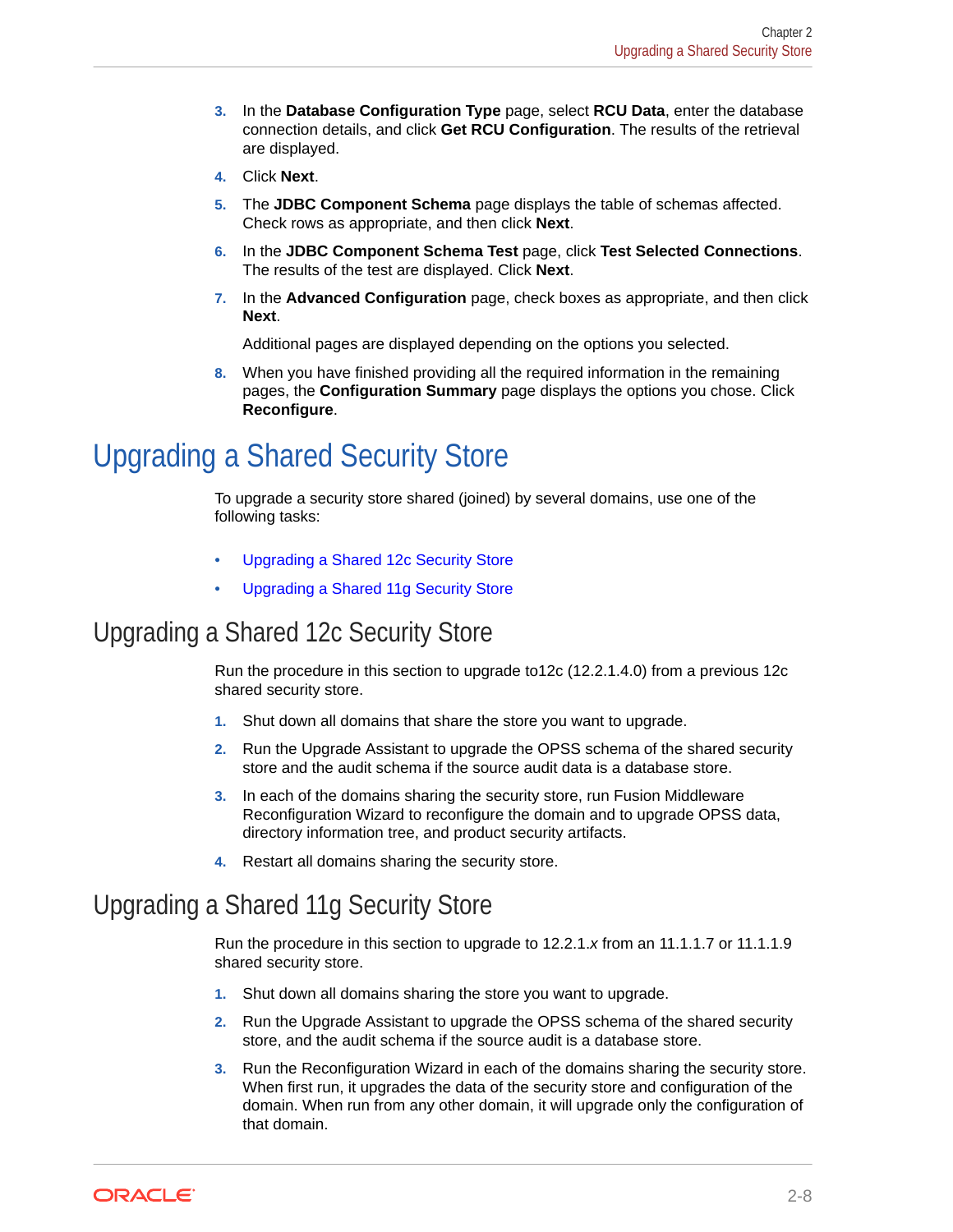**4.** Restart all upgraded domains.

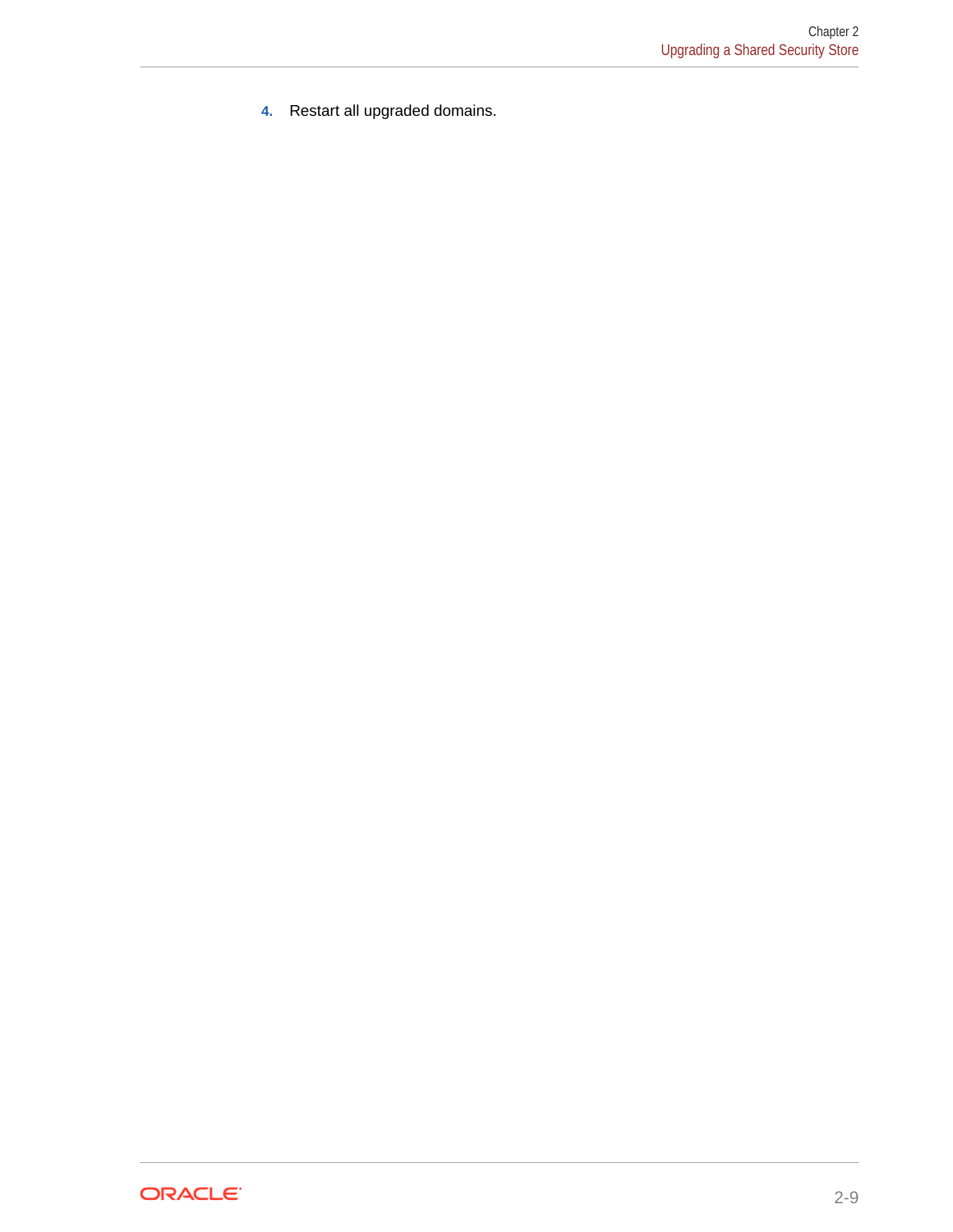# <span id="page-33-0"></span>3 Upgrading and Preparing Your Oracle Databases for 12c

It is important to understand the database requirements for upgrade. You may need to upgrade your database to a supported version prior to upgrade. The following sections describe some of the tasks associated with preparing your Oracle database for an upgrade to 12c (12.2.1.4.0). For more information, see Preparing to Upgrade an Oracle Database in the *Oracle Database Upgrade Guide.*

#### **Note:**

When upgrading to 12c (12.2.1.4.0) your existing database must be used for the upgrade. Do not create a new database.

- About Finding the Latest Information About Upgrading Oracle Database Review and understand the database requirements before the upgrade. Many Oracle Fusion Middleware products require database schemas prior to domain configuration.
- [Applying the Latest Patch Set Updates and Any Required Patches](#page-34-0) It is important to understand the latest and recommended patches required to avoid any issues during the upgrade.
- [Backing Up the Schema Version Registry Table](#page-34-0) Your system backup must include the SYSTEM. SCHEMA\_VERSION\_REGISTRY\$ table or the FMWREGISTRY. SCHEMA VERSION REGISTRY\$ table.
- [Verifying Your Database Objects Are Ready for Upgrade](#page-35-0) Before starting an upgrade, you should make sure that your supported database has no invalid objects and that the schemas you want to upgrade are at versions that are supported for upgrade.

# About Finding the Latest Information About Upgrading Oracle Database

Review and understand the database requirements before the upgrade. Many Oracle Fusion Middleware products require database schemas prior to domain configuration.

Through its support website, Oracle provides late-breaking updates, discussions, and best practices about pre-upgrade requirements, upgrade processes, post-upgrade, compatibility, and interoperability.

Oracle also strongly recommends that you download and run the Pre-Upgrade Information Tool, which is available on My Oracle Support.

• My Oracle Support:

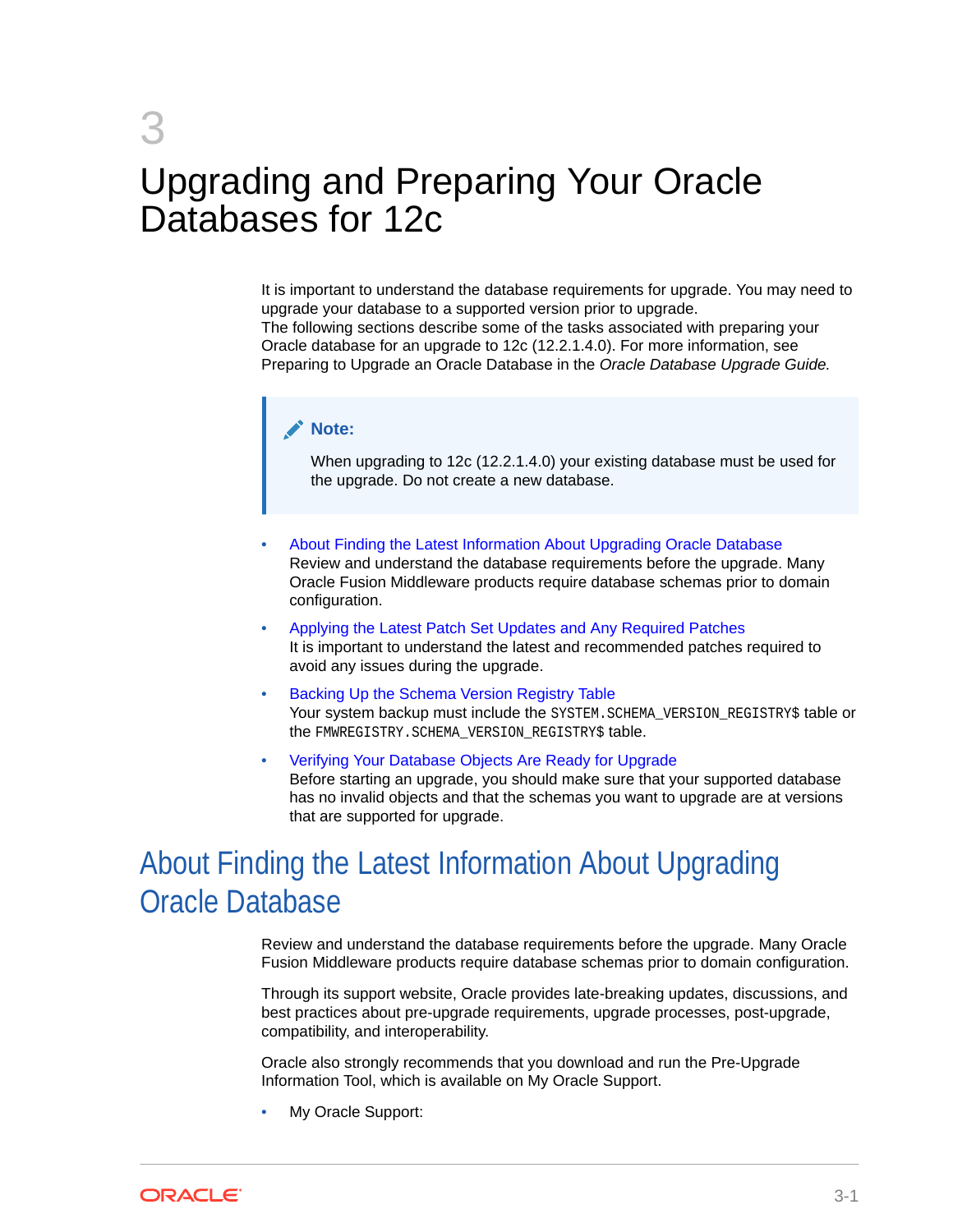#### <span id="page-34-0"></span><http://support.oracle.com>

You can search in the library, or search on My Oracle Support for keywords, such as "Database Upgrade"

- Oracle Database Pre-Upgrade Utility (Document ID 884522.1) at My Oracle Support
- Oracle Database 12c Release 2 Upgrade Companion (Document ID 1670757.1) at My Oracle Support

To find a certified database for your operating system, see the certification document for your release on the *Oracle Fusion Middleware Supported System Configurations* page.

To make sure your database is properly configured for schema creation, see "Verifying Requirements for Oracle Repository Creation Utility" in the *Oracle Fusion Middleware System Requirements and Specifications* document.

#### **Note:**

Only a certified database can be used for the standard installation topology. Do not attempt an upgrade if the database hosting the repository schemas is not supported.

# Applying the Latest Patch Set Updates and Any Required Patches

It is important to understand the latest and recommended patches required to avoid any issues during the upgrade.

Potential interoperability and upgrade issues can be avoided by making sure you have applied the latest patch sets, and that you have reviewed the list of recommended patches that are designed to help you avoid any problems during upgrade.

For more information, see the Upgrade chapter of the Release Notes for your platform. For example, if you are using a Linux operating system, see Patches Required to Address Specific Upgrade and Compatibility Requirements in the *Oracle® Application Server Release Notes* .

For additional information about database patching requirements, see Review System Requirements and Specifications in the *Planning an Installation of Oracle Fusion Middleware*.

# Backing Up the Schema Version Registry Table

Your system backup must include the SYSTEM. SCHEMA\_VERSION\_REGISTRY\$ table or the FMWREGISTRY.SCHEMA\_VERSION\_REGISTRY\$ table.

Each Fusion Middleware schema has a row in the SYSTEM.SCHEMA\_VERSION\_REGISTRY\$ table. If you run the Upgrade Assistant to update an existing schema and it does not succeed, you must restore the original schema before you can try again. Before you

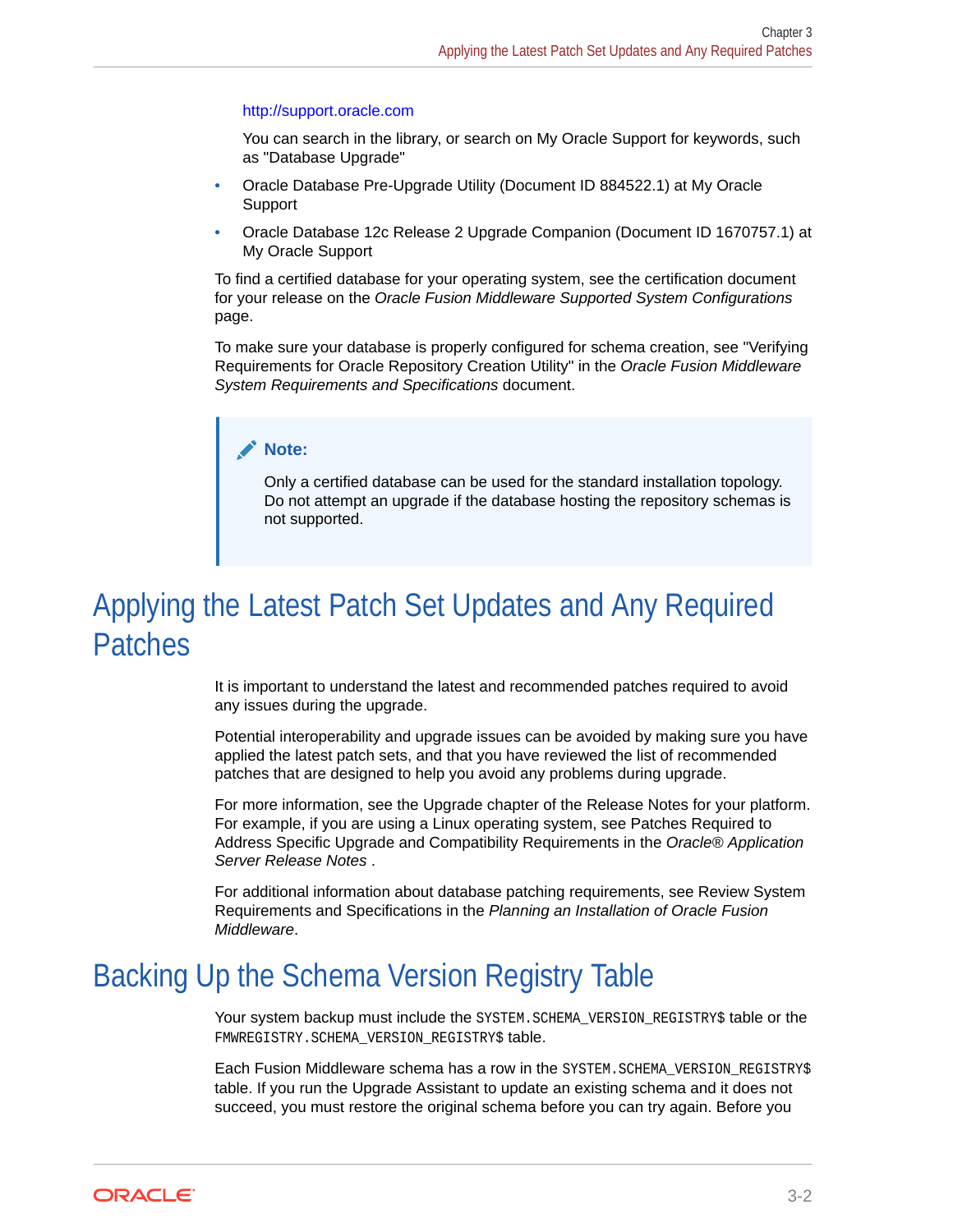<span id="page-35-0"></span>run the Upgrade Assistant, make sure you back up your existing database schemas and the schema version registry.

#### **Note:**

Before you upgrade a schema using the Upgrade Assistant, you must perform a complete database backup. During the upgrade, you are required to acknowledge that backups have been performed.

# Verifying Your Database Objects Are Ready for Upgrade

Before starting an upgrade, you should make sure that your supported database has no invalid objects and that the schemas you want to upgrade are at versions that are supported for upgrade.

It is important to know whether or not your schemas and are ready for upgrade because schemas are upgraded in place, which means that the existing database schemas are upgraded.

- **Verify Schema Versions**
- [Check for Invalid Database Objects](#page-36-0)

### Verify Schema Versions

When the schemas are created in your database, RCU creates and maintains a table called schema\_version\_registry. This table contains schema information such as version number, component name and ID, date of creation and modification, and custom prefix.

Before you run the Upgrade Assistant, make sure that you have verified that the schemas you want to upgrade are supported for an upgrade to this version of Oracle Fusion Middleware.

If you are using an Oracle database, connect to the database as a user having Oracle DBA privileges, and run the following from SQL\*Plus to get the current version numbers:

SET LINE 120 COLUMN MRC\_NAME FORMAT A14 COLUMN COMP\_ID FORMAT A20 COLUMN VERSION FORMAT A12 COLUMN STATUS FORMAT A9 COLUMN UPGRADED FORMAT A8 SELECT MRC NAME, COMP\_ID, OWNER, VERSION, STATUS, UPGRADED FROM SCHEMA\_VERSION\_REGISTRY\_ORDER BY\_MRC\_NAME, COMP\_ID ;

If the number in the "VERSION" is at 11.1.1.7.0 or higher, and the STATUS column is 'VALID', then the schema is supported for upgrade.

If an upgrade is not needed for a schema, the schema\_version\_registry table retains the schemas at their pre-upgrade version after the upgrade.

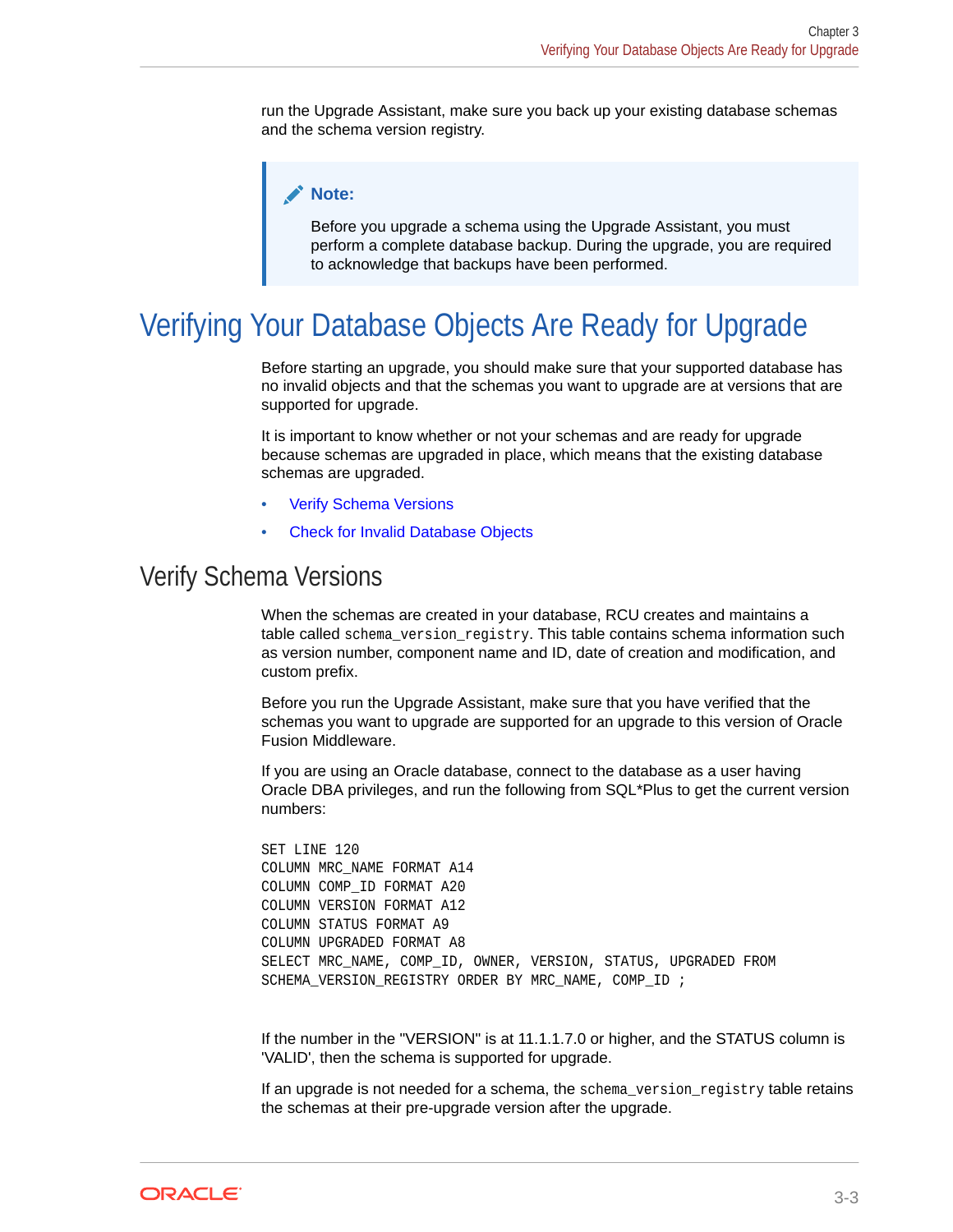### <span id="page-36-0"></span>Check for Invalid Database Objects

If you are using an Oracle database, you should recompile database objects before running the Upgrade Assistant to check for invalid objects before the upgrade. Connect to the database as SYS and run the following from SQL\*Plus:

SELECT owner, object\_name FROM all\_objects WHERE status='INVALID';

Take note of any invalid objects and run the following query for more information. The existence of invalid database objects may prevent the upgrade from completing successfully.

oracle\_home/software/rdbms/admin/utlrp.sql

To recompile just the objects that belong to a single Oracle Fusion Middleware schema, you can use the Oracle Database stored procedure dbms\_utility.compile\_schema as shown in the example below:

SQL> execute dbms\_utility.compile\_schema('1213\_IAU'); PL/SQL procedure successfully completed

#### **Note:**

These procedures should be used again after running the Upgrade Assistant for verification.

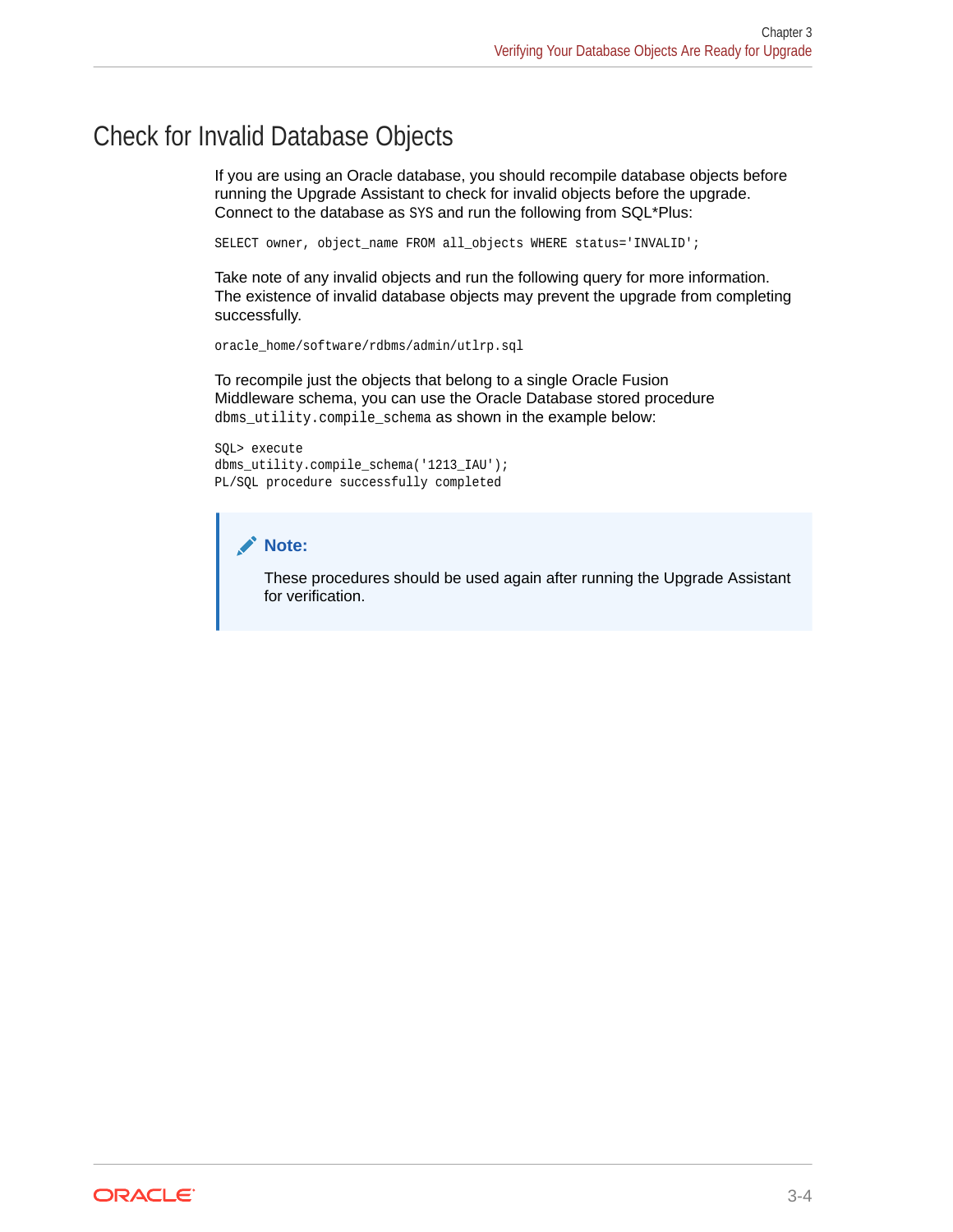# <span id="page-37-0"></span>A Performing an Out-of-Place Domain Directory Upgrade

By default, Fusion Middleware upgrades are performed in-place, which overwrites the existing domain directory. However, you have the option of upgrading to 12c (12.2.1.4.0) using a different domain directory. This option is called an out-of-place upgrade and it allows you to keep your existing domain directory intact. Perform these tasks to complete an out-of-place upgrade:

• About Upgrading a Domain Directory Out of Place

Standard Fusion Middleware upgrades are performed in place which updates and overwrites the existing domain. If you want to preserve your existing domain, then you can perform an out-of-place domain directory upgrade, but your schemas are still upgraded in place.

- [Performing an Out-of-Place Domain Directory Upgrade on the Same Host](#page-38-0) Understanding the procedure of performing an out-of-place domain directory upgrade on the same host.
- [Performing an Out-of-Place Domain Directory Upgrade on a Different Host](#page-44-0) Understanding the procedure to perform an out-of-place upgrade on a different host.
- [Deinstalling the 11g Applications \(Optional\)](#page-46-0) Procedure to deinstall the 11g applications and domain setup.

# About Upgrading a Domain Directory Out of Place

Standard Fusion Middleware upgrades are performed in place which updates and overwrites the existing domain. If you want to preserve your existing domain, then you can perform an out-of-place domain directory upgrade, but your schemas are still upgraded in place.

When upgrading from Oracle Fusion Middleware 11*g* or a previous 12*c* release to 12c (12.2.1.4.0), schemas and domain directory upgrades are performed in place which updates the existing 11*g* or 12c domains during the upgrade.

If you prefer to leave your existing domain directory intact, you can perform an outof-place domain directory upgrade using a new domain directory on the same - or different - host using the steps described in this chapter.

#### **Caution:**

When performing an out-of-place domain directory upgrade to , it is important to note that the existing 11*g* or 12c (12.1.3.0.0, 12.2.1.0.0, 12.2.1.1.0, and 12.2.1.2.0) schemas will be upgraded in-place. Your pre-upgrade environment must be shut down during the out-of-place domain directory upgrade process.

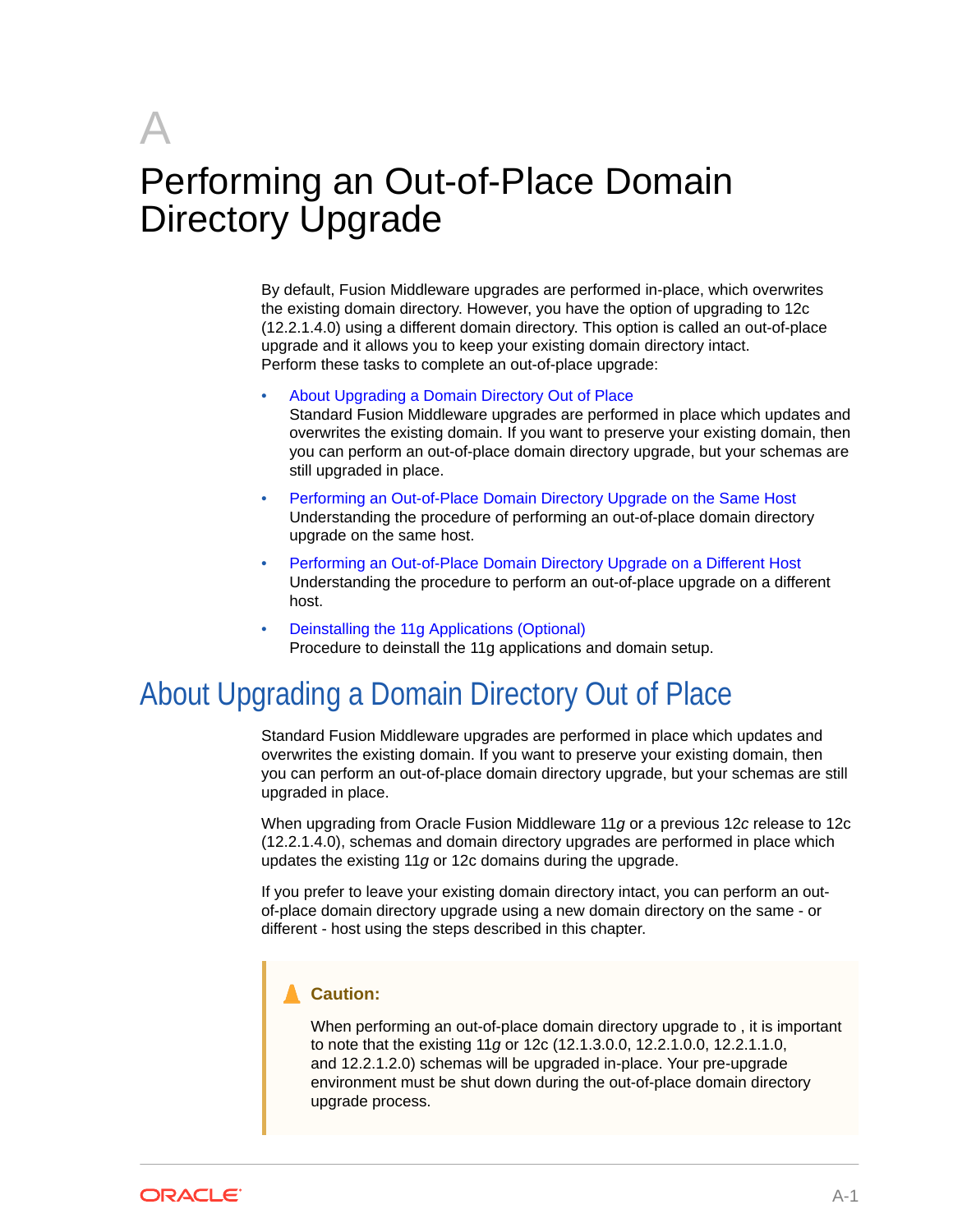# <span id="page-38-0"></span>Performing an Out-of-Place Domain Directory Upgrade on the Same Host

Understanding the procedure of performing an out-of-place domain directory upgrade on the same host.

Perform the following tasks to complete the out-of-place domain directory upgrade on the same host at the existing domain:

#### **Note:**

If you are upgrading domain that is on a different host, see [Performing an](#page-44-0) [Out-of-Place Domain Directory Upgrade on a Different Host](#page-44-0).

#### **Note:**

The Fusion Middleware 12c certification matrix includes only 12.1 databases. Hence, the reference to 11 in these procedures is to the Fusion Middleware 11g schemas and not to the Oracle 11g database version.

- Stop all processes, including the Administration Server, Managed Servers, and Node Manager.
- [Create a Complete Backup of all Files from the Existing Domain](#page-40-0)
- [Restore the domain backup files to a new location.](#page-40-0)
- [Install the 12c \(12.2.1.4.0\) distributions in a new Oracle home.](#page-41-0)
- [Upgrade the cloned environment using the standard upgrade procedures.](#page-41-0)
- [Validate that the newly upgraded domain functions as expected.](#page-44-0)

### Stop all processes, including the Administration Server, Managed Servers, and Node Manager.

You must stop all processes, including the Administration Server, Managed Servers, and Node Manager.

Do not stop the database before starting the upgrade.

**[Stopping Servers and Processes](#page-39-0)** Before you run the Upgrade Assistant to upgrade your schemas and configurations, you must shut down all of the pre-upgrade processes and servers, including the Administration Server and any managed servers.

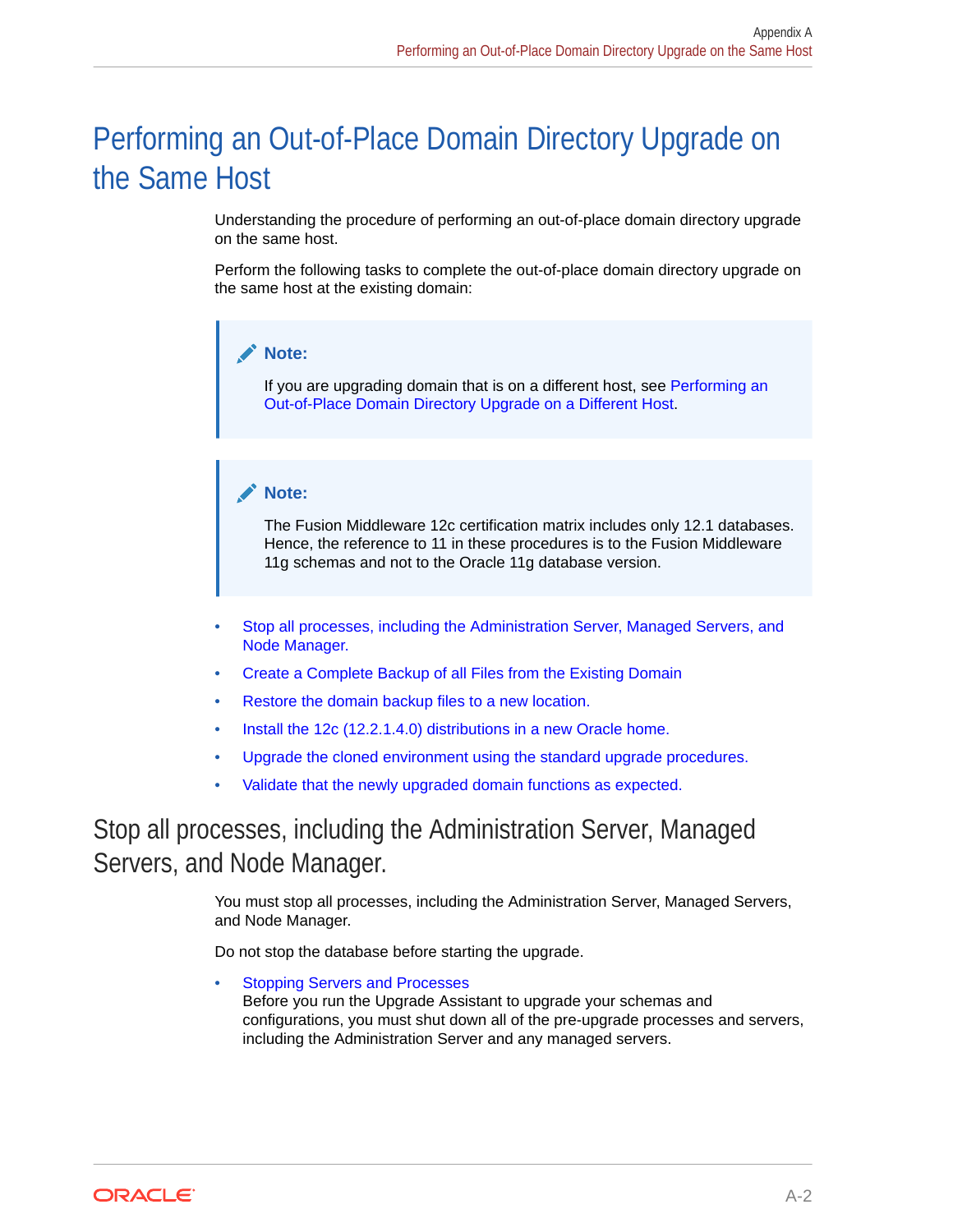### <span id="page-39-0"></span>Stopping Servers and Processes

Before you run the Upgrade Assistant to upgrade your schemas and configurations, you must shut down all of the pre-upgrade processes and servers, including the Administration Server and any managed servers.

An Oracle Fusion Middleware environment can consist of an Oracle WebLogic Server domain, an Administration Server, multiple managed servers, Java components, system components such as Identity Management components, and a database used as a repository for metadata. The components may be dependent on each other, so they must be stopped in the correct order.

#### **Note:**

The procedures in this section describe how to stop the existing, preupgrade servers and processes using the WLST command-line utility or a script. You can also use the Oracle Fusion Middleware Control and the Oracle WebLogic Server Administration Console. See Starting and Stopping Administration and Managed Servers and Node Manager.

To stop your pre-upgrade Fusion Middleware environment, navigate to the preupgrade domain and follow the steps below:

#### **Step 1: Stop System Components**

To stop system components, such as Oracle HTTP Server, use the stopComponent script:

- (UNIX) EXISTING\_DOMAIN\_HOME/bin/stopComponent.sh component\_name
- (Windows) EXISTING DOMAIN HOME\bin\stopComponent.cmd component name

You can stop system components in any order.

#### **Step 2: Stop the Managed Servers**

To stop a WebLogic Server Managed Server, use the stopManagedWebLogic script:

- (UNIX) EXISTING\_DOMAIN\_HOME/bin/stopManagedWebLogic.sh managed\_server\_name admin\_url
- (Windows) EXISTING\_DOMAIN\_HOME\bin\stopManagedWebLogic.cmd managed\_server\_name admin\_url

When prompted, enter your user name and password.

#### **Step 3: Stop Oracle Identity Management Components**

Stop any Oracle Identity Management components, such as Oracle Internet Directory:

- (UNIX) EXISTING\_DOMAIN\_HOME/bin/stopComponent.sh component\_name
- (Windows) EXISTING\_DOMAIN\_HOME\bin\stopComponent.cmd component\_name

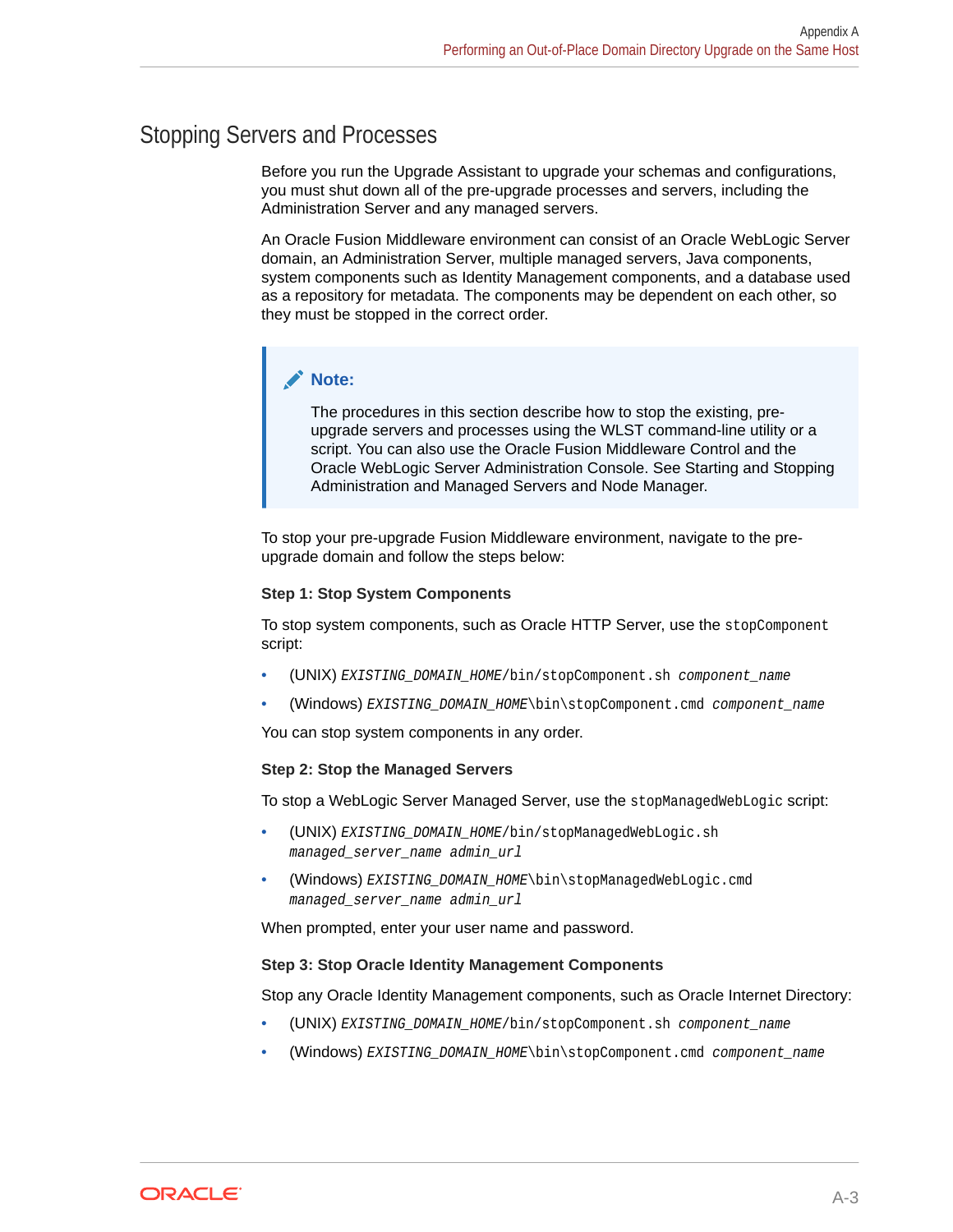#### <span id="page-40-0"></span>**Step 4: Stop the Administration Server**

When you stop the Administration Server, you also stop the processes running in the Administration Server, including the WebLogic Server Administration Console and Fusion Middleware Control.

To stop the Administration Server, use the stopWebLogic script:

- (UNIX) EXISTING\_DOMAIN\_HOME/bin/stopWebLogic.sh
- (Windows) EXISTING\_DOMAIN\_HOME\bin\stopWebLogic.cmd

When prompted, enter your user name, password, and the URL of the Administration Server.

#### **Step 5: Stop Node Manager**

To stop Node Manager, close the command shell in which it is running.

Alternatively, after setting the nodemanager.properties attribute QuitEnabled to true (the default is false), you can use WLST to connect to Node Manager and shut it down. See stopNodeManager in *WLST Command Reference for WebLogic Server*.

### Create a Complete Backup of all Files from the Existing Domain

Make sure that you have created a complete backup of your entire pre-upgrade deployment before you begin the upgrade process. These files can be used if there is an issue during the migration and you have to restart the process.

For more information on backing up your files, see [Backing Up Your Environment](http://oracle.com/pls/topic/lookup?ctx=as111170&id=ASADM376)in the *Oracle® Fusion Middleware Administrator's Guide*.

During the upgrade you must have "read" access to the files in the backup storage:

- 11g or previous 12c domain home
- The /nodemanager directory located in the MW  $HOME/wlserver$  10.3/common/

For more information, see [Backing Up Your Environment](http://oracle.com/pls/topic/lookup?ctx=as111170&id=ASADM376)in the *Oracle® Fusion Middleware Administrator's Guide*.

#### **Note:**

Do not proceed with the upgrade until you have a complete backup.

### Restore the domain backup files to a new location.

Copy the files you backed up in Create a Complete Backup of all Files from the Existing Domain to a new location.

You will point to this location in [Upgrade the cloned environment using the standard](#page-41-0) [upgrade procedures.](#page-41-0)

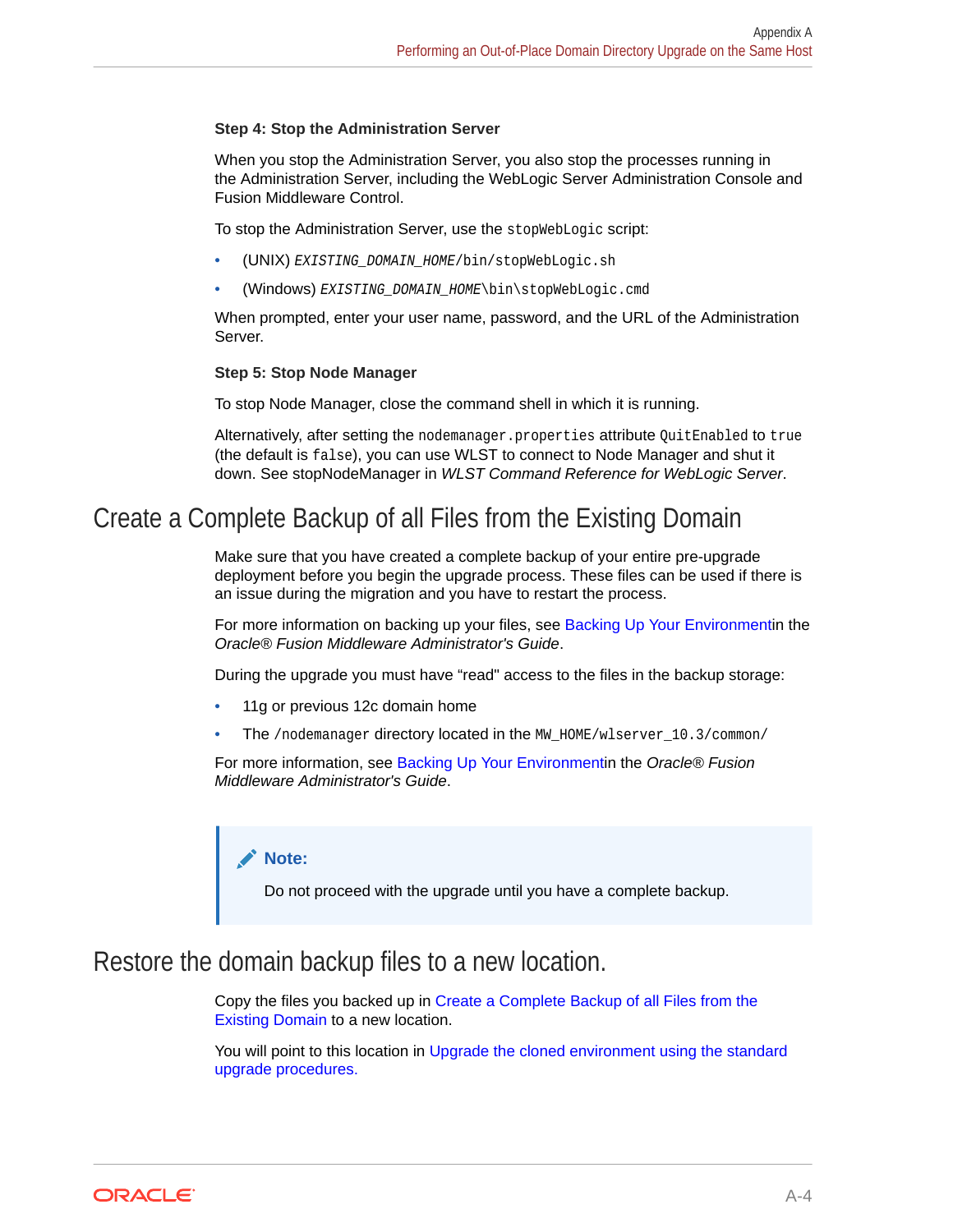### <span id="page-41-0"></span>Install the 12c (12.2.1.4.0) distributions in a new Oracle home.

You must obtain and install the**12c (12.2.1.4.0)** product distributions for the components you will be upgrading. However, you do not need to configure a new12c (12.2.1.4.0) domain.

For detailed instructions, see *Planning an Installation of Oracle Fusion Middleware* and the component-specific installation guides for the component(s) you are installing.

## Upgrade the cloned environment using the standard upgrade procedures.

Perform the upgrade on the domain you created in [Restore the domain backup files to](#page-40-0) [a new location.](#page-40-0) .

Each component has an upgrade guide that describes the procedures required to upgrade from your Oracle Fusion Middleware 11g or previous 12*c* infrastructure topology to the new 12c (12.2.1.4.0) topology. The guides are located in the Upgrade tab of the Oracle Fusion Middleware online library.

• Creating a Non-SYSDBA User to Run the Upgrade Assistant Oracle recommends that you create a non-SYSDBA user called FMW to run the Upgrade Assistant. This user has the privileges required to modify schemas, but does not have full administrator privileges.

• [Using the Upgrade Assistant to Run a Pre-Upgrade Readiness Check](#page-43-0) For most components, the Upgrade Assistant can be run in **-readiness** mode to perform a read-only, pre-upgrade check on your domain. If issues are detected, you can correct them before starting the actual upgrade.

### Creating a Non-SYSDBA User to Run the Upgrade Assistant

Oracle recommends that you create a non-SYSDBA user called FMW to run the Upgrade Assistant. This user has the privileges required to modify schemas, but does not have full administrator privileges.

SYSDBA is an administrative privilege that is required to perform high-level administrative operations such as creating, starting up, shutting down, backing up, or recovering the database. The SYSDBA system privilege is for a fully empowered database administrator. When you connect with the SYSDBA privilege, you connect with a default schema and not with the schema that is generally associated with your user name. For SYSDBA, this schema is SYS. Access to a default schema can be a very powerful privilege. For example, when you connect as user SYS, you have unlimited privileges on data dictionary tables. Therefore, Oracle recommends that you create a non-SYSDBA user to upgrade the schemas. The privileges listed below must be granted to user FMW before starting the Upgrade Assistant.

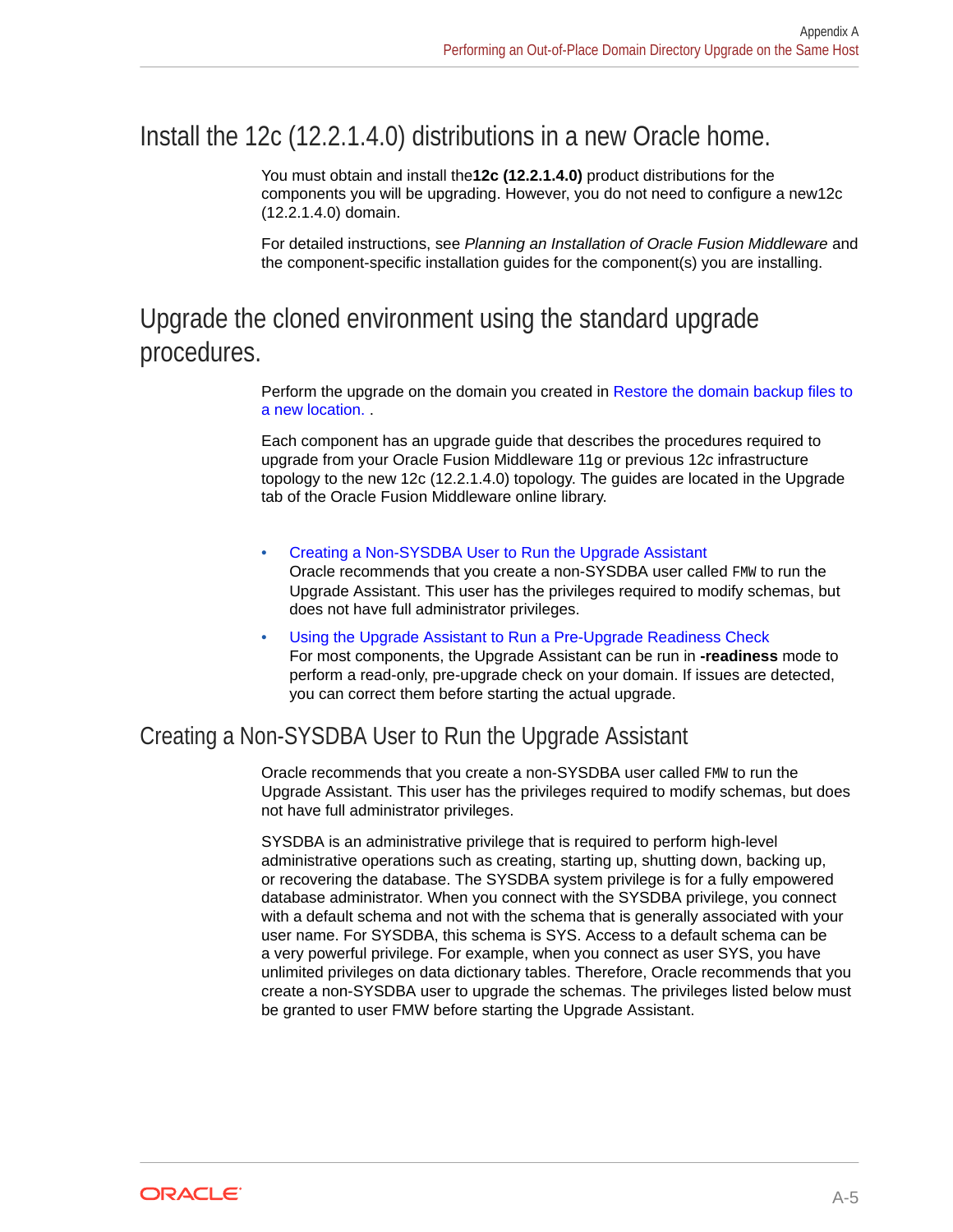#### **Notes:**

The non-SYSDBA user FMW is created solely for the purpose of running the Upgrade Assistant. After this step is complete, drop the FMW user. Note that privileges required for running the Upgrade Assistant may change from release to release.

By default, the v\$xatrans\$ table does not exist. You must run the XAVIEW.SQL script to create this table before creating the user. Moreover, the grant select privilege on thev\$xatrans\$ table is required only by Oracle Identity Governance. If you do not require Oracle Identity Governance for configuration, or if you do not have the  $v$ \$xatrans\$ table, then remove the following line from the script:

grant select on v\$xatrans\$ to FMW with grant option;

In the example below, password is the password that you set for the FMW user. When granting privileges, make sure that you specify your actual password.

create user FMW identified by password; grant dba to FMW; grant execute on DBMS\_LOB to FMW with grant option; grant execute on DBMS\_OUTPUT to FMW with grant option; grant execute on DBMS STATS to FMW with grant option; grant execute on sys.dbms agadm to FMW with grant option; grant execute on sys.dbms\_aqin to FMW with grant option; grant execute on sys.dbms\_aqjms to FMW with grant option; grant execute on sys.dbms\_aq to FMW with grant option; grant execute on utl file to FMW with grant option; grant execute on dbms lock to FMW with grant option; grant select on sys.V \$INSTANCE to FMW with grant option; grant select on sys.GV\_\$INSTANCE to FMW with grant option; grant select on sys.V\_\$SESSION to FMW with grant option; grant select on sys.GV\_\$SESSION to FMW with grant option; grant select on dba scheduler jobs to FMW with grant option; grant select on dba scheduler job run details to FMW with grant option; grant select on dba\_scheduler\_running\_jobs to FMW with grant option; grant select on dba ag agents to FMW with grant option; grant execute on sys.DBMS\_SHARED\_POOL to FMW with grant option; grant select on dba\_2pc\_pending to FMW with grant option; grant select on dba pending transactions to FMW with grant option; grant execute on DBMS FLASHBACK to FMW with grant option; grant execute on dbms\_crypto to FMW with grant option; grant execute on DBMS\_REPUTIL to FMW with grant option; grant execute on dbms\_job to FMW with grant option; grant select on pending trans\$ to FMW with grant option; grant select on dba scheduler job classes to FMW with grant option; grant select on sys.DBA\_TABLESPACE\_USAGE\_METRICS to FMW with grant option; grant select on SYS.DBA\_DATA\_FILES to FMW with grant option; grant select on SYS.V \$ASM DISKGROUP to FMW with grant option; grant select on v\$xatrans\$ to FMW with grant option;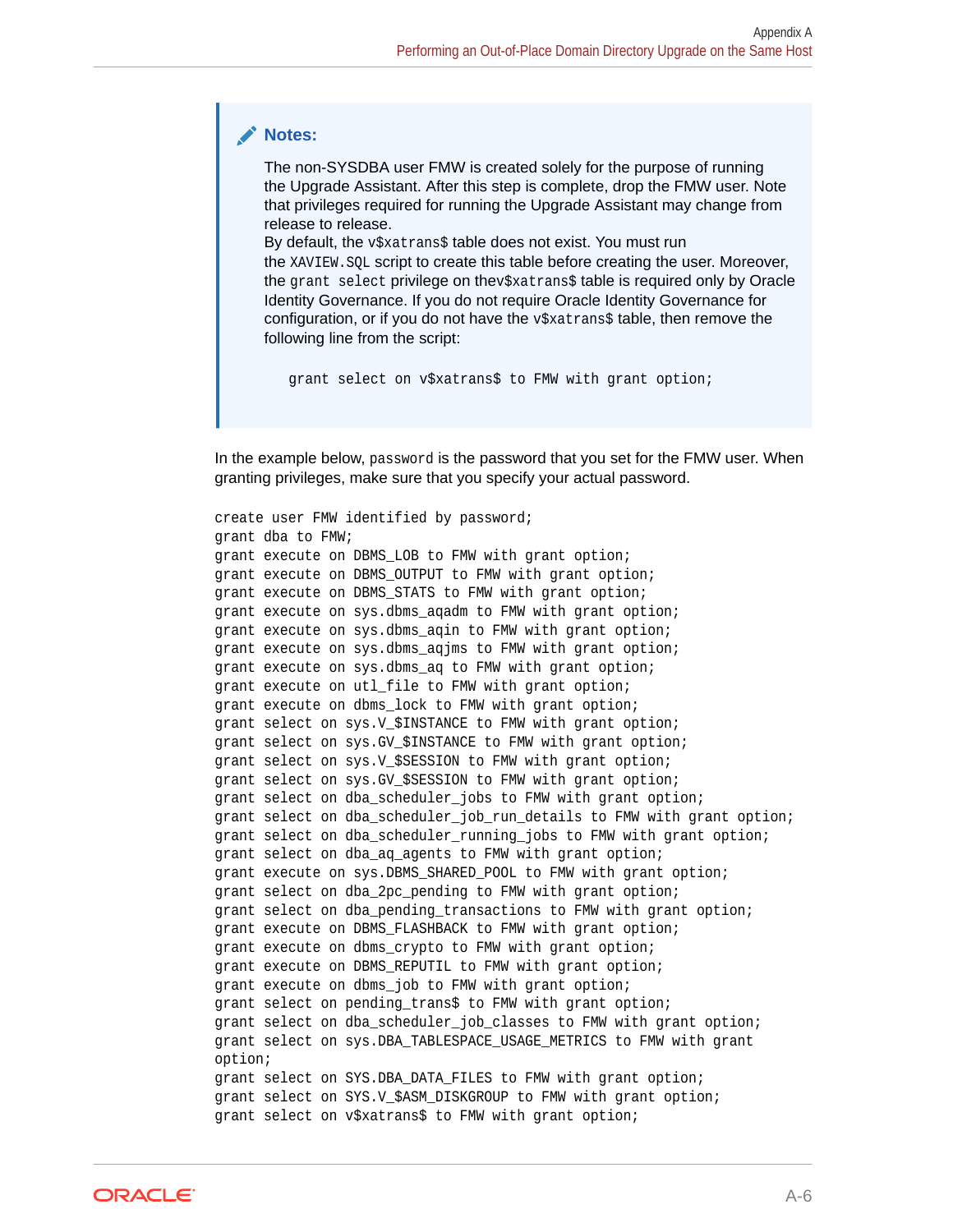<span id="page-43-0"></span>grant execute on sys.dbms\_system to FMW with grant option; grant execute on DBMS\_SCHEDULER to FMW with grant option; grant select on dba\_data\_files to FMW with grant option; grant execute on UTL\_RAW to FMW with grant option; grant execute on DBMS\_XMLDOM to FMW with grant option; grant execute on DBMS\_APPLICATION\_INFO to FMW with grant option; grant execute on DBMS\_UTILITY to FMW with grant option; grant execute on DBMS\_SESSION to FMW with grant option; grant execute on DBMS\_METADATA to FMW with grant option; grant execute on DBMS\_XMLGEN to FMW with grant option; grant execute on DBMS\_DATAPUMP to FMW with grant option; grant execute on DBMS\_MVIEW to FMW with grant option; grant select on ALL\_ENCRYPTED\_COLUMNS to FMW with grant option; grant select on dba\_queue\_subscribers to FMW with grant option; grant execute on SYS.DBMS\_ASSERT to FMW with grant option; grant select on dba\_subscr\_registrations to FMW with grant option; grant manage scheduler to FMW;

#### If you are upgrading Oracle Identity Manager (OIM) schema, ensure that the FMW user has the following additional privileges:

grant execute on SYS.DBMS\_FLASHBACK to fmw with grant option; grant execute on sys.DBMS\_SHARED\_POOL to fmw with grant option; grant execute on SYS.DBMS\_XMLGEN to FMW with grant option; grant execute on SYS.DBMS\_DB\_VERSION to FMW with grant option; grant execute on SYS.DBMS\_SCHEDULER to FMW with grant option; grant execute on SYS.DBMS\_SQL to FMW with grant option; grant execute on SYS. DBMS UTILITY to FMW with grant option; grant ctxapp to FMW with admin option; grant execute on SYS. DBMS FLASHBACK TO FMW with grant option; grant create MATERIALIZED VIEW to FMW with admin option; grant all on SCHEMA VERSION REGISTRY TO FMW with grant option; grant create SYNONYM to FMW with admin option; grant execute on CTXSYS.CTX\_ADM to FMW with grant option; grant execute on CTXSYS. CTX CLS TO FMW with grant option; grant execute on CTXSYS.CTX\_DDL TO FMW with grant option; grant execute on CTXSYS.CTX\_DOC TO FMW with grant option; grant execute on CTXSYS.CTX\_OUTPUT TO FMW with grant option; grant execute on CTXSYS.CTX\_QUERY TO FMW with grant option; grant execute on CTXSYS.CTX\_REPORT TO FMW with grant option; grant execute on CTXSYS. CTX THES TO FMW with grant option; grant execute on CTXSYS.CTX\_ULEXER TO FMW with grant option; grant create JOB to FMW with admin option;

#### Using the Upgrade Assistant to Run a Pre-Upgrade Readiness Check

For most components, the Upgrade Assistant can be run in **-readiness** mode to perform a read-only, pre-upgrade check on your domain. If issues are detected, you can correct them before starting the actual upgrade.

You can run the readiness check while the system is online. Depending on the comprehensiveness of the checks, the readiness checks can take more time to complete. Consider running the check during off-peak hours.

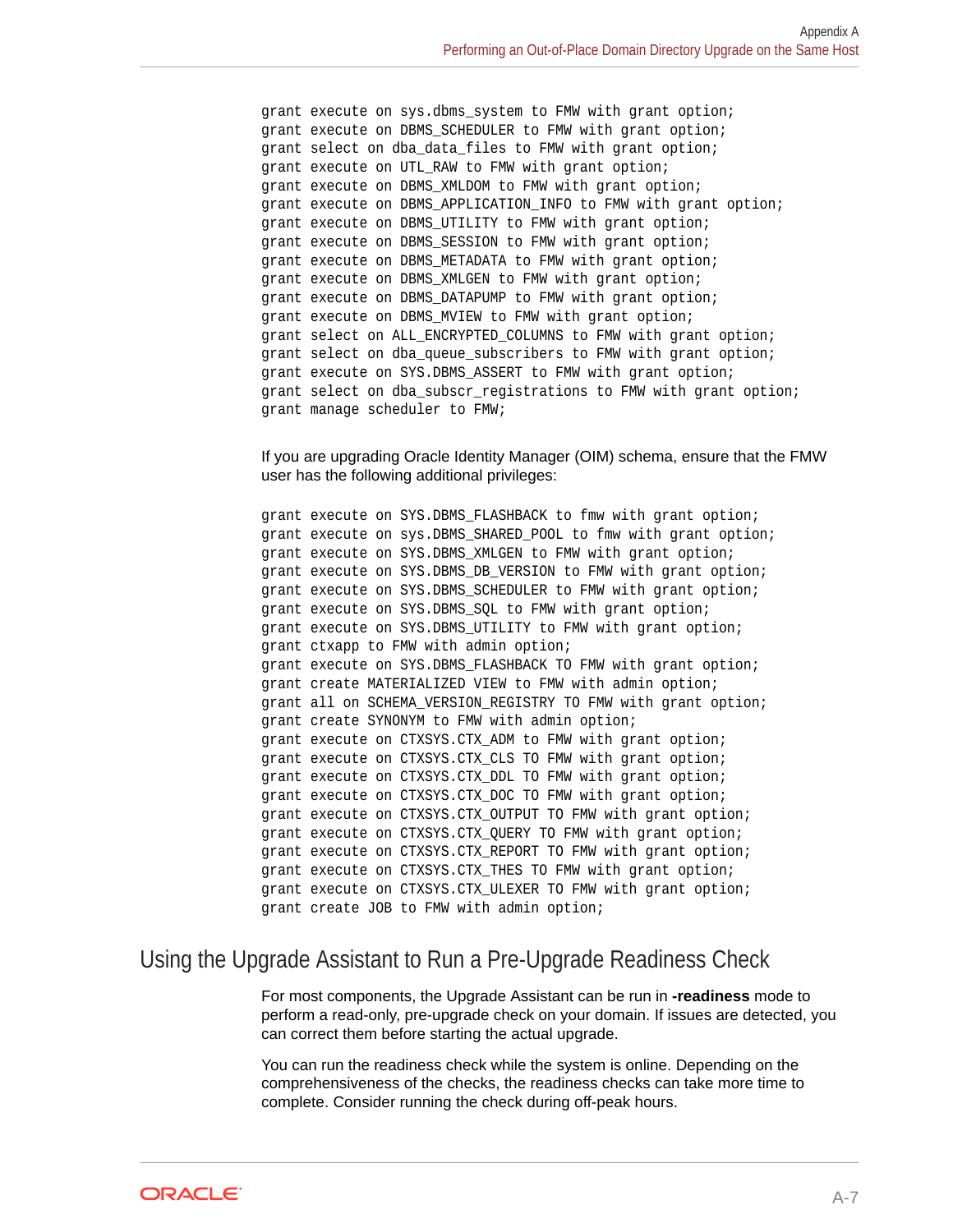<span id="page-44-0"></span>To perform a readiness check on your pre-upgrade environment, launch the Upgrade Assistant in -readiness mode:

- **1.** Change directory to ORACLE\_HOME/oracle\_common/upgrade/bin. on UNIX operating systems or ORACLE\_HOME\oracle\_common\upgrade\bin on Windows operating systems.
- **2.** To start the Upgrade Assistant on UNIX operating systems:

./ua -readiness

**3.** To start the Upgrade Assistant on Windows operating systems:

ua.bat -readiness

**4.** Provide the required information in each of the Upgrade Assistant screens.

The screens you see will vary depending on the upgrade options you select. Consult your component-specific upgrade documentation for complete details.

### Validate that the newly upgraded domain functions as expected.

Perform the usual administration tasks using the new domain and verify that the components work as expected.

You do not need to decommission the 11g Oracle home, however if you would like to remove it, see [Deinstalling the 11g Applications \(Optional\)](#page-46-0).

# Performing an Out-of-Place Domain Directory Upgrade on a Different Host

Understanding the procedure to perform an out-of-place upgrade on a different host.

Perform these steps to compete an out-of-place upgrade on a different host.

The Fusion Middleware 12c certification matrix includes 12.1 databases, therefore, the reference to 11 in this chapter is to the Fusion Middleware 11g schemas and not to the Oracle 11g database version.

- [Stop all processes, including the Administration Server, Managed Servers, and](#page-45-0) [Node Manager. \(Host A\)](#page-45-0)
- [Create a complete backup of all files from the host machine. \(Host A\)](#page-45-0)
- [Configure the target machine Host B with the same host name and IP address as](#page-45-0) [Host A.](#page-45-0)
- [Restore from backup the pre-upgrade domain from Host A to Host B.](#page-45-0)
- [Install the product distributions in a new Oracle Home. \(Host B\)](#page-45-0)
- [Perform the upgrade using the standard upgrade procedures. \(Host B\)](#page-46-0)
- [Validate that the newly upgraded domain functions as expected.](#page-46-0)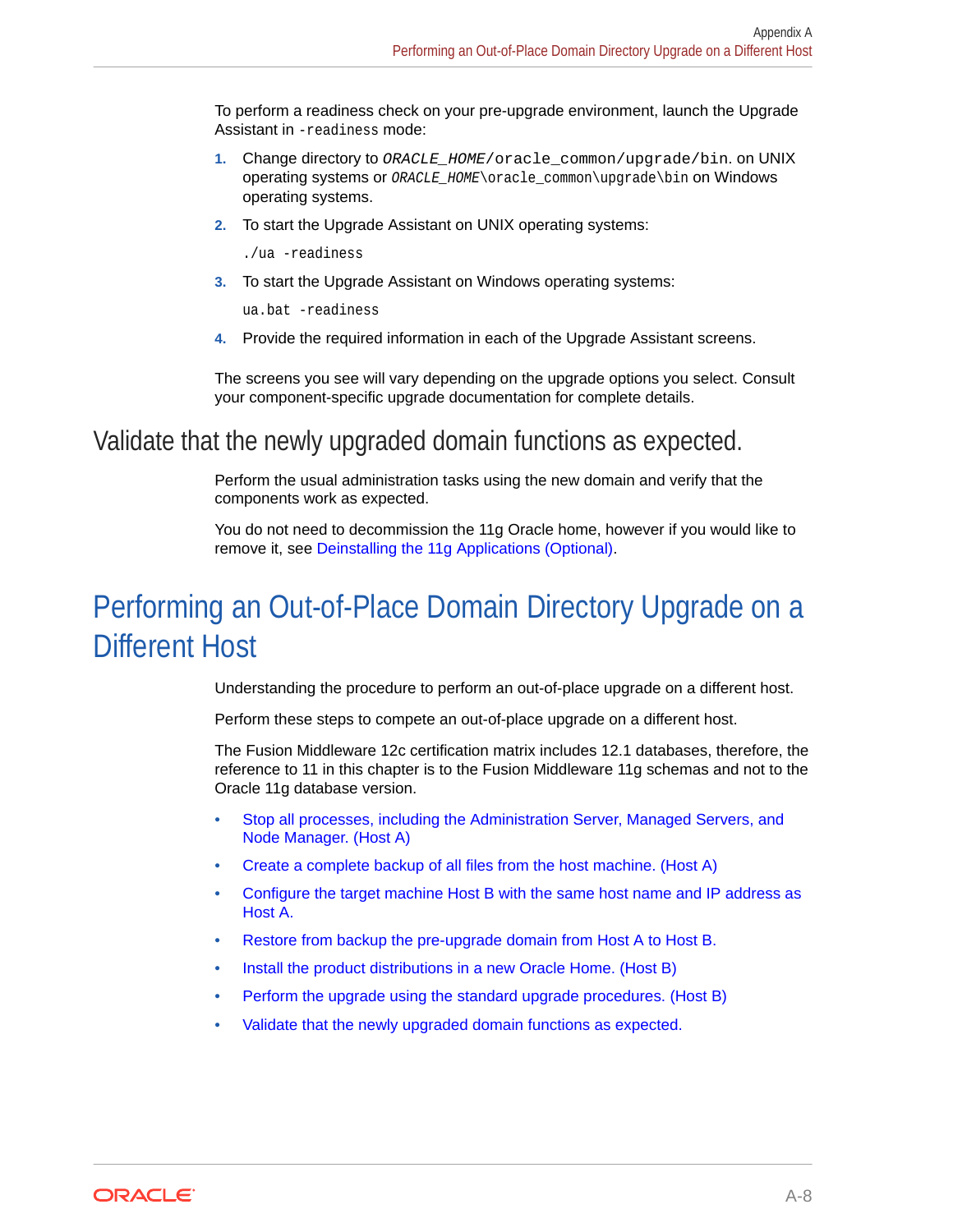## <span id="page-45-0"></span>Stop all processes, including the Administration Server, Managed Servers, and Node Manager. (Host A)

You must stop all processes, including the Administration Server, Managed Servers, and Node Manager, if they are started on the host. Do not stop the database at this time.

For example, to stop the Administration Server:

DOMAIN\_HOME/bin/stopWebLogic.sh username password [admin\_url]

### Create a complete backup of all files from the host machine. (Host A)

Make sure that you have created a complete backup of your entire pre-upgrade deployment before you begin the upgrade process. These files can be used if there is an issue during the migration and you have to restart the process.

See [Backing Up Your Environmenti](http://oracle.com/pls/topic/lookup?ctx=as111170&id=ASADM376)n the *Oracle® Fusion Middleware Administrator's Guide*.

During the upgrade you must have "read" access to the files in the backup storage:

- Pre-upgrade domain home
- The /nodemanager directory located in the MW  $HOME/wlserver$  10.3/common/

### Configure the target machine Host B with the same host name and IP address as Host A.

The host name and IP address of the target machine (Host B) must be made identical to the source host (Host A). This will require you to change the IP address and name of the source machine or decommission the source machine to avoid conflicts in the network.

The process of changing an IP address and host name vary by operating system. Consult your operating system's administration documentation for more information.

### Restore from backup the pre-upgrade domain from Host A to Host B.

Restore the files you backed up in Create a complete backup of all files from the host machine. (Host A) using the same directory structure that was used in the pre-upgrade environment. The directory structure on Host B must be identical to the structure used on Host A.

For detailed information about restoring your files to the target machine, see [Recovering Your Environment](http://oracle.com/pls/topic/lookup?ctx=as111170&id=ASADM400)in *Oracle® Fusion Middleware Administrator's Guide*.

### Install the product distributions in a new Oracle Home. (Host B)

You must obtain, install and configure the product distributions for the components you will be upgrading.

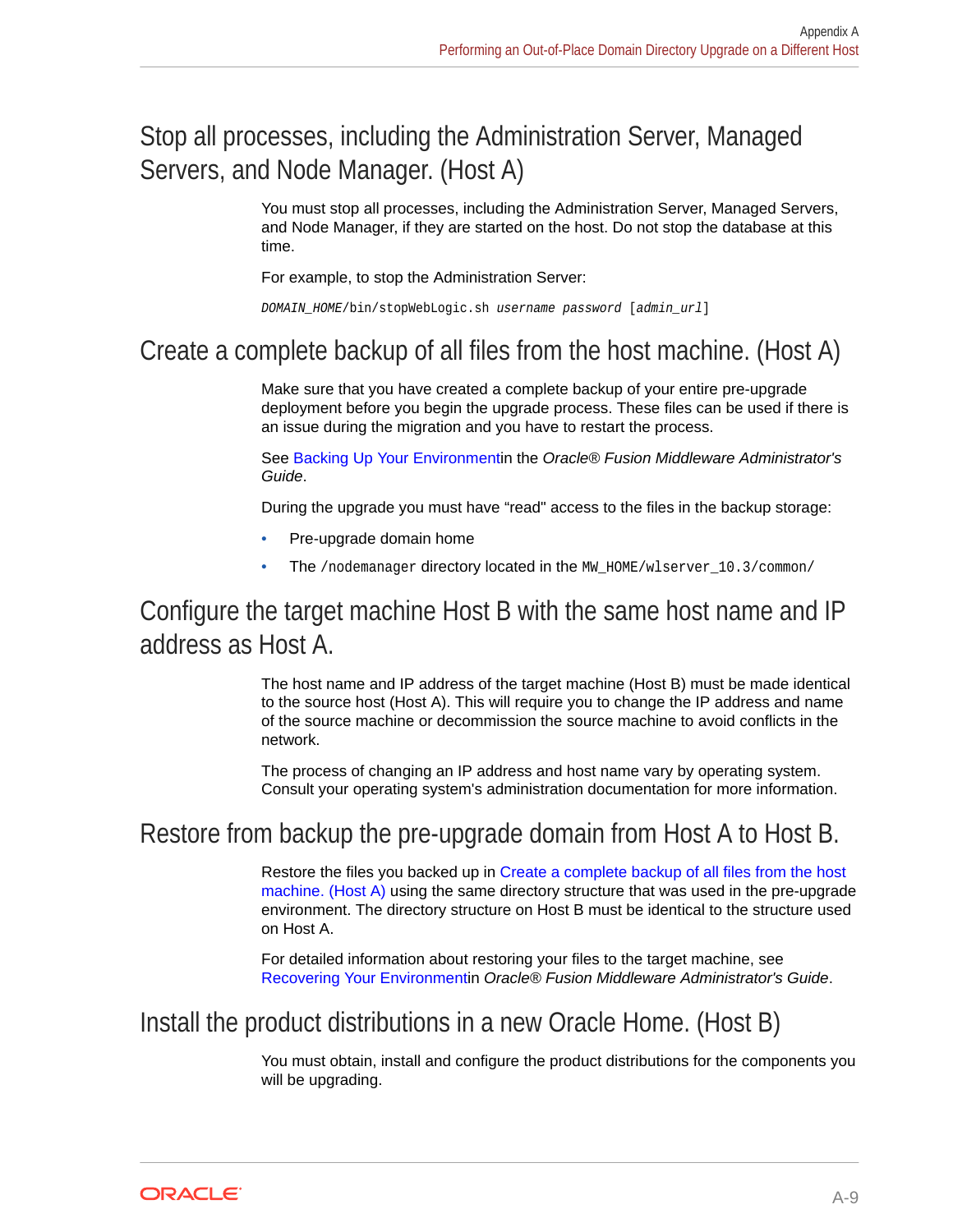See *Planning an Installation of Oracle Fusion Middleware* and the component-specific installation guides for the component(s) you are installing.

### <span id="page-46-0"></span>Perform the upgrade using the standard upgrade procedures. (Host B)

Each component or suite of components has an upgrade guide that describes the procedures required to upgrade the infrastructure topology to the latest topology. The guides are located on the Upgrade landing page of the Oracle Fusion Middleware 12c (12.2.1) online library.

The Node Manager upgrade procedure requires access to the original Node Manager files. If you are upgrading from a supported 11g release, then use the 11*g* Node Manger files that were backed up from the source machine as part of [Configure the](#page-45-0) [target machine Host B with the same host name and IP address as Host A..](#page-45-0)

### Validate that the newly upgraded domain functions as expected.

Perform the usual administration tasks using the new domain and verify that the components work as expected.

You do not need to decommission the existing Oracle home, however if you would like to remove it, see Deinstalling the 11g Applications (Optional).

# Deinstalling the 11g Applications (Optional)

Procedure to deinstall the 11g applications and domain setup.

While not required, you can use these steps to deinstall the 11g application and domain setup after the upgrade. **Do not deinstall a domain that is still being referenced by a non-upgraded component.** If you are unsure, leave the domain intact.

#### **Note:**

The commands mentioned in this section must be run from the 11g Oracle Home that you are removing and not from the new home that was created as part of the 12c upgrade process.

- **1.** Shutdown all the 11g servers and processes (including the Admin Server, Managed Servers and Node Manager). See [Starting and Stopping Oracle](http://oracle.com/pls/topic/lookup?ctx=as111170&id=ASADM10029) [WebLogic Server Administration and Managed Servers](http://oracle.com/pls/topic/lookup?ctx=as111170&id=ASADM10029) in the *Oracle® Fusion Middleware Administrator's Guide*.
- **2.** To remove the Oracle Home, start the Oracle Universal Installer in -deinstall mode.

(UNIX) ORACLE\_HOME/oui/bin

./runInstaller.sh -deinstall

(Windows) ORACLE\_HOME\oui\

binsetup.exe -deinstall

**3.** On the Deinstall screen, specify the 11g Oracle home to deinstall. Click **Deinstall** to continue.